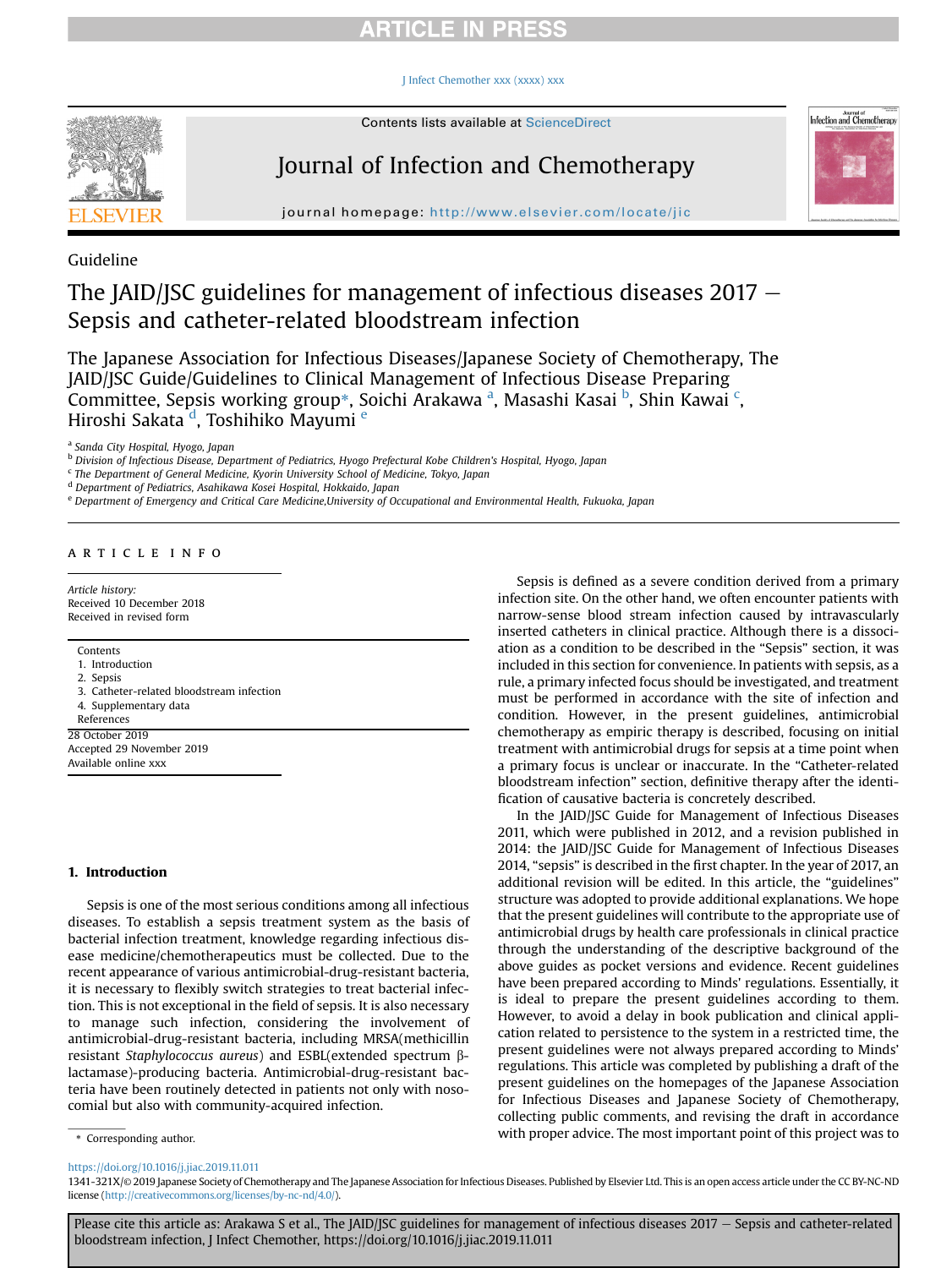clarify which antimicrobial drug should be selected by physicians/ pharmacists facing sepsis treatment and contribute to therapeutics in clinical practice. On the assumption that incomplete points, such as the absence of "Clinical Questions", may be complemented or revised at the next committee meeting, we hope that the present guidelines will be applied in clinical practice.

The present guidelines will be revised every few years based on the above viewpoint, future appearance or spreading of new resistant bacteria, and necessity of providing information on the development of new antimicrobial drugs.

In Japan, the "Japanese Clinical Practice Guidelines for Management of Sepsis and Septic Shock 2016" [[1](#page-16-0)], which were prepared by the Japanese Society of Intensive Care Medicine and Japanese Association for Acute Medicine, were recently published. Internationally, "Surviving Sepsis Campaign: International Guidelines for Management of Sepsis and Septic Shock: 2016" [\[2\]](#page-16-1) were published. In these guidelines, entire sepsis treatment is described, consisting of extremely abundant contents as a golden standard in accordance with close guideline-preparing methods. However, the contents are not specific to antimicrobial therapy, and no concrete antimicrobial drug name is mentioned. On the other hand, the contents of the present guidelines primarily consist of antimicrobial chemotherapy, especially drugs selected for empiric therapy (concerning catheter-related bloodstream infection, definitive therapy is mentioned) on the assumption that the above two guidelines may be sufficiently understood [\[1,](#page-16-0)[2\]](#page-16-1). Briefly, the purpose of the JAID/JSC

1. Recommendation grade and evidence level of references

| Recommendation grades |                          | Evidence levels  |                                 |  |
|-----------------------|--------------------------|------------------|---------------------------------|--|
| A                     | Strongly recommended     |                  | Randomized controlled study     |  |
| B                     | General recommendation   | H                | Non-randomized controlled study |  |
| C                     | Comprehensive evaluation | Case report<br>Ш |                                 |  |
|                       |                          | IV               | Specialist's opinion            |  |

2. Definition of first- and second-choice drugs

| First-choice drug<br>Second-choice drug | Drugs to be initially used<br>Drugs to be selected when a first-choice<br>drug cannot be used due to allergy, organ |
|-----------------------------------------|---------------------------------------------------------------------------------------------------------------------|
|                                         | disorder, or local factors                                                                                          |

Guidelines for Management of Sepsis is to support the more accurate selection of an antimicrobial drug, which plays a role in treatment, in the presence of septic conditions requiring life-saving management such as shock and multiple organ failure.

As the most important point, physicians must consider that the start of antimicrobial chemotherapy for sepsis, that is, fatal organ failure, in the early phase (within 1 h) is the sole requirement, and that source-of-infection control and intensive care control involving the airway/respiration/circulation are essential for sepsis treatment from the viewpoint of lifesaving.

3. A list of doses for neonates is shown on the last page.

4.  $\dagger$ :The mark indicates a condition that is not covered by health insurance in Japan (including the name of an infectious disease, dose, and type of bacteria).

#### 2. Sepsis

A) Adults

—Executive summary—

1) Definition/diagnosis

- Definition of sepsis: Life-threatening organ dysfunction caused by a dysregulated host response to infection.
- As sepsis causes shock or organ failure, infectious disease treatment should be performed while managing the general condition (A: airway management, B: breath stabilization in the respiratory state, C: circulation: withdrawal from shock, stabilization of circulation)(A I).
- Sepsis had been defined as presented in [Table 1,](#page-2-0) but a new definition and diagnostic criteria [\(Table 2,](#page-2-1) [Fig. 1](#page-3-0)) were proposed in 2016.
- 2) Summary of treatment: Community-acquired sepsis
	- $\blacksquare$  If a diagnosis of sepsis is made, physicians should make maximum efforts to start antimicrobial chemotherapy, as empiric therapy, within 1 h.
	- In patients with severe community-acquired sepsis (or a tentative diagnosis of community-acquired sepsis), treatment with 3rd-generation cephalosporins should be started, considering causative microorganisms such as Escherichia coli, Staphylococcus aureus, and Streptococcus pneumoniae (A II).
	- Carbapenems should be selected for high-risk patients regarding infection with ESBL-producing bacteria, that is, those with the following histories: i) a history of ESBL-producing bacteria detection, ii) recent antimicrobial drug administration (especially  $\beta$ -lactams), iii) the presence of organ disorders such as chronic respiratory disease and liver disease, iv) a history of invasive urological treatment, and v) admission to longterm care facilities (B II).
	- In patients in whom infection with S. pneumoniae is suspected, combination therapy with VCM should be considered if infection with low  $\beta$ -lactam-sensitive bacteria is suspected based on the patient background (A II).
- 3) Summary of treatment: Nosocomial or community-acquired, healthcare-associated infection
	- $\blacksquare$  Assuming that causative microorganisms may include gramnegative bacilli, such as Pseudomonas aeruginosa, and multidrug-resistant gram-positive coccus, such as methicillinresistant Staphylococcus aureus (MRSA), combination therapy with  $\beta$ -lactams, which exhibits anti-P. aeruginosa activity, and anti-MRSA drugs should be considered (A II).
	- $\blacksquare$  As the susceptibility of causative microorganisms to antimicrobial drugs differs among medical institutions, drugs should be selected by reviewing institutional antibiograms (A IV).
	- In severe-status patients or those with neutropenia/immunodeficiency, such as cell-mediatedimmunodeficiency, the risk of infection with Candida is high. In such cases, combination therapy with antifungal drugs should be considered (C II).
- 1 Explanation

[Epidemiological background: Infected organs]

According to a study, infectious diseases affected the lungs (35%), abdomen (21%), urinary tract (13%), skin & soft tissue (7%), and others (8%), causing sepsis, whereas foci were unclear in 16% of the patients [[5\]](#page-16-2). According to the Sepsis Registry Survey conducted by the Japanese Association for Acute Medicine, the most frequent organ/system was the respiratory system (436 patients, 39.5%), followed by the intraabdominal organs (268 patients, 24.3%), urinary tract (160 patients, 14.5%), and soft dermal tissue (110 patients, 10.0%) [[6\]](#page-16-3).

[Epidemiological background: Causative microorganisms]

Trends in microorganisms that cause sepsis depend on the patient background. The most frequent microorganism that causes adult sepsis through community-acquired infection is Escherichia coli, followed by Streptococcus pneumoniae and Staphylococcus aureus [[7](#page-16-4)]. However, among patients with sepsis related to community-acquired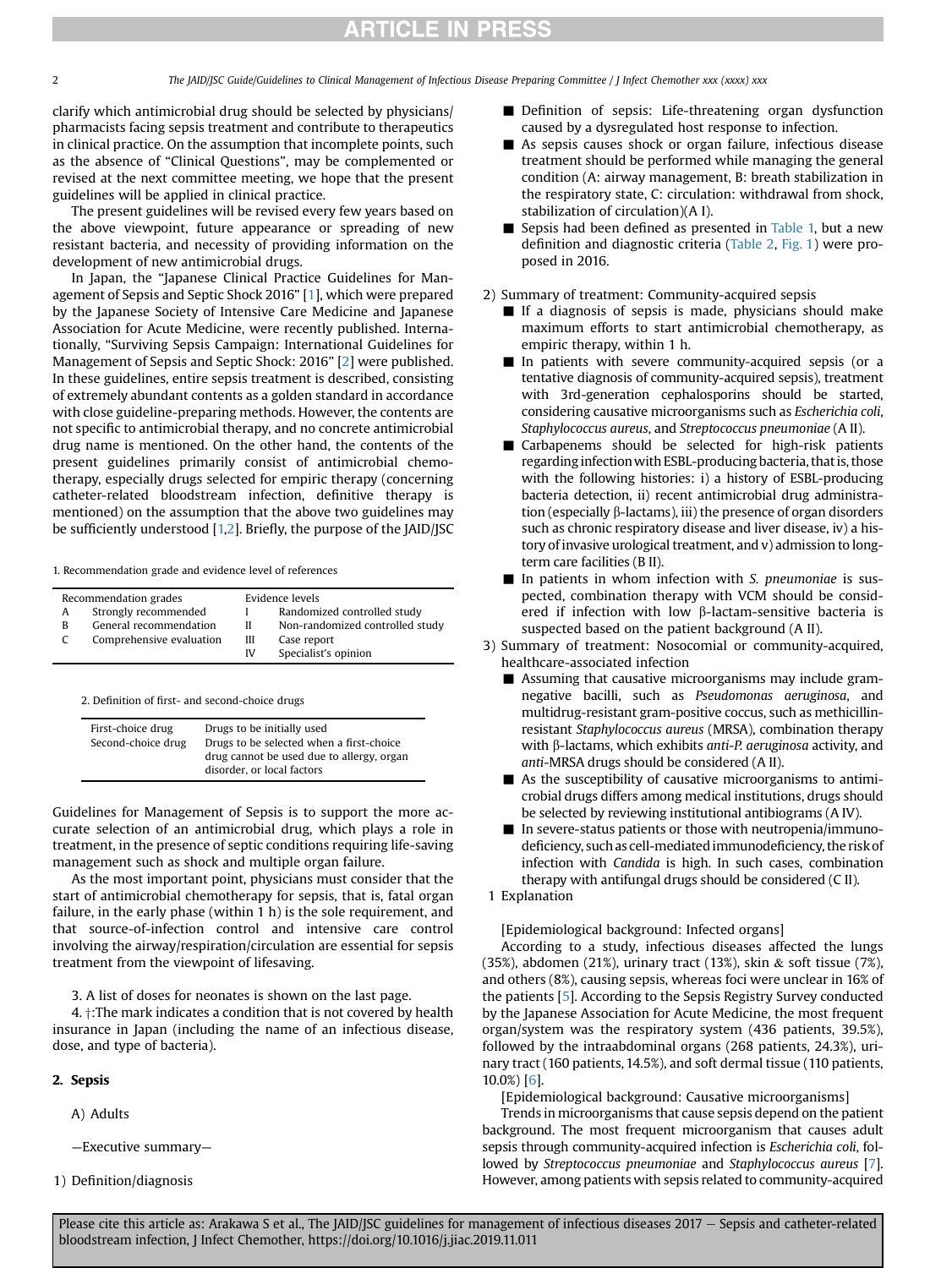### ICLE IN PRES

The JAID/JSC Guide/Guidelines to Clinical Management of Infectious Disease Preparing Committee / J Infect Chemother xxx (xxxx) xxx 33

<span id="page-2-0"></span>Table 1

Definition of sepsis and diagnostic criteria for sepsis in 2001.

| Infection in which some of the followings are observed or suspected                                                                                                                 |
|-------------------------------------------------------------------------------------------------------------------------------------------------------------------------------------|
| General parameters                                                                                                                                                                  |
| Fever $(>38.3$ °C)                                                                                                                                                                  |
| Hypothermia (core temperature $\langle 36 \degree C \rangle$                                                                                                                        |
| Heart rate $>90$ bpm or $>2$ SD above the normal value for age                                                                                                                      |
| Tachypnea                                                                                                                                                                           |
| Altered mental status                                                                                                                                                               |
| Significant edema or positive fluid balance (>20 mL/kg over 24 h)                                                                                                                   |
| Hyperglycemia (plasma glucose $>140$ mg/dL) in the absence of diabetes                                                                                                              |
| Inflammatory parameters                                                                                                                                                             |
| Leukocytosis $(>12,000/\mu L)$                                                                                                                                                      |
| Leukopenia (<4000/ $\mu$ L)                                                                                                                                                         |
| Normal white blood cell count with >10% immature forms                                                                                                                              |
| Plasma $CRP > 2$ SD above the normal value                                                                                                                                          |
| Plasma procalcitonin $>2$ SD above the normal value                                                                                                                                 |
| Hemodynamic parameters                                                                                                                                                              |
| Arterial hypotension (SBP <90 mmHg, MAP <70, or an SBP >40 mmHg in adults or <2 SD below normal for age)                                                                            |
| Organ dysfunction parameters                                                                                                                                                        |
| Arterial hypoxemia (PaO <sub>2</sub> /FIO <sub>2</sub> <300)                                                                                                                        |
| Acute oliguria (urine output: < $0.5$ mL/kg/hr for at least 2 h despite sufficient fluid infusion loading)                                                                          |
| Creatinine increase $>0.5$ mg/dL<br>Coagulation abnormalities (INR> $1.5$ or aPTT >60 s)                                                                                            |
| Ileus (absent bowel sounds)                                                                                                                                                         |
| Thrombocytopenia (platelet count $<$ 100,000/ $\mu$ L)                                                                                                                              |
| Hyperbilirubinemia (plasma total bilirubin $>4$ mg/dL)                                                                                                                              |
| Tissue perfusion parameters                                                                                                                                                         |
| Hyperlactatemia (>1 mmol/L)                                                                                                                                                         |
| Decreased capillary refill or mottling                                                                                                                                              |
|                                                                                                                                                                                     |
| SD: standard deviation.                                                                                                                                                             |
| CRP: C-reactive protein.                                                                                                                                                            |
| SBP: systolic blood pressure.                                                                                                                                                       |
| MAP: mean arterial pressure.                                                                                                                                                        |
| INR: international normalized ratio.                                                                                                                                                |
| aPTT: activated partial thromboplastin.                                                                                                                                             |
| Diagnostic criteria for sepsis in the pediatric population: signs and symptoms of inflammation plus infection with hyper-or hypothermia (rectal temperature >38.5 °C or             |
| <35 °C), tachycardia (may be absent in hypothermic patients) and at least one of the following indications of altered organ function: altered mental status, hypoxemia,             |
| elevated serum lactate level, and bounding pulses.                                                                                                                                  |
| (Referenced from: Levy MM, Fink MP, Marshall JC et al., 2001 SCCM/ESICM/ACCP/ATS/SIS International Sepsis Definitions Conference. Crit Care Med 2003;31:1250-6 [3]).                |
|                                                                                                                                                                                     |
| Table 2<br>Definition of consistent discretize with in 2016 (Sopris 2) In 2016, a new definition and discretize within for sensis were prepared as presented in 2, 1 to 2,2 However |
|                                                                                                                                                                                     |

<span id="page-2-1"></span>definition and diagnostic criteria for sepsis-were proposed, as presented in 2-1 to few studies have examined their usefulness.

| 2-1 Definition of sepsis (Sepsis-3)                                                                                                                                                                                                                                                                                                                                                                              |  |  |  |  |  |  |
|------------------------------------------------------------------------------------------------------------------------------------------------------------------------------------------------------------------------------------------------------------------------------------------------------------------------------------------------------------------------------------------------------------------|--|--|--|--|--|--|
| Life-threatening organ dysfunction caused by a dysregulated host response to infection                                                                                                                                                                                                                                                                                                                           |  |  |  |  |  |  |
| 2-2 Diagnosis of sepsis (Sepsis-3)                                                                                                                                                                                                                                                                                                                                                                               |  |  |  |  |  |  |
| In ICU-admitted patients with a 2-point or greater increase in the SOFA score (Table 3) related to an infectious disease, or in non-ICU patients meeting $>$ 2 items of qSOFA,<br>sepsis should be suspected, and organ disorder must be confirmed using the SOFA score (Fig. 1), qSOFA score<br>-Respiratory rate: $>22$ times/min<br>-Systolic blood pressure: <100 mmHg<br>-Abnormal changes in consciousness |  |  |  |  |  |  |
| 2-3 Diagnosis of septic shock (when all of the following criteria are met)                                                                                                                                                                                                                                                                                                                                       |  |  |  |  |  |  |
| -After adequate initial fluid infusion<br>-Hypotension requiring vasopressors to maintain a mean blood pressure of $>65$ mmHg<br>-Serum lactic acid level: >2 mmol/L                                                                                                                                                                                                                                             |  |  |  |  |  |  |

Modified from the translated Reference 4: Singer M. The Third International Consensus Definitions for Sepsis and Septic Shock (Sepsis-3). JAMA 2016;315:801-10.

infection, causative microorganisms differ in those admitted to longterm care facilities. Concretely, as gram-negative bacilli, Enterobacteriaceae, such as E. coli and Proteus, and P. aeruginosa cause sepsis. Furthermore, the detection rate of S. aureus is high, as demonstrated for community-acquired infection, but MRSA accounts for 1/3 of that [\[8](#page-16-5)]. As the reason for this, the frequent exposure of those admitted to long-term care facilities to medical practice may result in healthcareassociated infectious diseases.

The Sepsis Registry Survey, which was conducted by the Japanese Society of Intensive Care Medicine, epidemiologically examined sepsis patients admitted to the intensive care units of medical institutions in Japan. In the study, 66 patients were registered in the field of internal medicine, 58 in the field of surgery, and 142 (including 3 with trauma) in the field of emergency medicine. According to this survey, MRSA (22.0%), E. coli (14.0%), Klebsiella pneumoniae (11.8%), methicillin-sensitive Staphylococcus aureus(MSSA) (9.7%), P. aeruginosa (9.2%), Enterobacter spp. (7.4%), and S. pneumoniae (6.0%) were frequently detected as causative microorganisms [[9](#page-16-6)].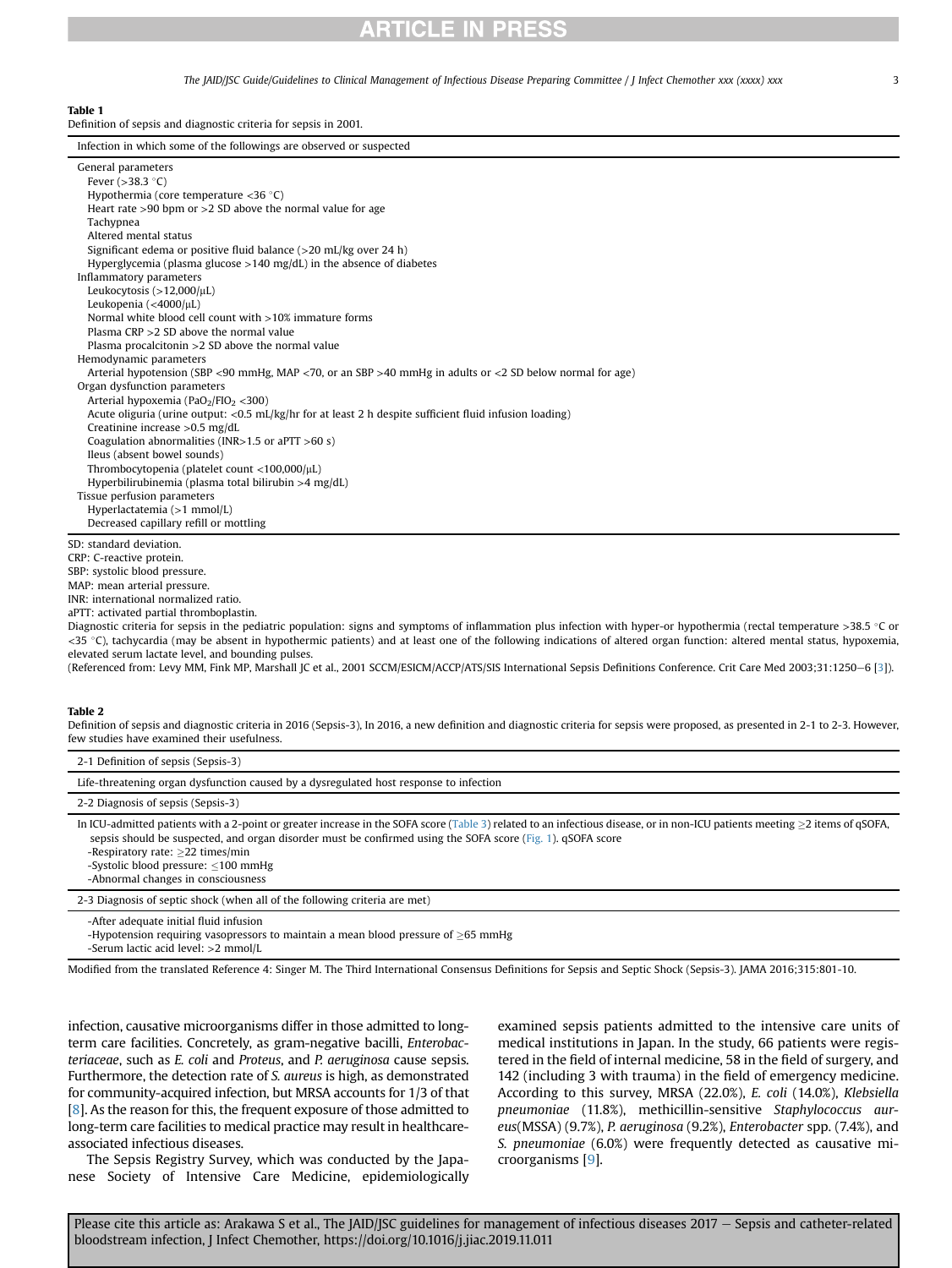<span id="page-3-0"></span>4 The JAID/JSC Guide/Guidelines to Clinical Management of Infectious Disease Preparing Committee / J Infect Chemother xxx (xxxx) xxx



The baseline Sequential [Sepsis-related] Organ Failure Assessment (SOFA) score should be assumed to be zero unless the patient is known to have preexisting (acute or chronic) organ dysfunction before the onset of infection. qSOFA indicates quick SOFA; MAP, mean arterial pressure.

Fig. 1. Algorithm for the diagnosis of sepsis. Modified from the translated Reference 4: Singer M. The Third International Consensus Definitions for Sepsis and Septic Shock (Sepsis-3). JAMA 2016;315:801-10.  $*$  The above contents were quoted from Reference [\[4](#page-16-8)], and modified.

#### <span id="page-3-1"></span>Table 3

SOFA score. Sepsis-related Organ Failure Assessment  $\rightarrow$  Sequential Organ Failure Assessment.

|                                                       |                                         |                                          |                                                       |                                                                        | 4                                                            |
|-------------------------------------------------------|-----------------------------------------|------------------------------------------|-------------------------------------------------------|------------------------------------------------------------------------|--------------------------------------------------------------|
| $PaO2/FiO2$ [mmHg]                                    | >400                                    | $<$ 400                                  | $<$ 300                                               | $<$ 200<br>$+$ Respiratory support                                     | < 100<br>$+$ Respiratory support                             |
| Platelet count $\left[\times 10^3/\mu\text{L}\right]$ | >150                                    | < 150                                    | <100                                                  | $<$ 50                                                                 | $<$ 20                                                       |
| T.Bil [mg/dL]                                         | < 1.2                                   | $1.2 - 1.9$                              | $2.0 - 5.9$                                           | $6.0 - 11.9$                                                           | >12.0                                                        |
| Arterial hypotension                                  | Mean arterial<br>pressure<br>$>70$ mmHg | Mean arterial<br>pressure<br>$<$ 70 mmHg | DOA $<$ 5 $\gamma$ or<br>DOB (regardless of the dose) | DOA > $5.1-15\gamma$ or AD<br>$<$ 0.1 $\gamma$ or NAD $<$ 0.1 $\gamma$ | DOA > $15\gamma$ or AD > 0.1 $\gamma$<br>or NAD $>0.1\gamma$ |
| GCS                                                   | 15                                      | $13 - 14$                                | $10 - 12$                                             | $6 - 9$                                                                | < 6                                                          |
| Serum Cr [mg/dL]<br>Urine output                      | < 1.2                                   | $1.2 - 1.9$                              | $2.0 - 3.4$                                           | $3.5 - 4.9$<br>$<$ 500 mL/day                                          | >5.0<br>$<$ 200 mL/day                                       |

PaO<sub>2</sub>/FiO<sub>2</sub>: Partial pressure of oxygen in arterial blood/Fraction of inspired oxygen, DOA: Dopamine, DOB: Dobutamine, AD: Adrenaline, NAD: Noradrenaline, Catecholamine: Dose administered over  $\geq$ 1 h, GCS: Glasgow coma scale.

Modified from the translated Reference 4: Singer M. The Third International Consensus Definitions for Sepsis and Septic Shock (Sepsis-3). JAMA 2016;315:801-10.

It is possible to predict causative microorganisms at the bacteremia level to some degree by investigating trends in the results of blood culture in medical institutions. According to an annual report published by the Clinical Laboratory Division of the Japan Nosocomial Infections Surveillance(JANIS), Ministry of Health, Labour and Welfare, which is a public surveillance system in Japan, in 2011, S. aureus (14.7%), E. coli (13.2%), Staphylococcus epidermidis (11.3%), coagulase-negative Staphylococcus (CNS)(9.5%), K. pneumoniae (6.0%), Enterococcus faecalis (3.4%), and P. aeruginosa (3.4%) were frequently detected on blood culture [[10\]](#page-17-0).

According to the Sepsis Registry Survey conducted by the Japanese Association for Acute Medicine, 314 strains were detected in blood samples from 624 patients, including 147 g-positive coccus and 140 g-negative bacillus strains. The most frequent type of bacteria was E. coli, accounting for 14.0%, followed by S. aureus (9.9%) (MSSA: 6.4%, MRSA: 3.5%), K. pneumoniae (8.6%), S. pneumoniae (4.5%), P. aeruginosa (3.8%), and Bacteroides (3.2%) [[11](#page-17-1)].

Naturally, the definition of bacteremia differs from that of sepsis. The former refers to a type of infectious disease (or its suspicion) with a positive reaction on blood culture. The latter refers to severe infection regardless of positive/negative reactions on blood culture. It must be considered that the entity of bacteremia has recently changed. The purpose of this chapter is to introduce antimicrobial chemotherapy for sepsis, but we review changes in the entity of a blood-culture-positive state (bacteremia) as an assumption. Briefly, bacteremia is classified into 3 entities: 1) community-acquired bacteremia, 2) community-acquired, healthcare-associated bacteremia, and 3) nosocomial bacteremia. The different characteristics of respective types have been demonstrated. In 2002, Friedman et al. defined healthcare-associated bacteremia as a condition meeting one of the following criteria: 1) home transvenous treatment, wound treatment, enteral nutrition, or home nursing within the past 30 days, 2) hemodialysis or chemotherapy by intravenous injection within the past 30 days, 3) a history of admission to an acute care hospital for  $\geq$  days within the past 90 days, and 4) admission to a long-term care facility [[12\]](#page-17-2). They regarded "patients with positive reactions on a culture test using blood samples collected on admission or within 48 h after admission who do not meet the definition of healthcare-associated infection" as having community-acquired bacteremia, "those with positive reactions on a culture test using blood samples collected  $>48$  h after admission (however, on admission or later in patients referred from long-term care facilities)" as having nosocomial bacteremia, and "those, with positive reactions on a culture test using blood samples collected on admission or within 48 h after admission, meeting the definition of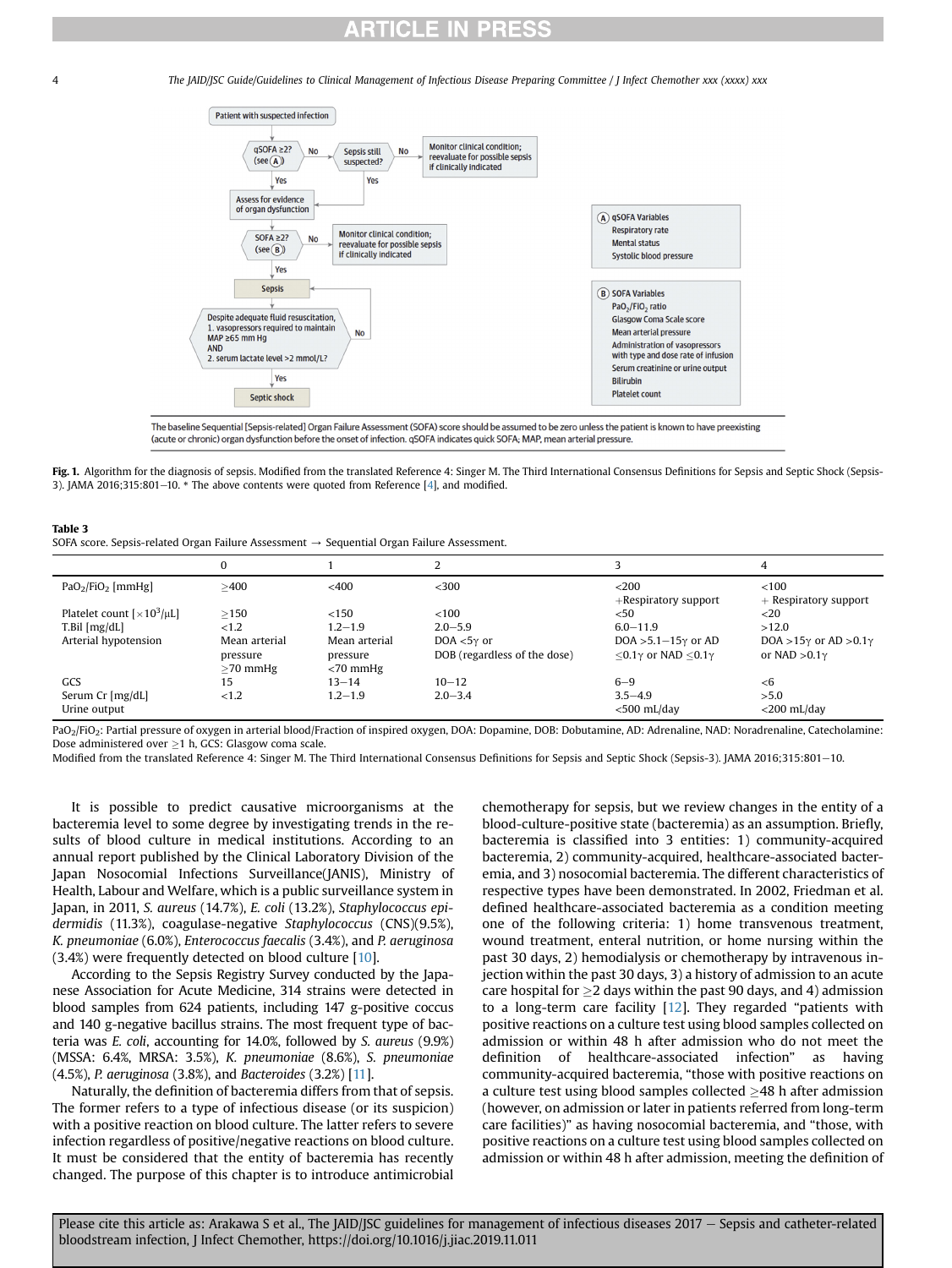healthcare-associated infection" as having community-acquired, medical-care-associated hbacteremia.

As a result, it was shown that many patients with healthcareassociated bacteremia had undergone endovascular catheter insertion, with a high detection rate of S. aureus as a causative microorganism, and that the detection rate of MRSA, as a causative microorganism, was high even in patients with communityacquired, healthcare-associated bacteremia, being similar to that in those with nosocomial bacteremia. In summary, the distribution of causative microorganisms and resistance tendency in patients with community-acquired, healthcare-associated bacteremia are similar to those in patients with nosocomial bacteremia. As bacteremia is concomitantly present in many severe-status patients with sepsis, this must also be considered when selecting empiric therapy for sepsis.

[Precautions for the selection of treatment]

#### ① Community-acquired sepsis

Definition: Sepsis before admission or within 48 h after admission that does not meet the definition of healthcareassociated infection.

\* Healthcare-associated infection (described above): A condition meeting one of the following criteria: 1) home transvenous treatment, wound treatment, enteral nutrition, or home nursing within the past 30 days, 2) hemodialysis or chemotherapy by intravenous injection within the past 30 days, 3) a history of admission to an acute care hospital for  $>$ 2 days within the past 90 days, and 4) admission to a long-term care facility.

In patients with community-acquired sepsis (or a tentative diagnosis of community-acquired sepsis), E. coli, S. pneumoniae, and S. aureus should be considered as causative microorganisms. Treatment with 3rd-generation cephalosporins should be started (A II) [[11\]](#page-17-1).

Even in patients with community-acquired infection, the involvement of antimicrobial-drug-resistant bacteria must be considered in accordance with the patient background. Recently, infection with extended-spectrum  $\beta$ -lactamase (ESBL)-producing bacteria has become a community issue. High-risk states for infection with ESBL-producing bacteria include: 1) a history of ESBL-producing bacteria detection, 2) recent antimicrobial drug administration (especially  $\beta$ -lactams), 3) the presence of organ disorders such as chronic respiratory disease and liver disease, 4) a history of invasive urological treatment, and 5) admission to longterm care facilities [\[11\]](#page-17-1). In such cases, treatment should be selected, considering infection with ESBL-producing bacteria (B II).

When infection with S. pneumoniae is suspected, the involvement of low b-lactam-sensitive strains should be considered in some areas/medical institutions. This is particularly important in the case of meningitis. In this case, combination therapy with VCM must be considered (A II) [[12](#page-17-2)].

② Nosocomial or community-acquired, healthcare-associated infection

Definition: Nosocomial sepsis is defined as "sepsis that occurred  $\geq$ 48 h after admission", and community-acquired, healthcareassociated sepsis as "healthcare-associated infection-derived sepsis that occurred before admission or within 48 h after admission".

In this case, gram-negative bacillus, especially P. aeruginosa, and multidrug-resistant gram-positive coccus, such as MRSA, should be initially considered as causative microorganisms. As empiric therapy, b-lactams, which exhibit anti-P. aeruginosa actions, should be combined with anti-MRSA drugs (A II). In particular, the risk of MRSA-related bacteremia is high in patients undergoing

hemodialysis and those after venous catheter insertion at outpatient clinics; therefore, combination therapy with VCM should be considered (A II).

The most important point is that the tendency of microorganisms that cause infectious diseases varies among medial institutions. Concretely, the susceptibility of gram-negative bacilli, such as P. aeruginosa, to antimicrobial drugs markedly differs among medical institutions. Therefore, drugs should be selected by reviewing the antibiograms of the medical institution (A IV) [\[12\]](#page-17-2).

In severe-status patients evaluated based on the SOFA score or those with neutropenia/immunodeficiency, such as cell-mediated immunodeficiency, the risk of infection with Candida is high. In such cases, combination therapy with antifungal drugs should also be considered. (C II) [[13\]](#page-17-3).

2. Empiric therapy

(1) Community-acquired infection.

First choices

- Standard recommendations
	- Drip infusion of CTRX at 2 g/session, once to twice a day
	- Drip infusion of CTX at 2 g/session, 3 $\dagger$ times a day
	- Drip infusion of TAZ/PIPC at 4.5 g/session, 3 to 4 $\dagger$ times a day

- High-risk group for infection with ESBL-producing bacteria Carbapenems should be used in patients meeting one of the following criteria: 1) a history of ESBL-producing bacteria detection, 2) recent antimicrobial drug administration (especially  $\beta$ -lactams), 3) the presence of organ disorders such as chronic respiratory disease and liver disease, 4) a history of invasive urological treatment, and 5) admission to long-term care facilities.

- Drip infusion of MEPM at 1 g/session, 3 times a day
- Drip infusion of IPM/CS at 0.5 g/session, 4 times a day
- Drip infusion of DRPM at  $0.5-1$  g/session, 3 times a day
- Drip infusion of PAPM/BP at 1 g/session, twice a day
- Drip infusion of BIPM at 0.3 g/session, 4 times a day
- Areas where low b-lactam-sensitive S. pneumoniae has been frequently detected

 The twice-a-day drip infusion of VCM at 1 g/session (or 15 mg/kg) should be added to one of the above regimens. Note) Second choices

- In the presence of allergy to  $\beta$ -lactams,

- Drip infusion of VCM at 1 g/session (or 15 mg/kg), twice a day
- $\text{Note}_{+}$  one of the following regimens:
- Drip infusion of PZFX at 1000 mg/session, twice a day
- Drip infusion of CPFX at 400 mg/session, 3 times a day
- Drip infusion of LVFX at 500 mg/session, once a day

Note) When administering glycopeptides, therapeutic drug monitoring (TDM) must always be conducted.

- (2) Nosocomial or community-acquired, healthcare-associated infection.
- First choices
- Among the following  $\beta$ -lactams, which exhibit anti-P. aeruginosa actions, drugs to which the susceptibility of bacteria is maintained should be selected by reviewing the antibiograms of the medical institution against non-glucose-fermenting bacteria, such as P. aeruginosa, and Enterobacteriaceae(including ESBLproducing bacteria) such as E. coli:
	- Drip infusion of CFPM at 1 g/session, 3 to 4 times a day
	- Drip infusion of CZOP at 1 g/session, 3 to 4 times a day
	- Drip infusion of CAZ at 1 g/session, 3 to 4 times a day
	- Drip infusion of TAZ/PIPC at 4.5 g/session, 3 to 4 $\dagger$ times a day
	- Drip infusion of MEPM at 1 g/session, 3 times a day
	- Drip infusion of IPM/CS at 0.5 g/session, 4 times a day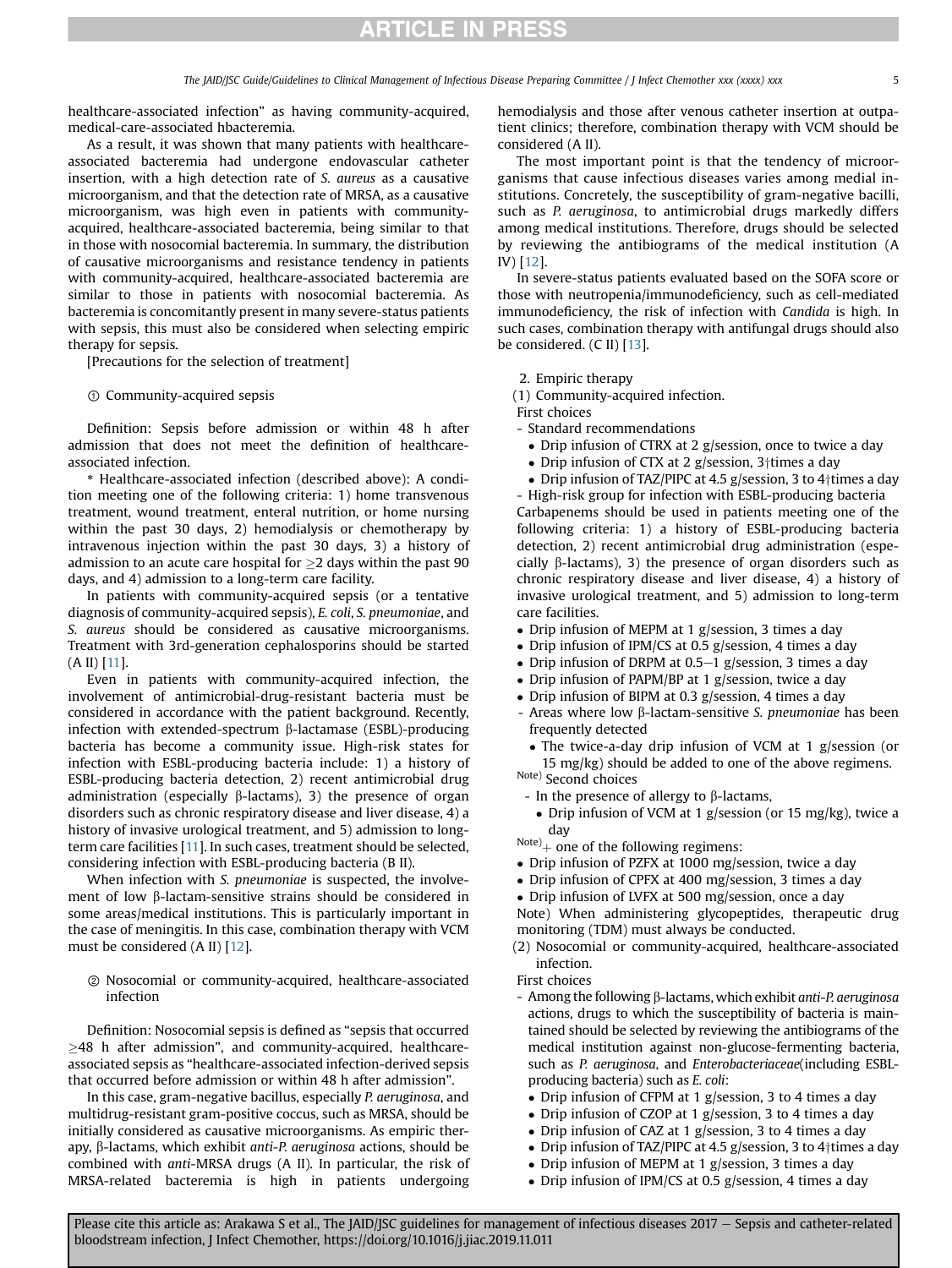6 The JAID/JSC Guide/Guidelines to Clinical Management of Infectious Disease Preparing Committee / J Infect Chemother xxx (xxxx) xxx

- Drip infusion of DRPM at  $0.5-1$  g/session, 3 times a day
- Drip infusion of BIPM at 0.3 g/session, 4 times a day One of the above regimens  $+$  one of the following ones (when MRSA infection cannot be ruled out):
- Drip infusion of VCM at 1 g/session (or 15 mg/kg), twice a dayNote)
- Drip infusion of TEIC at 400 mg/session, twice a day on Day 1 and once a day from Day  $2^{\text{Note}}$
- Drip infusion of ABK at 200 mg/session, once a day In severe-status patients or those with neutropenia/immunodeficiency, such as cell-mediated immune disorder, combination therapy with one of the following regimens should be adopted, considering infection with Candida:
- Drip infusion of MCFG at 100 mg/session, once a day
- Drip infusion of CPFG at 70 mg/session on Day 1 (once a day) and at 50 mg/session from Day 2 (once a day)
- Drip infusion of L-AMB at 2.5–5.0 mg/kg/session, once a day

### Second choices.

- In the presence of allergy to  $\beta$ -lactams,
	- Drip infusion of PZFX at 1000 mg/session, twice a day
	- Drip infusion of CPFX at 400 mg/session, 3 times a day
	- Drip infusion of LVFX at 500 mg/session, once a day One of the above regimens  $+$  one of the following ones (when MRSA infection cannot be ruled out):
	- Drip infusion of VCM at 1 g/session (or 15 mg/kg), twice a dayNote)
	- Drip infusion of TEIC at 400 mg/session, twice a day on Day 1 and once a day from Day  $2^{Note}$

 Drip infusion of ABK at 200 mg/session, once a day In severe-status patients or those with neutropenia/immunodeficiency, such as cell-mediated immune disorder, combination therapy with one of the following regimens should be adopted, considering infection with Candida:

- Drip infusion of MCFG at 100 mg/session, once a day
- Drip infusion of CPFG at 70 mg/session on Day 1 (once a day) and at 50 mg/session from Day 2 (once a day)
- Drip infusion of L-AMB at 2.5–5.0 mg/kg/session, once a day

Note) When administering glycopeptides, TDM must always be conducted.

3. Definitive therapy

If the primary focus or causative bacteria are clarified, the regimen should be switched to antimicrobial drugs of which the favorable transfer to the infected organ, cost-effectiveness, and clinical efficacy were demonstrated (de-escalation). See various guidelines.

Indications for DAP include sepsis, but the type of bacteria to be targeted is limited to MRSA. If pneumonia is absent in the presence of MRSA-related sepsis, DAP may be selected. In adults, 6 mg/kg of DAP should be slowly injected through an intravenous route or intravenously dripped over 30 min every 24 h.

- B) Children (after infancy, normal immune state): Communityacquired sepsis
- —Executive summary—
- Recently, S. pneumoniae and E. coli have been frequently detected as causative bacteria for community-acquired sepsis in infants/children aged  $\geq$ 4 months in Japan. In infants aged <4 months, Streptococcus agalactiae has been frequently detected (A II).
- $\blacksquare$  In patients with serious conditions, such as shock, shock management should be initially performed as a top priority,

and an adequate antimicrobial drug should be administered as early as possible after collecting samples for culture (A I).

- $\blacksquare$  To neonates aged <1 month, 1- to 3-month-old infants with an unfavorable general condition, and infants/children with a leukocyte count of  $\leq 5000/\mu L$  or  $> 15.000/\mu L$ , parenteral antimicrobial drugs should be administered under hospital care (A II).
- For empiric therapy, CTX or CTRX should be used. In areas where infection with S. aureus is frequent, VCM should be added (A II).
- When examining the effects of antimicrobial drugs with respect to the administration period, there was no significant difference between short (5–7 days) and long (7–21 days) periods (A II).
- 1. Explanation

[Characteristics and classification of the disease]

In the field of pediatrics, diagnostic criteria were published based on the entity of SIRS in 2005, which was delayed by  $\geq 10$ years in comparison with those for adults [\[14](#page-17-4)]. Only a few studies have adopted the diagnostic criteria. Therefore, in this chapter, sepsis was defined as "an infectious disease or bacteria (fungus) related SIRS, causing serious symptoms that may influence the prognosis in the absence of treatment, with persistent or intermittent bacteria (fungus)-related bacteremia" and "a condition of which the clinical characteristics meet the definition of sepsis, although a diagnosis of bacteremia cannot be made" [\[15](#page-17-5)[,16](#page-17-6)], as previously defined. Concerning the distribution of age, sepsis frequently develops in infants aged <1 year to 1-year-old children. Its incidence decreases with age.

Sepsis is classified into two types: primary sepsis, in which local, primary, infected foci, such as meningitis, pneumonia, and urinary tract infection, are unclear, and secondary sepsis, in which bacteria are released into blood from local, infected foci  $[6,7]$  $[6,7]$  $[6,7]$ . Secondary sepsis is described in guidelines for the management of respective infected foci, such as meningitis, pneumonia, and urinary tract infection, therefore, primary sepsis is introduced in this article.

Initial symptoms of sepsis include abnormalities in body temperature regulation (high fever, hypothermia), tachycardia, and tachypnea. Advanced sepsis causes serious symptoms such as shock, respiratory failure, consciousness disorder, and convulsion. In patients with secondary sepsis, symptoms associated with local, infected foci initially occur. However, in some patients with primary sepsis, secondary organ disorder induces local symptoms [[15,](#page-17-5)[16\]](#page-17-6).

Occult bacteremia refers to a condition in which bacteria are detected on blood culture despite the appearance of only mild symptoms of upper airway inflammation in addition to fever and a favorable general condition, which does not meet criteria for SIRS [[17,](#page-17-7)[18\]](#page-17-8). However, meningitis occurs in  $3-5%$  of untreated patients with occult bacteremia  $[19-21]$  $[19-21]$  $[19-21]$  $[19-21]$ . The incidence of sepsis depends on the arrangement of social infrastructure, involving health, welfare, and medical practice, race, and climate. In Japan, previous studies regarding community-acquired sepsis in children presented the results of treatment in a single institution alone  $[22-24]$  $[22-24]$  $[22-24]$  $[22-24]$ ; its incidence remains to not be clarified. According to studies before the widespread use of Haemophilus influenzae type b (Hib) vaccine and heptavalent/13-valent pneumococcal conjugate vaccine (PCV7/13), occult bacteremia accounted for  $3-5%$  of infants/children, aged 3-36 months, who were brought to hospitals with fever (39  $\degree$ C or higher)  $[25-27]$  $[25-27]$  $[25-27]$  $[25-27]$ . However, studies after the widespread use of Hib vaccine and PCV7/13 indicated that the incidence of occult bacteremia had decreased to  $0-3\%$  [ $28-30$ ].

[Type and frequency of causative microorganisms]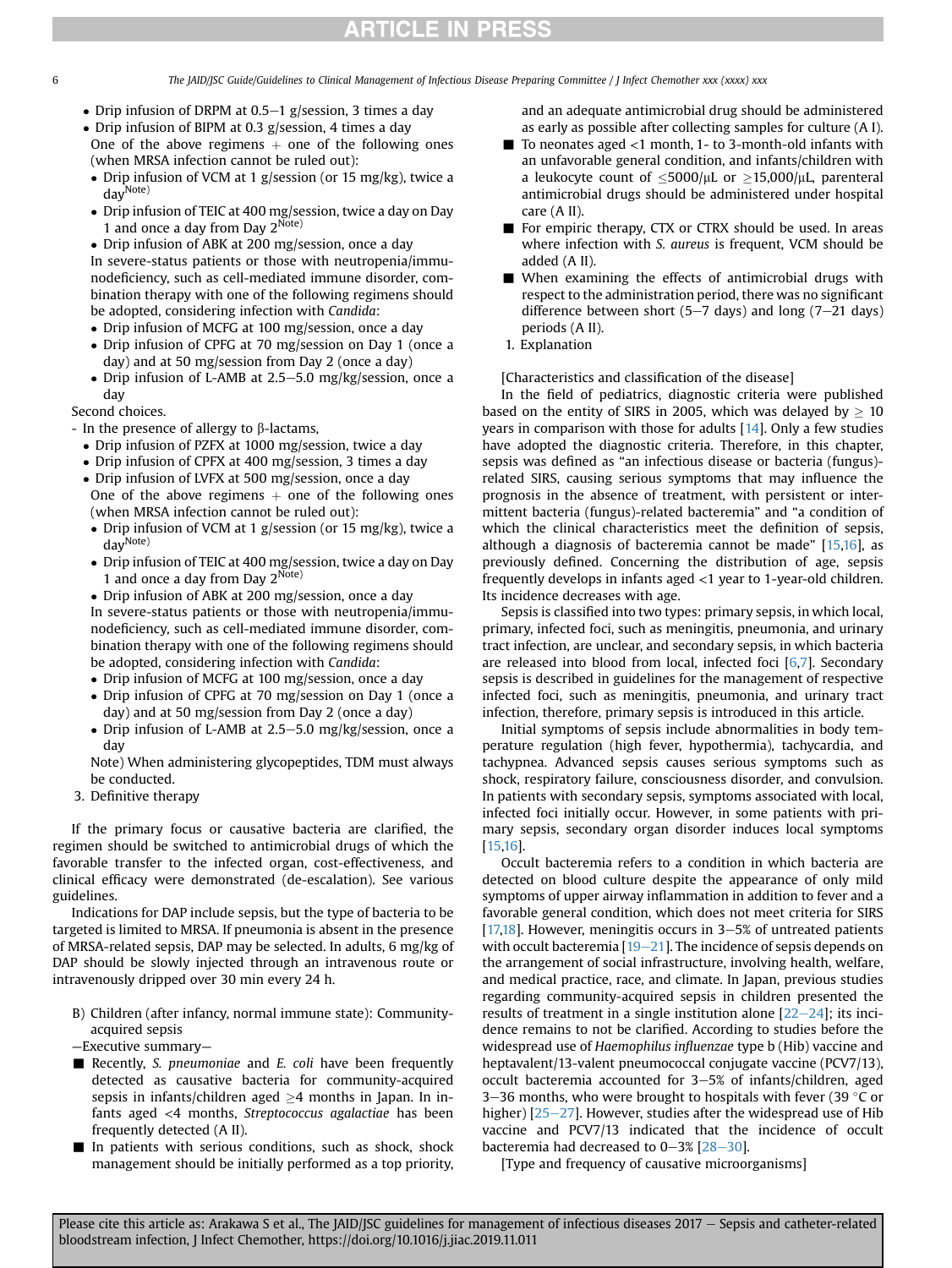In Japan, most studies regarding causative microorganisms for community-acquired sepsis reported that the most frequent causative microorganism was S. pneumoniae  $[22-24]$  $[22-24]$  $[22-24]$  $[22-24]$ , although they involved a single hospital.

According to a study involving 176 infants/children with septic shock who were brought to 16 emergency hospitals by ambulance in 12 European countries in  $2010-2011$  [[31\]](#page-17-13), 98 isolated strains consisted of 25 Neisseria meningitidis strains, 15 E. coli strains, 11 S. pneumoniae strains, 7 S. epidermidis strains, 6 Pseudomonas strains, 5 Streptococcus pyogenes strains, 5 S. aureus strains, 4 Klebsiella strains, and 3 S. agalactiae strains. With respect to age, the detection rate of S. agalactiae was particularly high in infants aged <4 months.

After the widespread use of Hib vaccine, the incidence of H. influenzae-related sepsis rapidly decreased  $[18,19]$  $[18,19]$  $[18,19]$  $[18,19]$ . That of S. pneumoniae-related sepsis also decreased after the widespread use of PCV7  $[28-30]$  $[28-30]$  $[28-30]$  $[28-30]$  $[28-30]$ , but a serum type that is not contained in PCV7 or 13 is involved in the etiology [[32](#page-17-14)[,33\]](#page-17-15), and the efficacy is less marked than that for H. influenzae-related sepsis. A study regarding changes in causative bacteria from 1998 until 2003 [[22\]](#page-17-10) indicated that H. influenzae was not detected, and that there was a slight decrease in the detection rate of S. pneumoniae. There was an increase in the detection rate of E. coli, but urinary tract infection was present in most cases. There was a slight increase in the detection rate of S. aureus [[34](#page-17-16)], and many studies reported community-acquired sepsis related to MRSA [[35](#page-17-17)[,36](#page-17-18)]. The detection rates of N. meningitidis and S. pyogenes differed among the years [[34\]](#page-17-16). However, the incidence of N. meningitidis-related sepsis in Japan is markedly lower than in other countries, although the reason is unclear; only a few patients per year have been reported [[37](#page-17-19)]. Concerning Salmonella, non-typhoidal Salmonella was detected in most cases; there were no marked changes [\[34](#page-17-16)]. As a rare type of causative bacteria, Listeria monocytogenes was reported. In Japan, the incidence of L. monocytogenes-related sepsis in children and adults is 0.65/ 1,000,000 persons, being estimated to be approximately 1/10 of that in Europe and the United States [\[28\]](#page-17-12).

[Rule of antimicrobial therapy]

With respect to antimicrobial therapy for community-acquired sepsis, many studies have not established any control group, and no randomized, comparative study has been conducted. Even if it had been performed, no study would have adopted the doubleblind method. Therefore, currently, antimicrobial drugs selected based on trends in the susceptibility of causative bacteria and antimicrobial drugs selected based on these characteristics are empirically used. When examining antibacterial activity against main bacteria isolated from children's blood samples in Japan based on the MIC value alone, PAPM [\[38\]](#page-17-20) exhibited potent antibacterial activity against S. pneumoniae, PAPM [\[39\]](#page-17-21) against S. agalactiae, CTRX [\[39](#page-17-21)] against E. coli, and DRPM [[40](#page-17-22)] against S. pyogenes.

For empiric therapy, CTRX or CTX, which have a potent antibacterial activity against gram-negative bacilli, such as S. pneumoniae, S. agalactiae (especially infants aged <4 months), S. aureus, S. epidermidis, N. meningitidis, and E. coli, should be selected. In the National Institute for Health and Care Excellence (NICE) guidelines [\[41](#page-17-23)], it is described that parenteral antimicrobial drugs should be administered to neonates aged <1 month, 1- to 3 month-old infants with an unfavorable general condition, and infants/children with a leukocyte count of  $\leq$ 5000/ $\mu$ L or  $\geq$ 15,000/ $\mu$ L under hospital care. In textbooks [[5,](#page-16-2)[6](#page-16-3)] in Europe and the United States, including the NICE guidelines [[41\]](#page-17-23), it is recommended that ABPC should be combined with CTRX or CTX as empiric therapy, considering L. monocytogenes. However, in Japan, L. monocytogenes is rare  $[42]$  $[42]$  $[42]$ , so the necessity of combination therapy is low. Furthermore, VCM should be added in areas where infection with MRSA is frequent among types of S. aureus. If neither CTRX nor CTX is available for some reason, MEPM should be selected. A study suggested that the efficacy and safety of MEPM are similar to those of CTX [[43](#page-17-25)]. However, the routine use of carbapenems should be avoided.

In patients with shock or a shock-like condition, shock management should be performed as a priority, and antimicrobial drugs should be administered as early as possible (within 1 h) after collecting samples for culture [[44,](#page-17-26)[45\]](#page-17-27). For patients with occult bacteremia, drugs that may control S. pneumoniae and gram-negative bacilli, such as E. coli, should be selected, considering the frequency of causative bacteria. Concerning antimicrobial drug administration for occult bacteremia, a meta-analysis showed that there was no significant difference in the efficacy between oral and parenteral routes [[18\]](#page-17-8). With the widespread use of Hib vaccine and PCV13, occult bacteremia has been rarely reported, and the risk of meningitis is low; therefore, for infants/children with a favorable general condition despite fever in whom occult bacteremia is suspected, there is an option to collect blood samples for culture and avoid the administration of antimicrobial drugs until the results of blood culture become clear [\[15](#page-17-5)].

Concerning the administration period, the completion of administration should be decided based on improvements in laboratory data and clinical findings. A meta-analysis comparing a short period (5-7 days) with a long period (7-21 days) showed that there was no significant difference in the efficacy [\[46\]](#page-17-28).

2. Empiric therapy

- First choices.
- Intravenous injection or drip infusion of CTRX at  $50-100$  mg/ kg/session, once to twice a day (maximum: 100 mg/kg/day,  $4$  g/day)
- Intravenous injection or drip infusion of CTX at 50 mg/kg/ session, 4 times a day (maximum: 4 g/day)

One of the above regimens  $+$  (institutions where the detection rate of MRSA is high, or cases in which MRSA cannot be ruled out)

 Drip infusion of VCM at 15 mg/kg/session, 4 times a day (maximum: 2 g/day)

Second choices.

- Drip infusion of TAZ/PIPC at 112.5 mg/kg/session, 3 times a day (maximum: 13.5 g/day)
- Drip infusion of MEPM at 40 mg/kg/session, 3 times a day (maximum: 3 g/day)
- Drip infusion of DRPM at 40 mg/kg/session, 3 times a day (maximum: 3 g/day)

 $+$  (institutions where the detection rate of MRSA is high, or cases in which MRSA cannot be ruled out)

 Drip infusion of VCM at 15 mg/kg/session, 4 times a day (maximum: 2 g/day)

If allergy to  $\beta$ -lactams is present, the administration of AZT or CPFX should be considered instead of these drugs.

- Drip infusion of AZT at 30 mg/kg/session, 4 times a day (maximum: 4 g/day)
- Drip infusion of CPFX at 10 mg/kg/session, 3 times a day (maximum: 1.2 g/day)

When administering VCM, its blood concentration should be measured (TDM) at appropriate points so that an optimal level may be maintained.

3. Definitive therapy

If the primary focus or causative bacteria are clarified, the regimen should be switched to antimicrobial drugs which show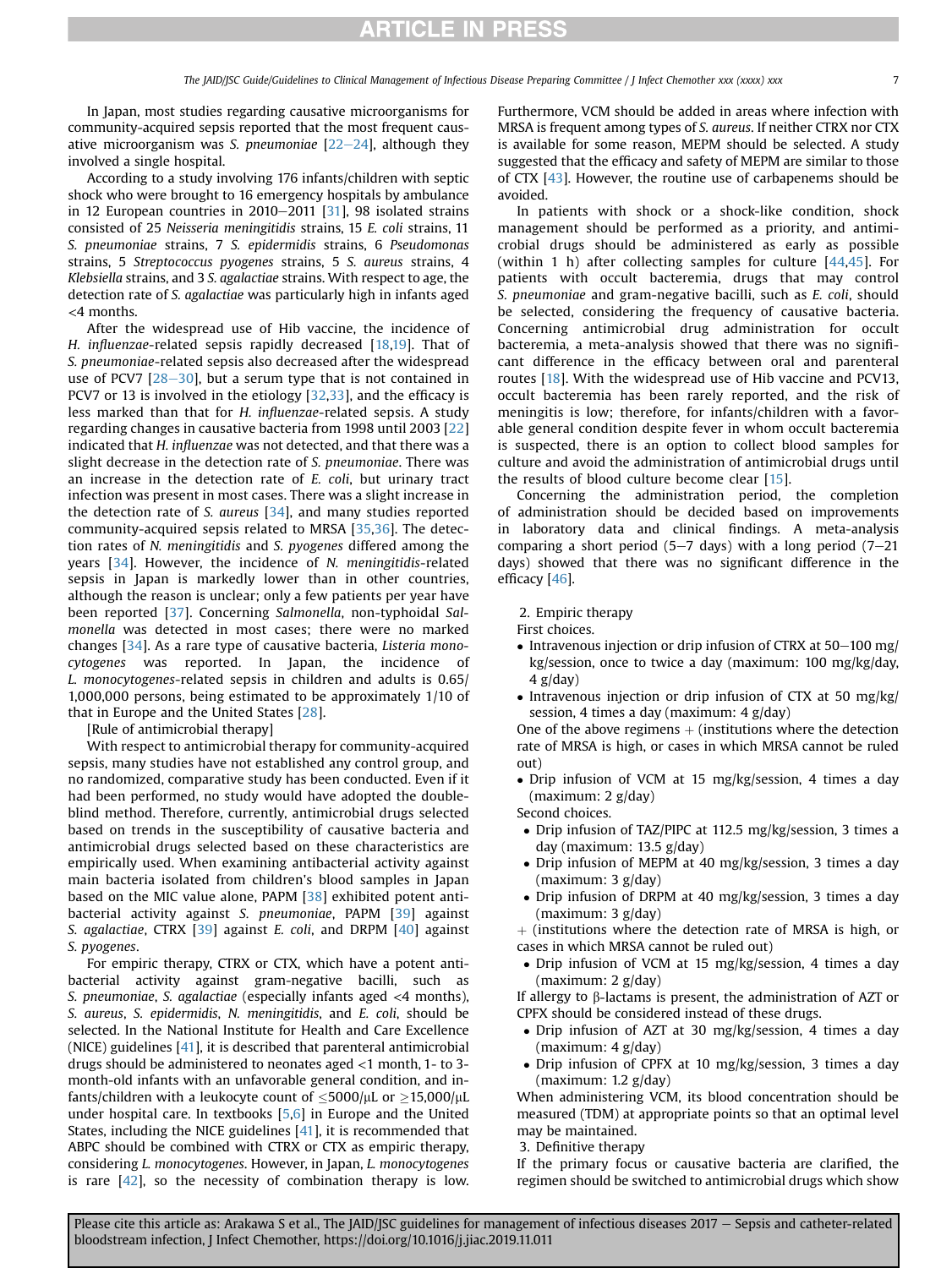The JAID/JSC Guide/Guidelines to Clinical Management of Infectious Disease Preparing Committee / J Infect Chemother xxx (xxxx) xxx

the favorable transfer to the infected organ, cost-effectiveness, and clinical efficacy were demonstrated (de-escalation). See various guidelines.

Occult bacteremia.

- $\bullet$  Intravenous injection or drip infusion of CTRX at 25–50 mg/ kg/session, once to twice a day (maximum: 50 mg/kg/day,  $2$  g/day)
- Intravenous injection or drip infusion of CTX at 25 mg/kg/ session, 3 to 4 times a day (maximum: 4 g/day)

C) Children: Nosocomial sepsis (excluding neonates)

Limitations.

- This section was described, considering a severe, rapidly progressing infectious disease in which infection is suspected, but the focus is unclear, that is, severe sepsis (corresponding to "severe sepsis [[14](#page-17-4)]" defined at the International Pediatric Sepsis Consensus Conference in 2005).
- In patients in whom the focus was clarified and those with sepsis related to catheter or neutropenia, see various guidelines.
- —Executive summary—
- The nosocomial-sepsis-related mortality rate in children is not low.
- Physicians must make maximum efforts to promptly conduct adequate initial management by evaluating the emergency level and severity based on the general condition.
- Empiric therapy should be started within 1 h after severe sepsis is recognized.
- Drugs for empiric therapy should be selected, considering the regional prevalence, place of onset (community/hospital), underlying disease/patient, and presence or absence of risks (for example: presence or absence of devices, neutropenia)(B IV).
- Positive control of the source of infection should be performed in the early stage (B IV).
- 1. Explanation

In the United States, a study examined the severe-sepsis-related mortality rate in children, and reported that the rates were 2% in children without underlying diseases and 8% in those with chronic diseases [[47\]](#page-17-29). In Japan, a study of 127 children with severe sepsis admitted to pediatric intensive care units (PICUs) indicated that PICU-acquired sepsis accounted for 37% (47/127), and that hospital-acquired sepsis accounted for 28% (36/127), with 28-day mortality rates of 10.6 and 33.3%, respectively. According to the study, risk factors for mortality included concomitant blood diseases (OR: 8.97, 95%CI: 1.56-51.60) and shock (OR: 5.35, 95%CI:  $1.04 - 27.44$ ) [\[48\]](#page-17-30).

To evaluate the emergency level and severity in the initial phase, "vital signs" and "appearance" are important. If children play cheerfully despite high fever, the possibility of a severe condition may be extremely low. "Cyanosis, rapid breathing, poor peripheral perfusion, petechial rash, parental concern, and clinician instinct" are clinical findings suggestive of severe childhood infection [\[49](#page-17-31)]. Whether the condition may become severe should be evaluated in the early stage by promptly assessing the presence or absence of airway obstruction, respiratory disorder (tachypnea, effort respiration, hypoxemia), and tissue circulatory failure (weak pulse, cold/ wet/white skin, prolongation of the capillary refilling time (CRT), anuria/oliguria) [\[50\]](#page-17-32).

Initially, it is important to evaluate whether life-threatening circumstances, such as shock and respiratory failure, are progressing through adequate severity assessment. If the condition is evaluated as severe, antimicrobial drugs must be administered earlier. Briefly, antimicrobial drug administration within 1 h after septic shock diagnosis is recommended [\[51,](#page-17-33)[52](#page-17-34)]. As the efficacy of empiric therapy is significantly associated with an improvement in the prognosis [[53](#page-17-35)], broad-spectrum antimicrobial drugs that sufficiently cover frequently detected causative bacteria should be administered.

Few randomized controlled trials (RCTs) or observational studies have examined antimicrobial therapy limited to nosocomial, nonfocus-identified sepsis in children. As frequent causative bacteria for nosocomial childhood sepsis that may become severe, S. aureus (including MRSA), Enterobacteriaceae (E. coli, Klebsiella), and nonglucose-fermented bacteria (especially, P. aeruginosa) have been re-ported [\[54](#page-17-36)-[56\]](#page-17-36). In particular, if *Enterobacteriaceae*-related sepsis is suspected, ESBL-producing bacteria must be considered [\[57](#page-17-37)].

For antimicrobial therapy for nosocomial sepsis, S. aureus and gram-negative bacteria should be extensively covered until causa-tive bacteria become clear [\[58\]](#page-17-38). It is unnecessary to cover anaerobic bacteria, but it should be considered in patients in whom intrapelvic infection is suspected, those with neutropenia, and those receiving steroids [\[59\]](#page-17-39). In vitro studies demonstrated the synergistic effects of broad-spectrum penicillins and aminoglycosides against P. aeruginosa  $[60,61]$  $[60,61]$  $[60,61]$  $[60,61]$ ; this may be considered. However, some investigators opposed it  $[62,63]$  $[62,63]$  $[62,63]$ , and the risk of kidney dysfunction may be increased; therefore, combination therapy with aminoglycosides is not recommended in the present guidelines.

A monobactam, aztreonam (AZT), is available even in patients with allergy to penicillins/cephems. In the United States, a study indicated that 15% of Enterobacteriaceae was resistant to AZT. This drug should be selected in reference to institutional antibiograms [[64](#page-18-1)]. Fluoroquinolones, such as CPFX, were reported to cause arthropathy, with an incidence of approximately  $2-3\%$ ; their use is limited [[65](#page-18-2)]. However, if severe sepsis related to gram-negative bacillus, for which  $\beta$ -lactams, including AZT, are ineffective, is suspected, the emergent use of fluoroquinolones should be considered.

Source-of-infection control, such as debridement, drainage, and device removal, is important. Early, positive intervention is significant. The usefulness of such control in patients with necrotic fasciitis [[66](#page-18-3)], perforative peritonitis [[67](#page-18-4)], lung abscess, or empyema [[68](#page-18-5)] was demonstrated. If there is no treatment response despite the use of adequate antimicrobial drugs during the course, the necessity of source-of-infection control should be reviewed.

#### 2. Empiric therapy

#### First choices.

Of the following  $\beta$ -lactams, which exhibit anti-P. aeruginosa actions, drugs to which the susceptibility is maintained should be selected based on institutional antibiograms against gram-negative bacteria (P. aeruginosa, Enterobacteriaceae):

- Intravenous injection or drip infusion of PIPC at 100 mg/kg/ session, 3 times a day (maximum: 12 g/day)
- Drip infusion of TAZ/PIPC at 112.5 mg/kg/session, 3 times a day (maximum: 13.5 g/day)
- Intravenous injection or drip infusion of CAZ at 50 mg/kg/session, 3 to 4 times a day (maximum:  $4$  g/day†)
- Intravenous injection or drip infusion of CFPM $\uparrow$ at 50 mg/kg/ session, 3 times a day (maximum: 4 g/day)
	- \* High-risk group for infection with ESBL-producing bacteria (ESBL-producing bacteria-positive reactions on previous culture, institutional prevalence)
- Drip infusion of MEPM at 40 mg/kg/session, 3 times a day (maximum: 3 g/day)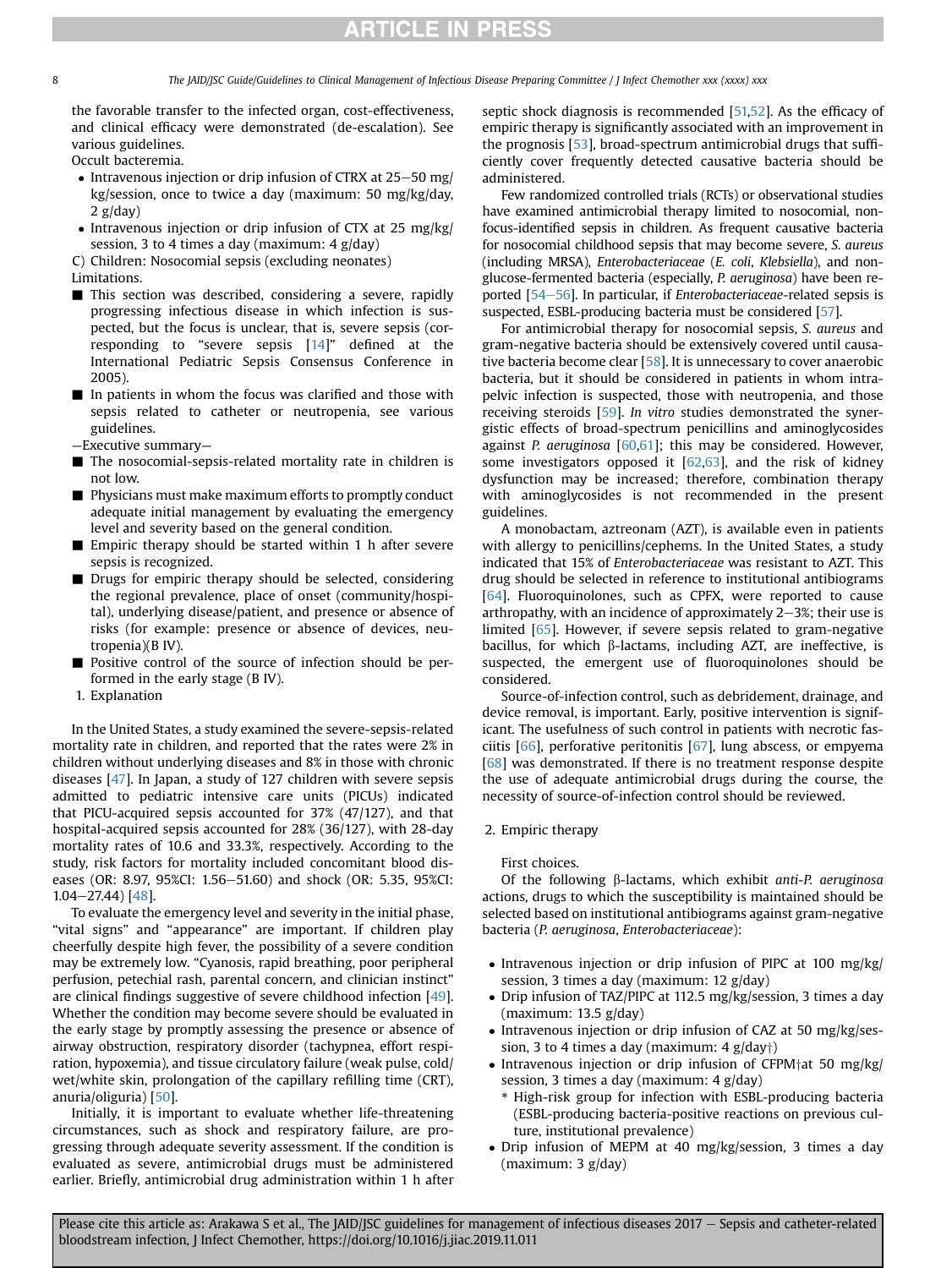The JAID/JSC Guide/Guidelines to Clinical Management of Infectious Disease Preparing Committee / J Infect Chemother xxx (xxxx) xxx

- Drip infusion of DRPM at 40 mg/kg/session, 3 times a day (maximum: 3 g/day)
	- When MRSA infection cannot be ruled out, in addition to the above **B**-lactams.
- Drip infusion of VCM at 15 mg/kg/session, 4 times a day (maximum: 2 g/day)
- Drip infusion of ABK at  $4-6$  mg (titer)/kg/session, once a day
- \* When fungal infection cannot be ruled out, in addition to the above β-lactams,
- Drip infusion of FLCZ at  $6-12$  mg/kg/session, once a day (maximum: 400 mg/day)
- Drip infusion of AMPH-B at 0.25 mg/kg/session (the dose may be increased to 1.0 mg/kg at maximum), once a day
- Drip infusion of L-AMB at 2.5–5 mg/kg/session, once a day
- Drip infusion of MCFG at  $3-6$  mg/kg/session, once a day (maximum: 150 mg/day)

#### Second choices.

In the presence of allergy to  $\beta$ -lactams, the use of AZT or CPFX must be considered instead of them.

- Drip infusion of AZT at 30 mg/kg/session, 4 times a day (maximum: 4 g/day)
- Drip infusion of CPFX at 10 mg/kg/session, 3 times a day (maximum: 1.2 g/day)

When administering VCM, its blood concentration should be measured (TDM) at appropriate points so that an optimal level may be maintained.

#### 3. Definitive therapy

If the primary focus or causative bacteria are clarified, the regimen should be switched to antimicrobial drugs which show the favorable transfer to the infected organ, cost-effectiveness, and clinical efficacy were demonstrated (de-escalation). See various guidelines.

- D) Neonatal sepsis
- —Executive summary—
- $\blacksquare$  Neonatal sepsis may rapidly exacerbate in a few hours, and, if sepsis is suspected, physicians must make maximum efforts to start antimicrobial therapy as early as possible (within 1 h) after collecting samples for culture.
- In Japan, group B Streptococcus (GBS) is the most frequently detected in neonates with early-onset sepsis, which occurs <7 days after birth. Gram-negative bacilli, such as E. coli, and S. aureus are frequently detected in those with late-onset sepsis, which occurs  $\geq$  7 days after birth (A II).
- $\blacksquare$  As empiric therapy for early-onset sepsis, combination therapy with ABPC and GM or that with ABPC and CTX is selected (A II).
- $\blacksquare$  Late-onset sepsis is caused by bacteria existing under the environment of the institution in most cases. Therefore, drugs for empiric therapy should be established by preparing institutional and regional antibiograms (A II).
- $\blacksquare$  As the risk of resistant bacteria or fungus proliferation may increase with the prolongation of the antimicrobial-drug administration period, administration should be promptly completed after the disappearance of bacteria in blood and improvements in symptoms/laboratory data (A II).
- $\blacksquare$  If bacterial infection is ruled out, administration should be discontinued within 48 h after the start of treatment (A I).
- **Education and guidance for physicians prescribing drugs** regarding the adequate use of antimicrobial drugs decreased the number of resistant bacteria. Education is very important (A II).
- 1. Explanation

#### [Characteristics and classification of the disease]

Neonatal sepsis is invasive, systemic bacterial infection that occurs during the neonatal period. The WHO defined this period as <28 days after birth, but some studies defined it as  $\leq$ 1 month after birth, whereas others included sepsis in low-birth-weight infants, aged even over 1 month, admitted to the NICU as neonatal sepsis.

Neonatal sepsis is classified into 4 types based on the timing of infection, but there are many duplicated neonates: (1) transplacental infection: placenta-mediated fetal infection following maternal infection with microorganisms, (2) intrauterine infection: premature rupture-related transvaginal ascending infection causes chorioamnionitis, and a fetus sucks infected amniotic fluid, leading to infection, (3) birth canal infection: infection with bacteria existing in the birth canal at the time of birth, and (4) postnatal infection: infection with bacteria acquired from the environment or family after birth [[69](#page-18-6)].

With respect to the timing of onset, neonatal sepsis is classified into two types: early-onset sepsis  $\left( < 7 \right)$  days after birth) and lateonset sepsis ( $>7$  days after birth) [[69](#page-18-6),[70](#page-18-7)]. However, some studies defined early-onset sepsis as occurring within 72 h after birth. Early-onset sepsis may be primarily associated with intrauterine or birth canal infection. Late-onset sepsis may be associated with birth canal or postnatal infection. Furthermore, some studies regarded the onset of sepsis in low-birth-weight infants, aged over 1 month, admitted to the NICU as its very late onset  $[69]$ .

In neonates, neither cell-mediated nor humoral immunity is advanced. This is more marked in premature babies [\[69,](#page-18-6)[70](#page-18-7)]. In premature low-birth-weight and high-risk neonates admitted to the NICU, neither respiratory/circulatory nor digestive tract functions are advanced, and various disorders may occur; therefore, to maintain their lives, endotracheal tubes, central venous catheters, and gastric tubes must be used over a long period. Furthermore, many cares, such as postural changes, aspiration, and lactation, by staff are necessary. The temperature and humidity of incubators for neonates admitted must be established as high to maintain the body temperature. However, such an environment may cause the proliferation of many microorganisms or cross infection. Therefore, the NICU is an environment in which infection may frequently occur [[69](#page-18-6)[,70](#page-18-7)].

Furthermore, initial symptoms of severe infection are not specific in many neonates  $[69,70]$  $[69,70]$  $[69,70]$ . If antimicrobial therapy is delayed, the condition may rapidly deteriorate; therefore, antimicrobial drugs tend to be administered before a definitive diagnosis of bacterial infection is made. Although the prophylactic administration of antimicrobial drugs after intubation or umbilical catheter insertion is ineffective  $[71–73]$  $[71–73]$  $[71–73]$  $[71–73]$ , these drugs are administered in many cases. The routine administration of antimicrobial drugs leads to the invasion/proliferation of resistant bacteria or fungus in inpatients or NICU environments [\[74,](#page-18-9)[75](#page-18-10)].

There is no specific clinical symptom of neonatal sepsis. Relatively frequent symptoms are presented below. There is no fever, and hypothermia is noted in many cases. Various symptoms, such as convulsion, a reduction in body motion, apparent death, polypnea/retractive breathing, deterioration of ventilation conditions (in respirator-wearing neonates), brady-/tachycardia, shock, unfavorable suckling, vomiting/abdominal swelling, enhancement of jaundice, and purpura, are observed. Furthermore, vague signs,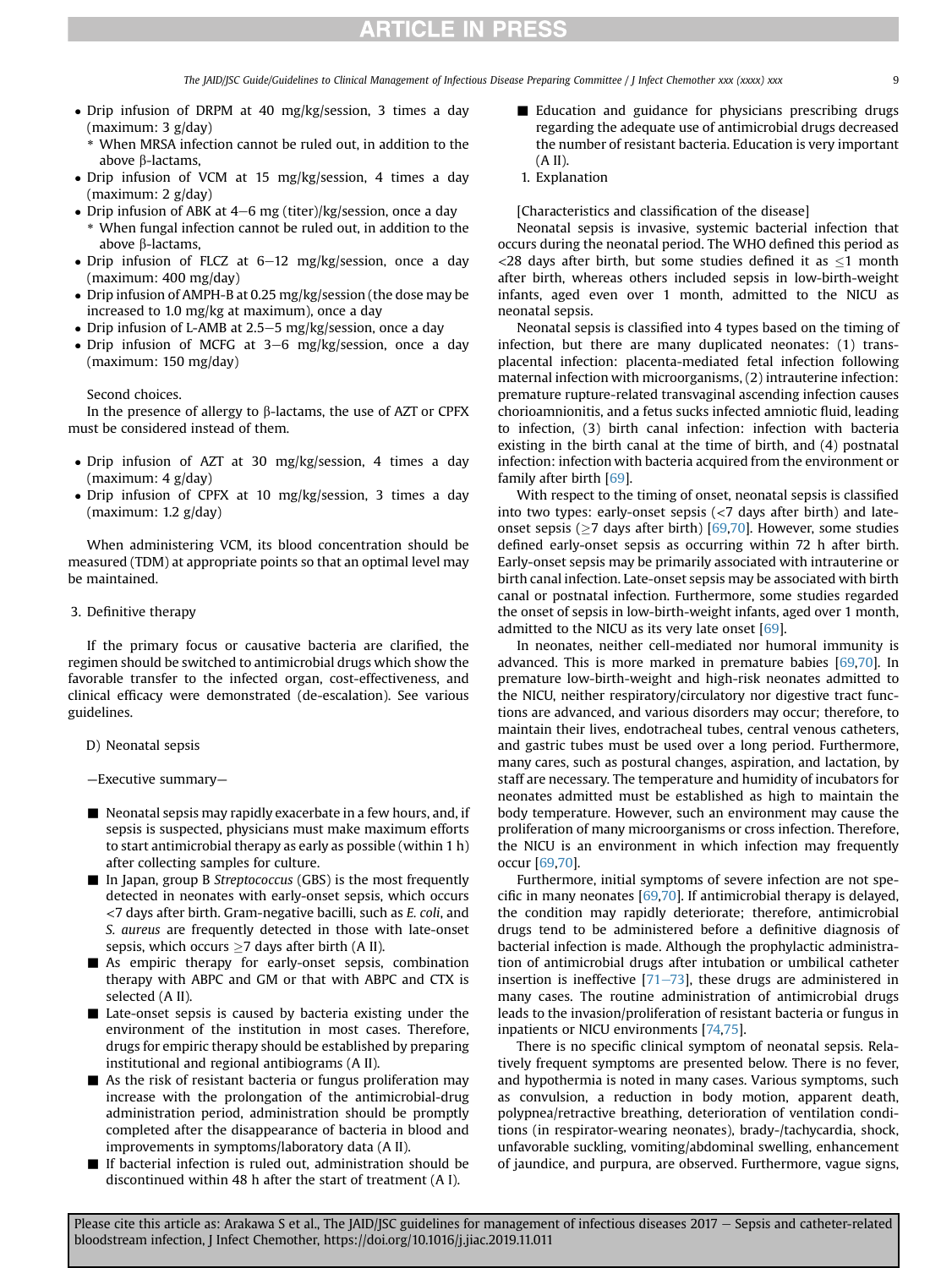10 The JAID/JSC Guide/Guidelines to Clinical Management of Infectious Disease Preparing Committee / J Infect Chemother xxx (xxxx) xxx

such as "not doing well", suggest the onset of sepsis in some cases [[69](#page-18-6)[,70\]](#page-18-7).

[Type and frequency of causative microorganisms]

The incidence of neonatal sepsis and causative bacteria depend on the social infrastructure, involving health, welfare, and medical practice, race, and climate. In Europe and the United States, S. agalactiae is the most frequently detected in neonates with earlyonset sepsis, followed by E. coli, S. aureus, and CNS  $[76-79]$  $[76-79]$  $[76-79]$  $[76-79]$  $[76-79]$ . As relatively rare causative bacteria, L. monocytogenes, S. pyogenes, H. influenzae, S. pneumoniae, and Enterococcus spp. have been reported  $[76-79]$  $[76-79]$  $[76-79]$  $[76-79]$ . In neonates with late-onset sepsis, gram-negative bacilli, such as E. coli, Pseudomonas spp., Serratia spp., Enterobacter spp., and Klebsiella spp., additionally S. aureus, CNS, and Candida are detected. In addition, antimicrobial-drug-resistant bacteria, such as MRSA and ESBL-producing bacteria, are frequently detected, which is a characteristic  $[80-83]$  $[80-83]$  $[80-83]$  $[80-83]$  $[80-83]$ .

Most of the data on neonatal sepsis in Japan is based on reports from a single institution  $[84-87]$  $[84-87]$  $[84-87]$  $[84-87]$ . According to these reports, S. agalactiae was the most frequently detected in neonates with early-onset sepsis, followed by E. coli and Staphylococcus spp. Lateonset sepsis was caused by gram-negative bacilli, such as Enterobacter cloacae, K. pneumoniae, and P. aeruginosa, which exist in hospital environments, MRSA, CNS, and Candida. Communityacquired sepsis may occur after discharge from obstetric institutions. See the section "Children tentatively diagnosed with sepsis in whom the primary focus is unclear (after infancy, normal immune state): Community-acquired sepsis".

[Rules of antimicrobial therapy]

Neonatal sepsis may rapidly exacerbate within a few hours. If sepsis is suspected, antimicrobial therapy should be started as early as possible (within 1 h) after collecting samples for culture [[69,](#page-18-6)[70](#page-18-7)].

With respect to antimicrobial therapy for neonatal sepsis, almost no comparative controlled study has been conducted, and drugs are empirically selected based on trends in the susceptibility of causative bacteria and the characteristics of antimicrobial drugs. As empiric therapy for early-onset sepsis, combination therapy with penicillins (PCG, ABPC) and GM or that with ABPC and CTX is routinely selected, considering gram-negative bacilli, such as S. agalactiae and E. coli, and L. monocytogenes [[69,](#page-18-6)[70](#page-18-7)[,88,](#page-18-14)[89\]](#page-18-15). The NICE indicated that combination therapy with penicillins (PCG, ABPC) and GM covered 95-97% of bacteria that cause early-onset sepsis, and that combination therapy with ABPC and CTX covered 100% [[89](#page-18-15)]. As GM affects the kidney and auditory sense, therapeutic drug monitoring (TDM) should be performed [[90\]](#page-18-16). For neonates at a gestational age of  $\geq$ 32 weeks, it is recommended that a daily dose should be administered at one time rather than at several divided doses [\[91,](#page-18-17)[92\]](#page-18-18). CTX has a more potent antibacterial activity against gram-negative bacilli compared with GM, and its transfer to cerebrospinal fluid is favorable. TDM is not necessary, differing from GM; therefore, CTX is frequently used instead of GM [\[93](#page-18-19)]. A study reported that the efficacy of CTX was similar to or more marked than that of combination therapy with ABPC and GM [[94](#page-18-20)]. However, the routine use of CTX should be avoided for the following reasons: CTX therapy may induce resistant bacteria [\[95](#page-18-21),[96\]](#page-18-22); it increases the incidence of fungal infection  $[97-99]$  $[97-99]$  $[97-99]$  $[97-99]$  $[97-99]$ ; and it leads to the formation of abnormal intestinal flora [\[100](#page-18-24)[,101\]](#page-18-25). The protein binding rate of CTRX, which is another 3rd-generation cephem, is high, and CTRX administration to neonates with hyperbilirubinemia should be avoided. As crystals can form, the simultaneous administration of CTRX and calcium-containing fluid preparations should be avoided. CTRX must be carefully administered to neonates [[102\]](#page-18-26).

Late-onset sepsis during admission to the NICU is related to bacteria existing in the institutional environment in many cases [[103,](#page-18-27)[104](#page-18-28)]. As an etiological factor, infectious diseases associated with artificial respirators or catheters inserted into blood vessels are frequent, which is a characteristic [\[105\]](#page-18-29). A study indicated that sepsis that can be managed by combination therapy with ABPC and GM accounted for approximately 30% in some institutions [[106\]](#page-18-30); there are many types of causative bacteria against which 3rd-generation cephalosporins or carbapenems must be selected on a priority basis [[107\]](#page-18-31). Drugs for empiric therapy should be established by preparing institutional and regional antibiograms [[108\]](#page-18-32).

Concerning the administration period, the results of a randomized, comparative study involving 7- and 14-day administration showed that there was no difference between the two groups among neonates with sepsis caused by bacteria other than S. aureus. However, among those with sepsis caused by S. aureus, the results of treatment in the 7-day group were unfavorable [\[109](#page-18-33)]. In another randomized, comparative study involving 10- and 14 day administration, there was no significant difference between the two groups [\[110\]](#page-18-34). As the risk of resistant bacteria or fungus proliferation in the normal flora may increase with the prolongation of the antimicrobial-drug administration period [\[74](#page-18-9)[,111](#page-18-35)], administration should be promptly completed after the disappearance of bacteria in blood and improvements in symptoms/ laboratory data. If bacterial infection is ruled out, administration should be discontinued within 48 h after the start of treatment [[69](#page-18-6)[,70\]](#page-18-7).

According to a study [[112\]](#page-18-36), education and guidance for physicians prescribing drugs regarding the adequate use of antimicrobial drugs decreased the number of resistant bacteria, suggesting the importance of education. The arrangement of a systematic education/guidance system regarding antimicrobial drugs, drug management system to limit the use of carbapenems and anti-MRSA drugs, and examination system to promptly report the frequency of bacteria detection and state of resistance for effective empiric therapy is essential for the adequate use of antimicrobial drugs [[108](#page-18-32)].

- 2. With respect to the dosage and administration for empiric therapy, see "Appendix. Doses for neonates" on the last pages. - Early onset
	- Intravenous injection or drip infusion of ABPC  $+$  drip infusion of GM
	- Intravenous injection or drip infusion of ABPC  $+$  intravenous injection or drip infusion of CTX
		- $*$  If meningitis cannot be ruled out, ABPC  $+$  CTX therapy should be selected.
		- \* In institutions where infection with S. aureus is frequent, the drip infusion of  $ABPC + CTX + VCM$  should be performed.
- Late onset
	- Intravenous injection or drip infusion of ABPC  $+$  drip infusion of GM
	- Intravenous injection or drip infusion of ABPC  $+$  intravenous injection or drip infusion of CTX
		- \* In institutions where infection with S. aureus or CNS is frequent, the drip infusion of ABPC  $+$  CTX  $+$  VCM or  $MEPM + VCM$  should be performed.
		- \* In institutions where ESBL-producing bacteria or strongly resistant gram-negative bacilli are frequently isolated, the drip infusion of MEPM should be performed.
		- \* If fungal infection cannot be ruled out, FLCZ, AMPH-B, L-AMB, or MCFG should be added.

- In the presence of allergy to  $\beta$ -lactams,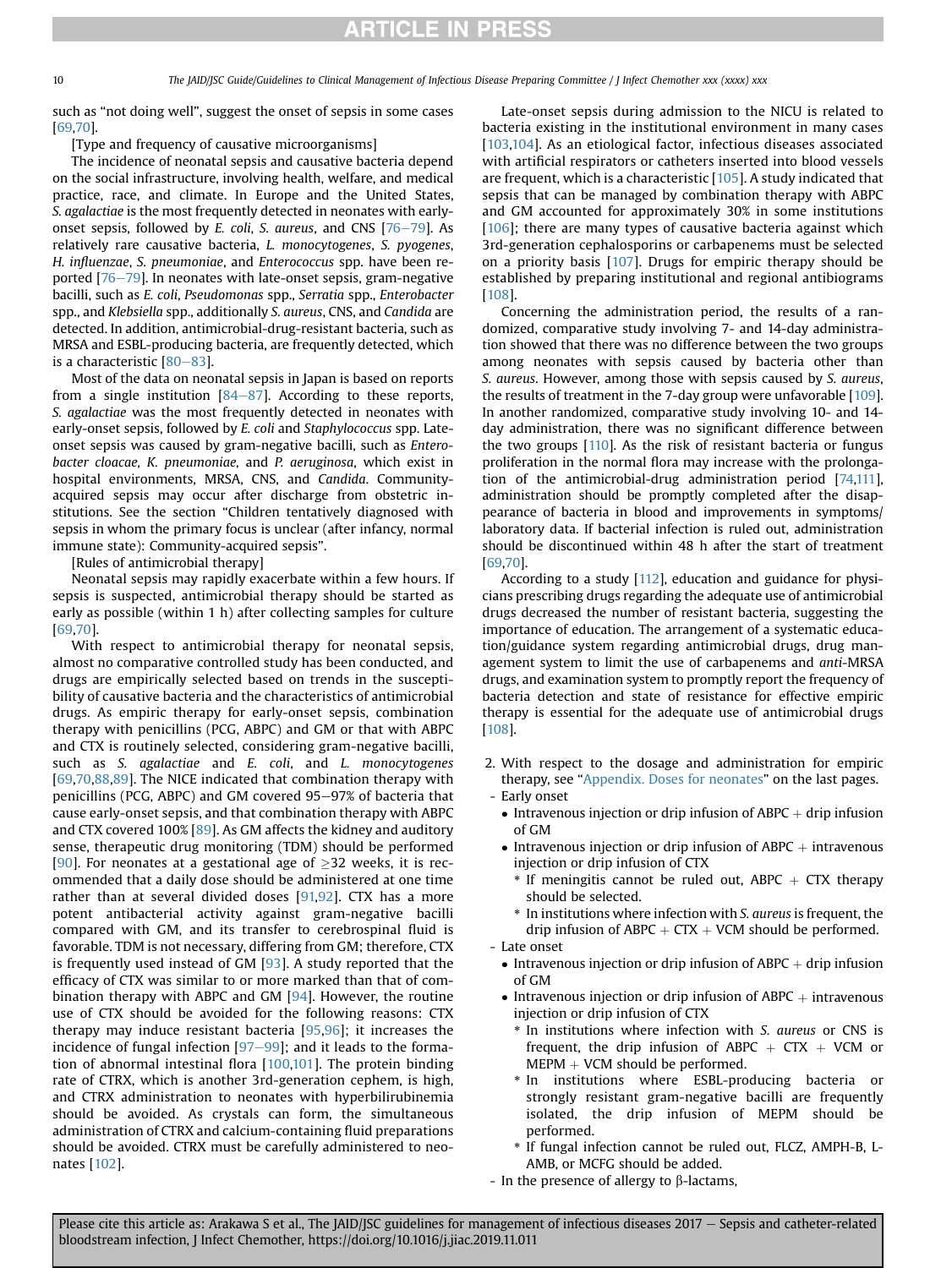The use of AZT should be considered instead of them.

3. Definitive therapy

If the primary focus or causative bacteria are clarified, the regimen should be switched to antimicrobial drugs of which the favorable transfer to the infected organ, cost-effectiveness, and clinical efficacy were demonstrated (de-escalation). See various guidelines.

See "Appendix. Doses for neonates".

#### 3. Catheter-related bloodstream infection

A) Adult catheter-related bloodstream infection

- —Executive summary—
- A diagnosis of catheter-related bloodstream infection [\[113](#page-18-37)[,114](#page-18-38)] is made based on the detection of the same microorganism on the culture of  $\geq 1$  set of blood collected from the peripheral vein through skin and catheter end culture (A I) [\[113](#page-18-37)[,115](#page-18-39)] or on percutaneously and cathetercollected blood culture (A II) [\[113,](#page-18-37)[116](#page-18-40)].
- There are peripheral and central venous catheters. In particular, central venous catheter infection is frequent, causing serious complications [[114\]](#page-18-38).
- $\blacksquare$  As representative causative microorganisms, CNS, S. aureus (including MRSA), Candida spp., Enterococcus spp., and gramnegative bacilli (E. coli, Enterobacter spp., P. aeruginosa, Klebsiella spp.) have been reported (B II) [\[5,](#page-16-2)[117\]](#page-18-41).
- $\blacksquare$  Antimicrobial therapy should be performed after blood culture ( $>$ 2 sets if possible)(1 set: catheter blood collection)(A II) [\[118](#page-18-42)]. However, a blood culture priority-related delay in antimicrobial therapy must be avoided (A II) [\[119](#page-19-0)[,120](#page-19-1)].
- $\blacksquare$  As empiric therapy, combination therapy with anti-MRSA drugs and broad-spectrum antimicrobial drugs is recommended (A II) [\[8](#page-16-5)].
- $\blacksquare$  For definitive therapy, antimicrobial drugs should be selected based on causative bacteria.
- 1. Explanation

#### [Clinical symptoms]

As catheters to be inserted into blood vessels, various catheters, such as peripheral venous catheters, central venous catheters, peripheral arterial catheters, pulmonary artery catheters, and pressure-monitoring systems, are used. Bloodstream infection associated with the use of these devices is termed "catheter-related bloodstream infection (CR-BSI)". Infectious-disease-specific symptoms, such as fever, chills, and shivering, are observed, but pyretolysis is achieved by catheter removal alone in some cases. In severe-status patients, CR-BSI complicated by organ disorder related to systemic inflammatory response syndrome (SIRS) is not rare.

[Diagnosis]

To diagnose CR-BSI, blood culture is necessary. It is important to collect blood before the use of antimicrobial drugs (A I) [\[121\]](#page-19-2). Before blood collection, >0.5% chlorhexidine alcohol should be used to disinfect the skin at the site of collection  $(A II)$   $[122,123]$  $[122,123]$  $[122,123]$ . If it is not available, povidone iodine should be used.

Two sets or more of blood should be collected. If possible, 1 set of blood should be collected from a catheter that may be contaminated, and 1 set from a peripheral vein [\[124](#page-19-5)[,125](#page-19-6)].

A definitive diagnosis of CR-BSI is made based on positive reactions on percutaneously(from peripheral vein) collected blood culture ( $\geq$ 1 set) and catheter end culture (A I), or such reactions on percutaneously and catheter-collected blood culture (A II) [[115](#page-18-39)[,116\]](#page-18-40).

With respect to quantitative blood culture as a criterion for CR-BSI, a definitive diagnosis of CR-BSI may be made if the number of microorganism colonies in blood collected from a catheter is  $\geq 3$ times greater than in blood collected from the periphery (A II) [\[113](#page-18-37)[,115](#page-18-39)]. Concerning the differential time to positivity (DTP), a definitive diagnosis of CR-BSI may be made if a blood sample collected from a catheter becomes positive  $>2$  h earlier than that collected from the periphery (A II) [\[113](#page-18-37),[116](#page-18-40)].

[Causative bacteria]

As causative bacteria, CNS, S. aureus, Enterococcus spp., and Candida spp. have been frequently detected [\[117,](#page-18-41)[126](#page-19-7)]. According to CDC [[126\]](#page-19-7) and epidemiologically important pathogen surveillance/control (SCOPE) database reports [[127\]](#page-19-8), gram-negative bacilli accounted for 19 and 21% of CR-BSI pathogens, respectively.

Concerning all pathogens that cause CR-BSI, the issue of drug resistance has been raised. Currently, MRSA accounts for approximately 50% of all strains of S. aureus isolated from ICU inpatients, but the incidence of CR-BSI with MRSA has recently decreased [\[128](#page-19-9)]. With respect to gram-negative bacilli, the rates of 3rd-generation cephalosporin-resistant Klebsiella spp. and E. coli strains have markedly increased, and the rates of imipenem-resistant and ceftazidime-resistant P. aeruginosa strains have also increased [\[129](#page-19-10)]. Concerning Candida spp., attention must be paid to an increase in the rate of fluconazole-resistant strains.

[Etiological factors]

The following 4 routes may be involved in the development of catheter infection [[113\]](#page-18-37): (1) dermal microorganisms at the site of insertion invade a subcutaneous catheter route, or enter along the catheter surface, forming a colony at the catheter end [ $114,129-131$  $114,129-131$  $114,129-131$ ], (2) direct catheter or catheter hub contamination related to contacts with the fingers or contaminated fluid preparations or instruments [\[113](#page-18-37)[,117,](#page-18-41)[132](#page-19-11)], (3) hematogenous dissemination from other infected foci into a catheter (the incidence is unclear)  $[118,133]$  $[118,133]$ , and  $(4)$  fluid contamination  $[134]$  $[134]$ .

Considering the above etiological factors for CR-BSI, physicians must pay attention to the following points regarding the handling of endovascular catheters:

- $\odot$  Peripheral venous catheters should be exchanged every 3-4 days (B I)  $[135-137]$  $[135-137]$  $[135-137]$  $[135-137]$ . Concerning central venous catheters, regular exchanges are unnecessary. These catheters should be exchanged in the presence of functional failure or signs of infection (A II) [[138](#page-19-15)[,139](#page-19-16)].
- ② Neither a CVC nor PICC should be removed in the presence of fever alone. If infection related to other factors is clarified, or if the non-infectious etiology of fever is suspected, the validity of catheter removal should be clinically evaluated (A II) [\[140](#page-19-17)].
- ③ Guidewire exchanges should be conducted to exchange a non-tunnel-type catheter with functional failure if evidence on infection is absent (B I) [[141,](#page-19-18)[142](#page-19-19)].
- ④ When preserving a catheter, antimicrobial drugs should be administered through a catheter with bacterial colonization (C III). Furthermore, prophylactic antibiotic lock should be used in patients, on long-term catheter insertion, with a history of CR-BSI (several times) despite optimal, maximum aseptic techniques  $[143,144]$  $[143,144]$  $[143,144]$  (antibiotic lock is not routinely performed in Japan).
- ⑤ If sepsis, infectious endocarditis, or thrombophlebitis is present, if there is no response despite antimicrobial chemotherapy for  $\geq$ 72 h, or if patients are infected with S. aureus, P. aeruginosa, Fungi, or Mycobacterium, long-term indwelling catheters should be removed (A II). If patients are infected with gram-negative bacilli, S. aureus, Enterococci,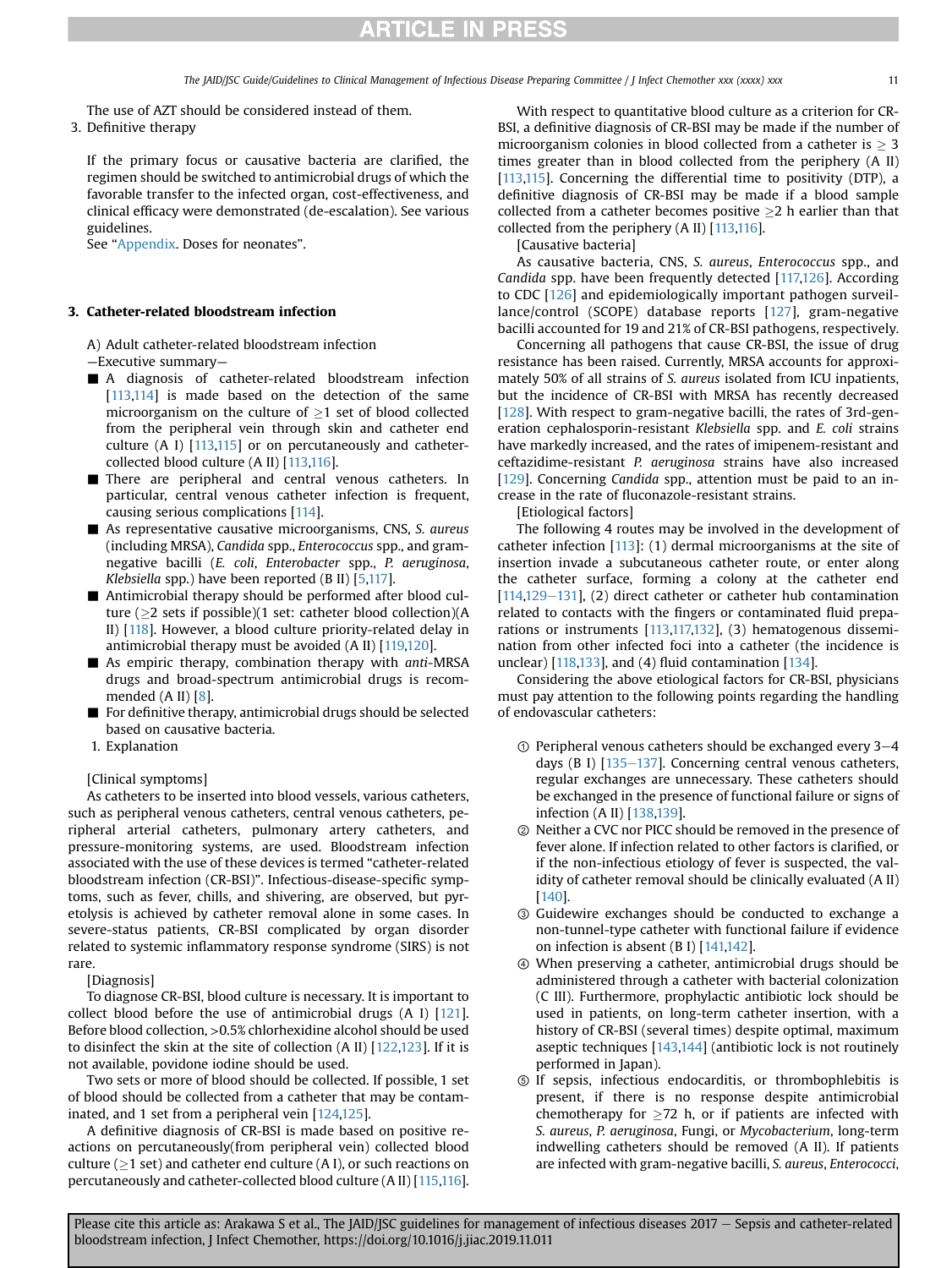12 The JAID/JSC Guide/Guidelines to Clinical Management of Infectious Disease Preparing Committee / J Infect Chemother xxx (xxxx) xxx

Fungi, or Mycobacterium, short-term indwelling catheters should also be removed (A II) [[145,](#page-19-22)[146\]](#page-19-23).

- ⑥ If a positive reaction is detected on blood culture despite after 72 h antimicrobial chemotherapy in catheter-preserved patients, catheters should be removed (B II) [\[145,](#page-19-22)[146\]](#page-19-23).
- $\odot$  If the possibility of contamination is ruled out in the presence of microorganisms that are difficult to sterilize (Bacillus spp., Micrococcus spp., Propionibacterium spp.), long- and shortterm indwelling catheters should be removed (B III)  $[147 - 149]$  $[147 - 149]$  $[147 - 149]$  $[147 - 149]$ .
- ⑧ To cases in which fungemia or bacteremia persists after catheter removal  $(\geq 72$  h): Antimicrobial chemotherapy for 6-8 weeks should be performed, considering infectious endocarditis, thrombophlebitis, and myelitis (A II) [[150](#page-19-25)[,151](#page-19-26)].

### [Rules of treatment]

Antimicrobial therapy for CR-BSI should be started within 1 h after onset, considering that early administration improves the prognosis [\[51](#page-17-33)]. As described above, samples for blood culture should be collected before the start of antimicrobial therapy (A I) [[152](#page-19-27)], but a blood culture priority-related delay in antimicrobial therapy must be avoided. When selecting antimicrobial drugs, empiric therapy should be started using drugs that have activities against all expected bacteria, and combination therapy with VCM and broad-spectrum antimicrobial drugs is recommended based on trends in pathogenic microorganisms (A II) [\[45,](#page-17-27)[118,](#page-18-42)[153\]](#page-19-28). Concerning LZD, a previous clinical trial of CR-BSI did not show any difference from VCM; currently, it is not necessary to select LZD for empiric therapy (A I) [[154](#page-19-29)]. Empiric therapy covering gramnegative bacteria should be selected, considering the regional antimicrobial susceptibility of bacteria and severity of disease (A II) [[154](#page-19-29)]. Furthermore, combination therapy that may cover resistant bacteria, including P. aeruginosa, should be performed in patients with neutropenia, sepsis, or multidrug-resistant gram-negative bacteria (A II) [[45](#page-17-27),[154](#page-19-29),[155\]](#page-19-30). In severe-status patients in whom CR-BSI is suspected after catheter insertion through the inguinal region, antifungal drugs against Candida spp. must be added [[156\]](#page-19-31). Of strains recently isolated from patients with candidemia, Candida albicans accounted for 45-58%, and Candida glabrata accounted for 12-24%; the rate of non-albicans Candida has increased. As C. glabrata is strongly resistant to FLCZ, the use of MCFG, CPFG, or L-AMB should be considered under a tentative diagnosis of candidemia (B I) [[156,](#page-19-31)[157](#page-19-32)]. Doses should be established based on PK/PD from the viewpoints of the efficacy, safety, and attenuation of resistant bacteria [\[155\]](#page-19-30). If the type of bacteria and susceptibility are clarified based on the results of blood culture, the regimen should be promptly switched to the most appropriate antimicrobial drug (de-escalation, definitive therapy).

2. Empiric therapy (With respect to the doses of  $\beta$ -lactams, see the notes on page  $48-49$ )

First choices.

- Drip infusion of DAP at 6 mg/kg/session, once a day
- Drip infusion of VCM at 1 g/session (or 15 mg/kg), twice a day

One of the above regimens  $+$  one of the following regimens:

- Drip infusion of 4th-generation cephems
- Drip infusion of carbapenems
- Drip infusion of TAZ/PIPC

Second choices.

• Drip infusion of LZD at 600 mg/session, twice a day

 $+$  one of the following regimens:

- Drip infusion of PZFX at 1000 mg/session, twice a day
- Drip infusion of CPFX at 400 mg/session, 3 times a day
- Drip infusion of LVFX at 500 mg/session, once a day
- For severe-status patients (shock, signs of organ disorder) or those with background factors such as immune depression and long-term antimicrobial therapy

First choices.

- Drip infusion of DAP at 6 mg/kg/session, once a day
- Drip infusion of VCM at 1 g/session (or 15 mg/kg), twice a day

One of the above regimens  $+$  one of the following regimens:

- Drip infusion of 4th-generation cephems
- Drip infusion of carbapenems
- Drip infusion of TAZ/PIPC

 $+$  one of the following regimens:

- Drip infusion of MCFG at 150 mg/session, once a day
- Drip infusion of CPFG at 70 mg/session (loading dose) on Day 1 (once a day) and at 50 mg/session from Day 2 (once a day)
- Drip infusion of FLCZ at 400 mg/session, once a day, or drip infusion of L-AMB at 2.5–5 mg/kg/session, once a day (alternative drug: F-FLCZ)

Note: MCFG or CPFG should be selected as a priority in areas where non-albicans Candida is frequent.

Biofilm formation reduces the antifungal activities of all antifungal drugs. In particular, its influence on azoles is marked. These are primarily based on data from in vitro studies and animal experiments. For patients in whom endovascular catheter removal is impossible, L-AMB or Candins are recommended.

Second choices.

- Drip infusion of LZD at 600 mg/session, twice a day
	- $+$  one of the following regimens:
- Drip infusion of PZFX at 1000 mg/session, twice a day
- Drip infusion of CPFX at 400 mg/session, 3 times a day
- Drip infusion of LVFX at 500 mg/session, once a day

 $+$  one of the following regimens:

- Drip infusion of MCFG at 100 mg/session, once a day
- Drip infusion of CPFG at 70 mg/session (loading dose) on Day 1 (once a day) and at 50 mg/session from Day 2 (once a day)
- Drip infusion of FLCZ at 400 mg/session, once a day
- Drip infusion of L-AMB at 2.5–5 mg/kg/session, once a day (alternative drug: F-FLCZ)

Note: Doses of  $\beta$ -lactams.

Drip infusion of CFPM at 1 g/session, 2 to 3 times a day Drip infusion of CZOP at 1 g/session, 2 to 3 times a day Drip infusion of MEPM at 1 g/session, 3 times a day Drip infusion of DRPM at 0.5 g/session, 3 times a day Drip infusion of IPM/CS at 0.5 g/session, 4 times a day Drip infusion of PAPM at 1 g/session, twice a day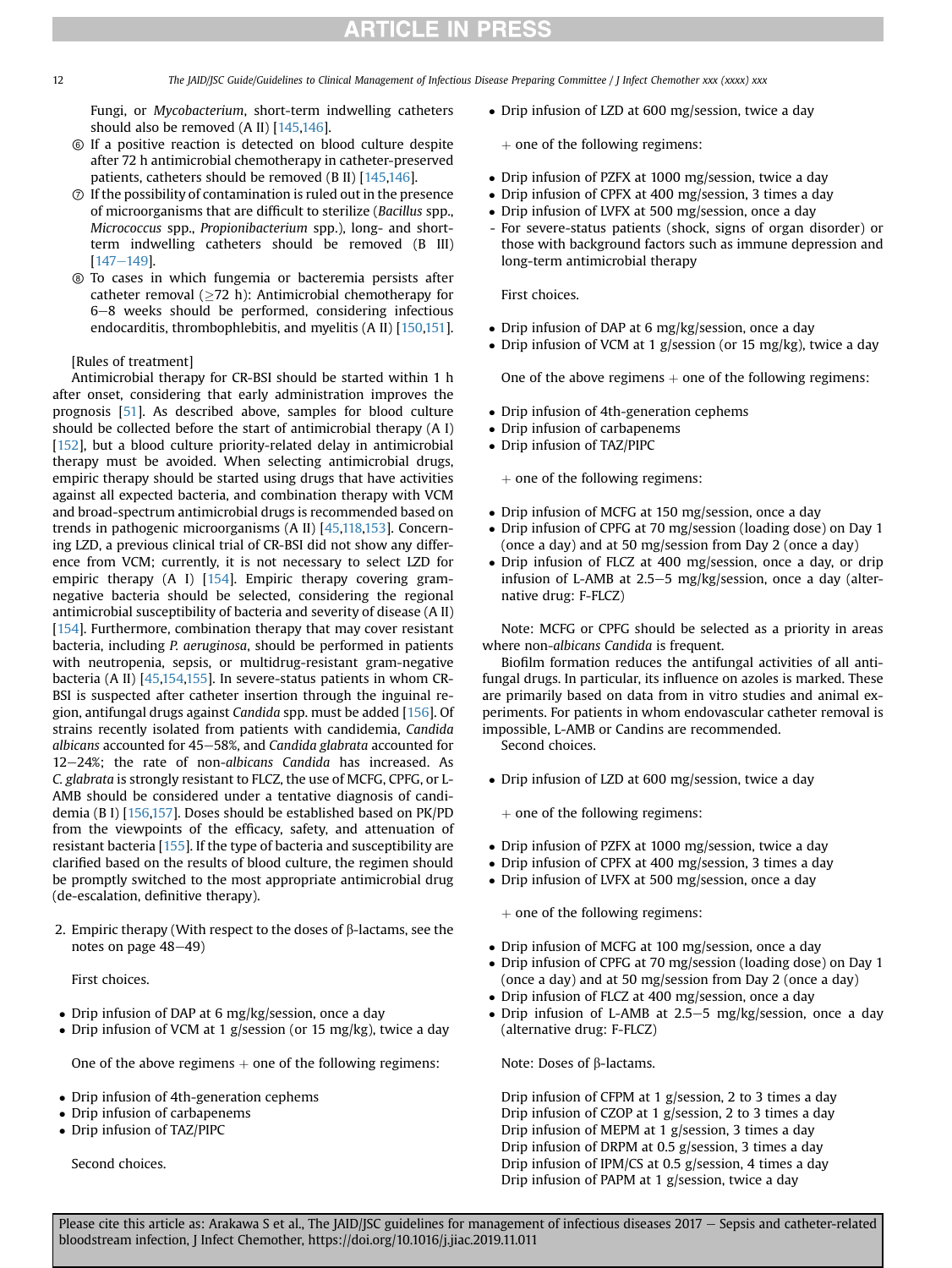The JAID/JSC Guide/Guidelines to Clinical Management of Infectious Disease Preparing Committee / J Infect Chemother xxx (xxxx) xxx 13

<span id="page-12-0"></span>

Fig. 2. Management of bloodstream infection in patients wearing a CVC or AC for a short period. Note: Complications refer to pacemaker insertion, signs of infectious endocarditis or thrombophlebitis, and immunocompromised states related to malignant tumors or other factors. A study indicated the efficacy of antibiotic lock, and it is recommended in the IDSA guidelines. However, it should be conducted, considering that the appearance of resistant bacteria may increase.

Drip infusion of BIPM at 0.3 g/session, 4 times a day Drip infusion of TAZ/PIPC at 4.5 g/session, 3 times a day

3. Definitive therapy

Basic concept.

- $\blacksquare$  Empiric therapy is switched due to its ineffectiveness in some cases, whereas it is switched to narrow-spectrum antimicrobial drugs for de-escalation despite its effectiveness in other cases. In any case, antimicrobial drugs should be selected based on the results of blood culture/drug susceptibility tests.
- In cases of endovascular indwelling catheter-associated bloodstream infection, the antimicrobial-drug administration period should be established based on the duration of catheter insertion (short or long)(See [Figs. 2 and 3:](#page-12-0) Management of bloodstream infection.).

The following antimicrobial drugs against respective detected bacteria should be selected:

S. aureus: MSSA: First choice.

• Drip infusion of CEZ at 2 g/session, 3 times a day $\dagger$ 

Second choice.

Drip infusion of SBT/ABPC at 3 g/session, 4 times a day

MRSA: First choices.

- Drip infusion of DAP at 6 mg/kg/session, once a day
- Drip infusion of VCM at 1 g/session (or 15 mg/kg), twice a day

Second choice.

Drip infusion of LZD at 600 mg/session, twice a day

 $CNS$ MS(methicillin-sensitive)-CNS: First choice.

• Drip infusion of CEZ at 2 g/session, 3 times a day $\dagger$ 

Second choice.

Drip infusion of SBT/ABPC at 3 g/session, 4 times a day

MR(methicillin-resistant)-CNS: First choices.

- Drip infusion of DAP at 6 mg/kg/session, once a day
- Drip infusion of VCM at 1 g/session (or 15 mg/kg), twice a day

Second choice.

Drip infusion of LZD at 600 mg/session, twice a day

Enterococcus faecalis/faecium: ABPC-susceptible bacteria: First choice.

• Drip infusion of ABPC at 2 g/session, 4 to 6 times a day

Second choice.

• Drip infusion of VCM at 1 g/session (or 15 mg/kg), twice a day

ABPC-resistant, VCM-susceptible bacteria: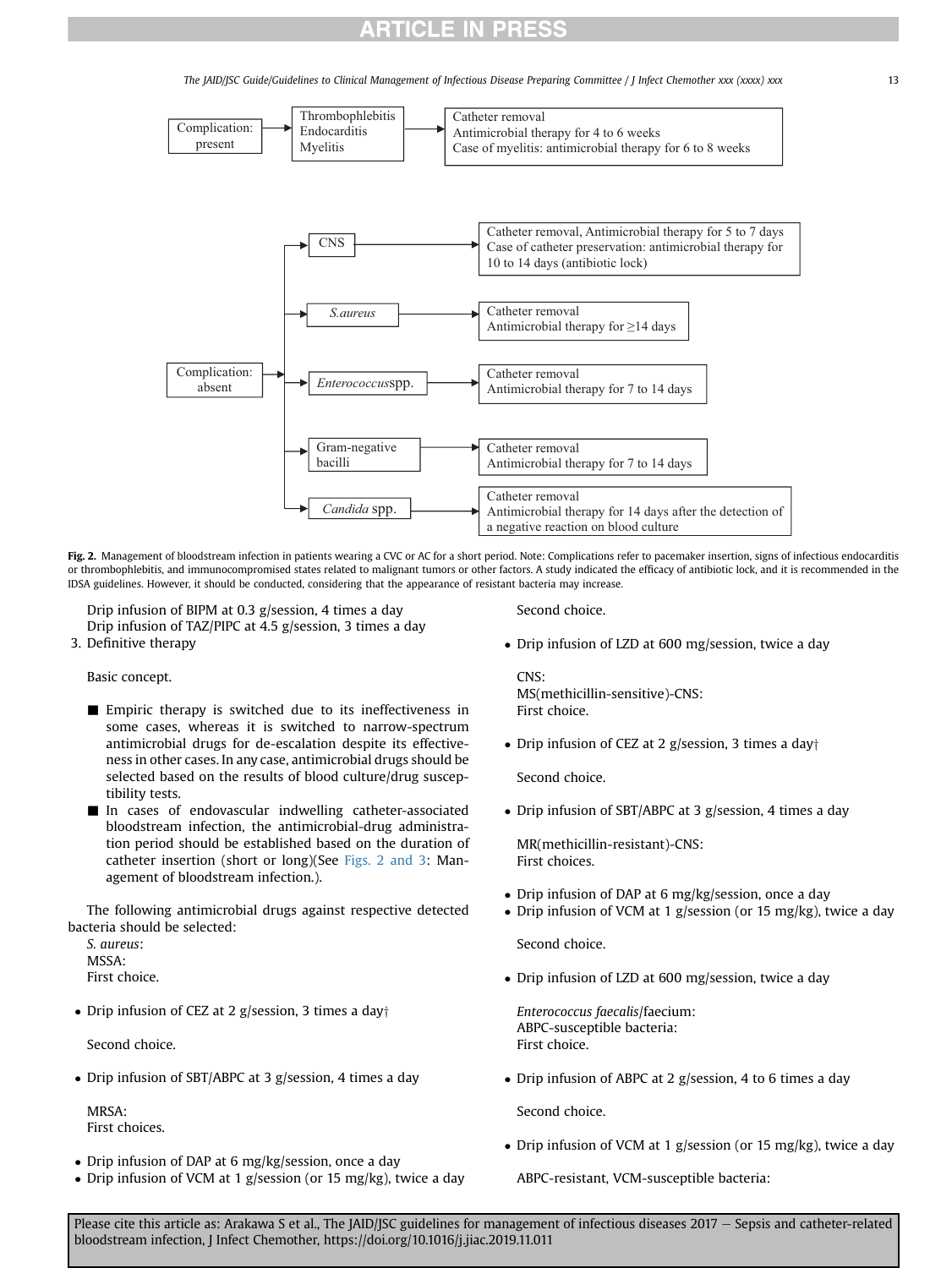14 The JAID/JSC Guide/Guidelines to Clinical Management of Infectious Disease Preparing Committee / J Infect Chemother xxx (xxxx) xxx



Fig. 3. Management of bloodstream infection in patients wearing a CV catheter or CV port over a long period.

 Drip infusion of VCM at 1 g/session (or 15 mg/kg), twice a day  $\pm$  drip infusion of GM at 60 mg/session, 3 times a day

ABPC-resistant, VCM-resistant bacteria:

Drip infusion of LZD at 600 mg/session, twice a day

E. coli, K. pneumoniae: Non-ESBL-producing bacteria: First choices.

- Drip infusion of CEZ at 2 g/session, 3 times a day $\dagger$
- Drip infusion of CTM at 2 g/session, 3 times a day $\dagger$
- Drip infusion of CTRX at 2 g/session, once a day

Second choices.

- Drip infusion of PZFX at 1000 mg/session, twice a day
- Drip infusion of CPFX at 400 mg/session, 3 times a day

ESBL-producing bacteria:

- Drip infusion of MEPM at 0.5–1 g/session, 3 times a day
- Drip infusion of DRPM at 0.5–1 g/session, 3 times a day

Enterobacter spp., Serratia marcescens:

- Drip infusion of MEPM at 0.5–1 g/session, 3 times a day
- Drip infusion of DRPM at  $0.5-1$  g/session, 3 times a day
- Drip infusion of CFPM at 1 g/session, 3 times a day
- Drip infusion of PZFX at 1000 mg/session, twice a day
- Drip infusion of CPFX at 400 mg/session, 3 times a day

Acinetobacter spp.: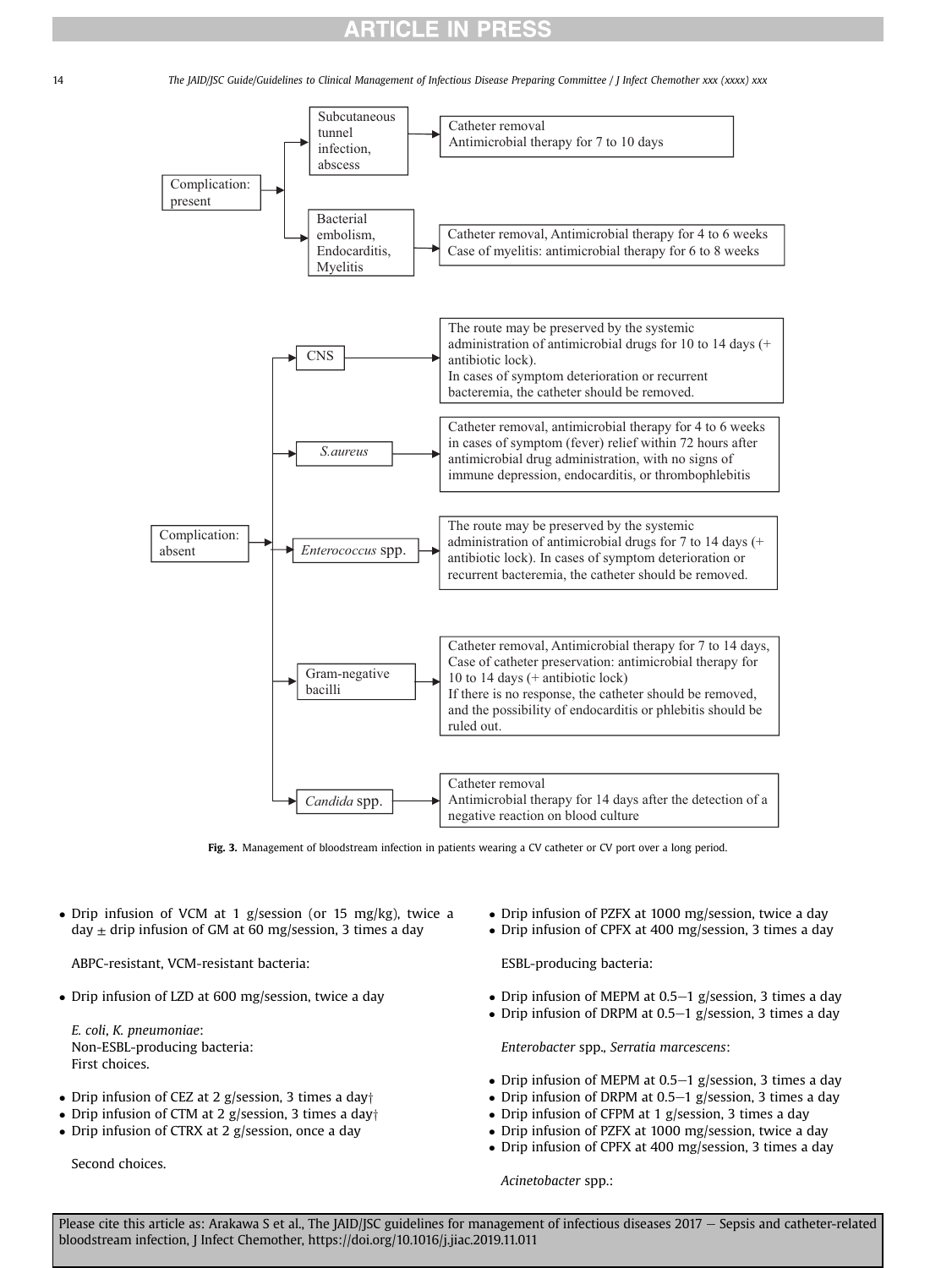The JAID/JSC Guide/Guidelines to Clinical Management of Infectious Disease Preparing Committee / J Infect Chemother xxx (xxxx) xxx 15

- Drip infusion of SBT/ABPC at 3 g/session, 3 to 4 times a day
- Drip infusion of MEPM at 0.5–1 g/session, 3 times a day  $+$  drip infusion of MINO at 100 mg/session, twice a day
- Drip infusion of DRPM at 0.5–1 g/session, 3 times a day  $+$  drip infusion of MINO at 100 mg/session, twice a day

P. aeruginosa:

- Drip infusion of CFPM at 2 g/session, 3 times a day $\dagger$
- Drip infusion of CZOP at 2 g/session, 3 times a day $\dagger$
- Drip infusion of MEPM at 1 g/session, 3 times a day
- Drip infusion of DRPM at 0.5 g/session, 3 times a day
- Drip infusion of TAZ/PIPC at 4.5 g/session, 3 to 4 times a day $\dagger$

±

• Drip infusion of AMK at 15 mg/kg/session, once a day

Burkholderia cepacia:

• Drip infusion of MEPM at  $0.5-1$  g/session, 3 times a day

Fungi. C. albicans or other types of Candida spp.: First choices.

- Drip infusion of MCFG at 100 mg/session, once a day
- Drip infusion of CPFG at 70 mg/session on Day 1 (once a day) and at 50 mg/session from Day 2 (once a day)
- Drip infusion of FLCZ at 400 mg/session, once a day

Second choice.

• Drip infusion of L-AMB at 2.5–5 mg/kg/session, once a day

Rare causative microorganisms. Corynebacterium spp.: First choice.

• Drip infusion of VCM at 1 g/session (or 15 mg/kg), twice a day

Second choice.

Drip infusion of LZD at 600 mg/session, twice a day

Chryseobacterium spp.: First choices.

- Drip infusion of MINO at 100 mg/session, twice a day
- Drip infusion of LVFX at 500 mg/session, once a day

Second choices.

- Drip infusion of MEPM at 1 g/session, 3 times a day
- Drip infusion of DRPM at 0.5 g/session, 3 times a day
- Drip infusion of ST at  $3-5$  mg/kg/session, 3 times a day

Ochrobacterium spp.: First choices.

- Drip infusion of CPFX at 400 mg/session, 3 times a day
- Drip infusion of ST at  $3-5$  mg/kg/session, 3 times a day

Second choices.

- Drip infusion of MEPM at 1 g/session, 3 times a day
- Drip infusion of DRPM at 0.5 g/session, 3 times a day

Bacillus spp.: First choice.

• Drip infusion of VCM at 1 g/session (or 15 mg/kg), twice a day

Second choice.

Drip infusion of CLDM at 600 mg/session, 3 times a day

Note: When administering glycopeptides, TDM should always be performed. To prevent the appearance of resistant bacteria, the drug susceptibility of bacteria should be confirmed as a rule, and the administration period should be reduced to a minimum necessary for disease treatment.

B) Childhood catheter-related bloodstream infection

—Executive summary—

- $\blacksquare$  CNS is the most frequently detected as causative bacteria. Although there are differences among institutions, frequent causative bacteria include MRSA, Enterococcus spp, enteric bacteria, non-glucose-fermenting bacteria, and fungus (A II).
- $\blacksquare$  As empiric therapy, combination therapy with VCM and 3rdor 4th-generation cephems or carbapenems should be performed. Concrete drugs should be selected in reference to institutional and regional antibiograms (A II).
- $\blacksquare$  If CR-BSI is suspected, catheter removal should be considered, but it is difficult to secure a new blood vessel in many children; therefore, when continuing catheter insertion unavoidably, follow-up must be carefully conducted based on culture tests (A II).
- $\blacksquare$  In patients on total parenteral nutrition, those receiving longterm therapy with broad-spectrum antimicrobial drugs, those with hematological malignancy, those who underwent transplantation, and those in whom fungus was detected from various sites, fungus may be etiologically involved, and antifungal drugs should also be combined (A II).
- 1. Explanation

[Characteristics and classification of the disease]

As the definition, characteristics, and diagnosis of the disease are similar between children and adults, see the "Adult catheterrelated bloodstream infection(CR-BSI)" section.

There are no marked differences in initial symptoms between this disease and sepsis. In children/school children, abnormalities in body temperature regulation (high fever, hypothermia), tachycardia, and polypnea are observed. If the condition is advanced, shock, respiratory failure, consciousness disorder, or convulsion may occur. In neonates and infants, abnormalities in body temperature regulation (high fever, hypothermia), a reduction in body motion, apparent death, unfavorable suckling, vomiting/abdominal swelling, and polypnea/retractive breathing are noted. In respirator-wearing neonates and infants, the deterioration of ventilation conditions brady-/tachycardia, shock, and convulsion are observed. As an initial symptom, "not doing well" alone is noted in some cases. When the route of infection is the site of skin needling or port insertion, local signs of infection, such as flare around the skin, swelling, and exudate, are observed in some cases.

According to the NHSN report (United States) on neonates (in the NICU) in 2011, the incidence of CR-BSI was  $0.9-2.5$  per 1000 total days of central vein insertion, and it was higher in neonates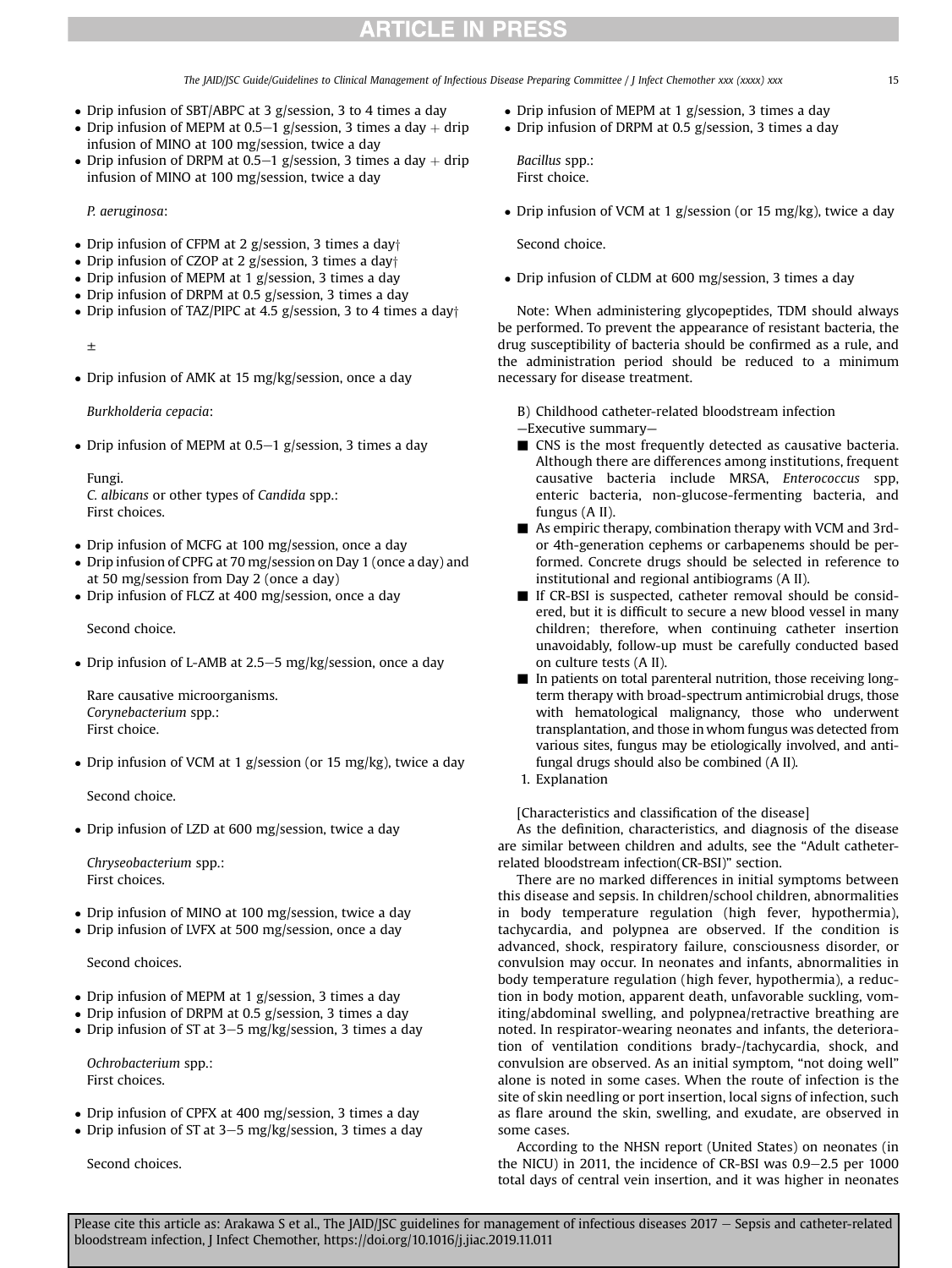16 The JAID/JSC Guide/Guidelines to Clinical Management of Infectious Disease Preparing Committee / J Infect Chemother xxx (xxxx) xxx

with a lower birth weight. In children (in the PICU), its incidence was  $0.9-1.8$ , but it was higher (2.1-2.2) in those with hematological malignancy [\[158\]](#page-19-33). In Japan, no large-scale survey regarding catheter-associated sepsis has been conducted.

[Type and frequency of causative microorganisms]

The causative bacteria for CR-BSI registered on the NHSN from 2009 until 2010 [[159](#page-19-34)] were published, involving adults and children. CNS accounted for 20.5%, followed by S. aureus (12.3%) and E. faecalis (8.8%). As the other types of bacteria, gram-negative bacilli, especially enteric bacteria, such as E. coli, Klebsiella spp., and Enterobacter spp., non-glucose-fermenting bacteria, such as Pseudomonas spp. and Acinetobacter spp., and fungus were frequently detected. MRSA accounted for approximately 50% of S. aureus strains detected. Various resistant bacteria, such as ESBLproducing gram-negative bacilli and VCM-resistant Enterococcus, were detected, although their detection rates were lower than that of MRSA. Most studies involving children alone indicated CNS as the most frequent type of causative bacteria, but its detection rate ranged from 30 to 80%; it varied among the studies  $[160-165]$  $[160-165]$  $[160-165]$  $[160-165]$ . As on bacteria following CNS, similar types of bacteria have been reported, although there were differences between the NHSN results and detection rates. Furthermore,  $\geq 2$  types of bacteria were simultaneously detected in many patients. The detection rates of MRSA and MR-CNS differed among studies, but they ranged from 30 to 60% [[160](#page-19-35)-[165](#page-19-35)].

[Rules of antimicrobial therapy]

For empiric therapy, VCM, which has a potent antibacterial activity against CNS, which is the most frequent type of causative bacteria, MRSA, and Enterococcus spp., should be selected [[118\]](#page-18-42). As the antibacterial activity of VCM against gram-negative bacilli is weak, combination therapy with  $\beta$ -lactamase inhibitor/penicillin combination drugs and 3rd- or 4th-generation cephems or carbapenems against gram-negative bacilli is recommended [\[118](#page-18-42)]. As the antimicrobial susceptibility of gram-negative bacilli markedly differs among areas or institutions, regional and institutional antibiograms should be prepared, and antimicrobial drugs for empiric therapy should be selected based on them. In patients on total parenteral nutrition, those receiving long-term therapy with broad-spectrum antimicrobial drugs, those with hematological malignancy, those who underwent transplantation, and those in whom fungus was detected from various sites, fungus may be etiologically involved, and antifungal drugs should also be combined [[166](#page-19-36)[,167](#page-19-37)].

If CR-BSI is suspected, catheter removal should be considered, as described for adults. However, it is difficult to secure a new blood vessel in many children; therefore, catheter removal must be carefully selected. Some studies involving neonates compared a group in which catheter removal was performed early after a definitive diagnosis was made with a group in which it was not conducted, and reported that the success rate of treatment was slightly lower in the latter  $[168-170]$  $[168-170]$  $[168-170]$  $[168-170]$  $[168-170]$ . When catheter removal is considered difficult, careful follow-up is necessary [[13](#page-17-3)]. If clinical symptoms deteriorate or repeatedly appear, or if the disappearance of causative bacteria in blood is not achieved, a catheter must be removed. According to several studies, when preserving a catheter, a treatment procedure to lock it with antimicrobial drugs  $[171,172]$  $[171,172]$  $[171,172]$  or ethanol  $[173-175]$  $[173-175]$  $[173-175]$  $[173-175]$ while performing the systemic administration of antimicrobial drugs was effective. However, the results in small-scale populations were published, and a larger number of patients must be investigated in the future.

No study has presented evidence regarding the administration period of antimicrobial drugs for childhood CR-BSI. Currently, it is established in accordance with the treatment of adult CR-BSI. See the "Adult CR-BSI ([Figs. 2 and 3](#page-12-0)).

2. Empiric therapy

First choices.

 Drip infusion of VCM at 15 mg/kg/session, 4 times a day (maximum: 2 g/day)

 $+$  one of the following regimens:

- Intravenous injection or drip infusion of CFPM $\dagger$  at 50 mg/kg/ session, 3 times a day (maximum: 4 g/day)
- Intravenous injection or drip infusion of CAZ at 50 mg/kg/session, 3 to 4 times a day (maximum: 4 g/day)
- Drip infusion of TAZ/PIPC at 112.5 mg/kg/session, 3 times a day (maximum: 13.5 g/day)
- Drip infusion of MEPM at 40 mg/kg/session, 3 times a day (maximum: 3 g/day)
- Drip infusion of DRPM at 40 mg/kg/session, 3 times a day (maximum: 3 g/day)

Second choices.

 Drip infusion of LZD at 10 mg/kg/session, 3 times a day (maximum: 600 mg/session) in children/infants aged <12 years or twice a day (maximum: 600 mg/session) in children aged  $\geq$ 12 years

 $+$  one of the following regimens:

- $\bullet$  Intravenous injection or drip infusion of CFPM<sup>†</sup>at 50 mg/kg/ session, 3 times a day (maximum: 4 g/day)
- Intravenous injection or drip infusion of CAZ at 50 mg/kg/session, 3 to 4 times a day (maximum: 4 g/day)
- Drip infusion of TAZ/PIPC at 112.5 mg/kg/session, 3 times a day (maximum: 13.5 g/day)
- Drip infusion of MEPM at 40 mg/kg/session, 3 times a day (maximum: 3 g/day)
- Drip infusion of DRPM at 40 mg/kg/session, 3 times a day (maximum: 3 g/day)
- <sup>†</sup>In the pediatric field, CFPM is not covered by health insurance. 3. Definitive therapy

Empiric therapy is switched due to its ineffectiveness in some cases, whereas it is switched to narrow-spectrum antimicrobial drugs for de-escalation despite its effectiveness in other cases. In any case, antimicrobial drugs should be selected based on the results of blood culture/drug susceptibility tests (See regimens for adults.).

The following antimicrobial drugs should be selected against respective detected bacteria:

MSSA, MS-CNS: First choices.

- Intravenous injection or drip infusion of CEZ at 33 mg/kg/session, 3 times a day (maximum: 5 g/day)
- $\bullet$  Intravenous injection or drip infusion of ABPC at 50 mg/kg/ session, 4 times a day (maximum: 12 g/day)

Second choice (for patients with allergy to  $\beta$ -lactams)

 Drip infusion of VCM at 15 mg/kg/session, 4 times a day (maximum: 2 g/day)

MRSA, MR-CNS: First choice.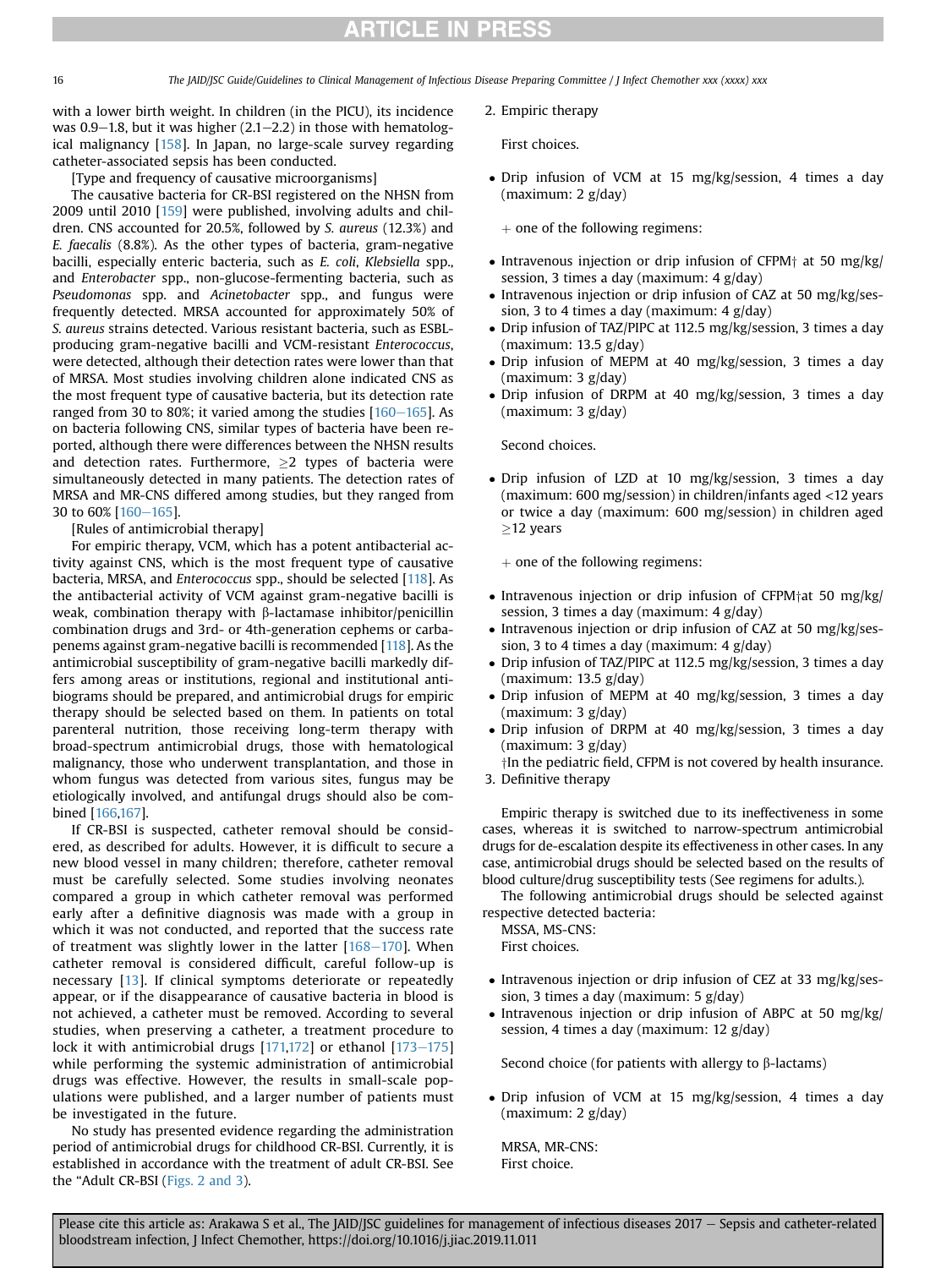The JAID/JSC Guide/Guidelines to Clinical Management of Infectious Disease Preparing Committee / J Infect Chemother xxx (xxxx) xxx 17

 Drip infusion of VCM at 15 mg/kg/session, 4 times a day (maximum: 2 g/day)

Second choice.

 Drip infusion of LZD at 10 mg/kg/session, 3 times a day (maximum: 600 mg/session) in children/infants aged <12 years or twice a day (maximum: 600 mg/session) in children aged  $\geq$ 12 years

E. faecalis: First choice.

 $\bullet$  Intravenous injection or drip infusion of ABPC at 50 mg/kg/ session, 4 times a day (maximum: 12 g/day)

Second choice.

 Drip infusion of VCM at 15 mg/kg/session, 4 times a day (maximum: 2 g/day)

E. faecium: First choice.

• Drip infusion of VCM at 15 mg/kg/session, 4 times a day (maximum: 2 g/day)

Second choice.

 Drip infusion of LZD at 10 mg/kg/session, 3 times a day (maximum: 600 mg/session) in children/infants aged <12 years or twice a day (maximum: 600 mg/session) in children aged  $\geq$ 12 years

Enterobacteriaceae (non-ESBL-producing): First choices.

- Intravenous injection or drip infusion of CTX at 50 mg/kg/session, 4 times a day (maximum: 4 g/day)
- $\bullet$  Intravenous injection or drip infusion of CTRX at 50-100 mg/kg/ session, once to twice a day (maximum: 100 mg/kg/day, 4 g/day)
- Drip infusion of TAZ/PIPC at 112.5 mg/kg/session, 3 times a day (maximum: 13.5 g/day)

Second choices.

- Drip infusion of MEPM at 40 mg/kg/session, 3 times a day (maximum: 3 g/day)
- Drip infusion of DRPM at 40 mg/kg/session, 3 times a day (maximum: 3 g/day)

Enterobacteriaceae (ESBL-producing):

- Drip infusion of MEPM at 40 mg/kg/session, 3 times a day (maximum: 3 g/day)
- Drip infusion of DRPM at 40 mg/kg/session, 3 times a day (maximum: 3 g/day)

P. aeruginosa: First choices.

• Intravenous injection or drip infusion of CAZ at 50 mg/kg/session, 3 to 4 times a day (maximum: 4 g/day)

• Drip infusion of TOB at  $2-2.5$  mg/kg/session, 3 times a day

Second choices.

- Drip infusion of TAZ/PIPC at 112.5 mg/kg/session, 3 times a day (maximum: 13.5 g/day)
- Drip infusion of MEPM at 40 mg/kg/session, 3 times a day (maximum: 3 g/day)
- Drip infusion of DRPM at 40 mg/kg/session, 3 times a day (maximum: 3 g/day)

one of the above regimens  $\pm$ 

• Drip infusion of TOB at 2–2.5 mg/kg/session, 3 times a day

Candida spp.:

- Drip infusion of MCFG at 3-6 mg/kg/session, once a day (maximum: 150 mg/day)
- Drip infusion of CPFG at 70 mg/m<sup>2</sup> (loading dose) on Day 1 (once a day) and at 50–70 mg/m<sup>2</sup> from Day 2 (once a day)
- Drip infusion of L-AMB at 2.5–5 mg/kg/session, once a day
- $\bullet$  Drip infusion of FLCZ at 3-12 mg/kg/session, once a day (maximum: 400 mg/day)

Self-reporting of the conflict of interest:

Soichi Arakawa received a lecture fee from Taisho Toyama Pharmaceutical Co., Ltd.

Hiroshi Sakata received a lecture fee from Meiji Seika Pharma Co., Ltd.

Toshiyuki Mayumi received research funds from Roche Diagnostics K.K. and scholarship contributions from the Japan Blood Products Organization and Pfizer Japan Inc.

#### Appendix A. Supplementary data

Supplementary data to this article can be found online at [https://doi.org/10.1016/j.jiac.2019.11.011.](https://doi.org/10.1016/j.jiac.2019.11.011)

#### References

- <span id="page-16-0"></span>[1] [Nishida O, Ogura h, Inoue S, Iba T, Imaizumi H, Egi M, et al. The Japanese](http://refhub.elsevier.com/S1341-321X(19)30368-X/sref1) [clinical practice guidelines for management of spesis and spetic shock 2016](http://refhub.elsevier.com/S1341-321X(19)30368-X/sref1) [\(J-SSCG 2016\). J Jpn Soc Intensive Care Med 2017;24\(Suppl. 2\):232. J Jpn](http://refhub.elsevier.com/S1341-321X(19)30368-X/sref1) [Assoc Acute Med 2017;28\(Suppl\):232](http://refhub.elsevier.com/S1341-321X(19)30368-X/sref1).
- <span id="page-16-1"></span>[2] [Rhodes A, Evans LE, Alhazzani W, Levy MM, Antonelli M, Ferrer R, et al.](http://refhub.elsevier.com/S1341-321X(19)30368-X/sref2) [Surviving sepsis Campaign: international guidelines for management of](http://refhub.elsevier.com/S1341-321X(19)30368-X/sref2) sepsis and septic shock: 2016. Intensive Care Med  $2017:43:304-77$  $2017:43:304-77$ .
- <span id="page-16-7"></span>[3] [Levy MM, Fink MP, Marshall JC, Abraham E, Angus D, Cook D, et al. 2001](http://refhub.elsevier.com/S1341-321X(19)30368-X/sref3) [SCCM/ESICM/ACCP/ATS/SIS international sepsis de](http://refhub.elsevier.com/S1341-321X(19)30368-X/sref3)finitions conference. Crit Care Med 2003:31:1250-[6.](http://refhub.elsevier.com/S1341-321X(19)30368-X/sref3)
- <span id="page-16-8"></span>[4] [Singer M, Deutschman CS, Seymour CW, Shankar-Hari M, Annane D,](http://refhub.elsevier.com/S1341-321X(19)30368-X/sref4) [Bauer M, et al. The third international consensus de](http://refhub.elsevier.com/S1341-321X(19)30368-X/sref4)finitions for sepsis and [septic shock\(sepsis-3\). JAMA 2016;315:801](http://refhub.elsevier.com/S1341-321X(19)30368-X/sref4)-[10.](http://refhub.elsevier.com/S1341-321X(19)30368-X/sref4)
- <span id="page-16-2"></span>[5] [Nguyen HB, Rivers EP, Abrahamian FM, Moran GJ, Abraham E, Trzeciak S,](http://refhub.elsevier.com/S1341-321X(19)30368-X/sref5) [et al. Severe sepsis and septic shock: review of the literature and emergency](http://refhub.elsevier.com/S1341-321X(19)30368-X/sref5) [department management guidelines. Ann Emerg Med 2006;48:28](http://refhub.elsevier.com/S1341-321X(19)30368-X/sref5)-[54](http://refhub.elsevier.com/S1341-321X(19)30368-X/sref5).
- <span id="page-16-3"></span>[6] [Fujishima S, Gando S, Saitoh D, Mayumi T, Kushimoto S, Shiraishi S, et al.](http://refhub.elsevier.com/S1341-321X(19)30368-X/sref6) [A multicenter, prospective evaluation of quality of care and mortality in](http://refhub.elsevier.com/S1341-321X(19)30368-X/sref6) [Japan based on the Surviving Sepsis Campaign guidelines. J Infect Chemother](http://refhub.elsevier.com/S1341-321X(19)30368-X/sref6)  $2014:20:115-20.$  $2014:20:115-20.$
- <span id="page-16-4"></span>[7] [Valles J, Rello J, Ochagavia A, Garnacho J, Alcala MA. Community-acquired](http://refhub.elsevier.com/S1341-321X(19)30368-X/sref7) [bloodstream infection in critically ill adult patients: impact of shock and](http://refhub.elsevier.com/S1341-321X(19)30368-X/sref7) [inappropriate antibiotic therapy on survival. Chest 2003;123:1615](http://refhub.elsevier.com/S1341-321X(19)30368-X/sref7)-[24.](http://refhub.elsevier.com/S1341-321X(19)30368-X/sref7)
- <span id="page-16-5"></span>[8] [Mylotte JM, Tayara A, Goodnough S. Epidemiology of bloodstream infection](http://refhub.elsevier.com/S1341-321X(19)30368-X/sref8) [in nursing home residents: evaluation in a large cohort from multiple homes.](http://refhub.elsevier.com/S1341-321X(19)30368-X/sref8) Clin Infect Dis 2002:35:1484-[90](http://refhub.elsevier.com/S1341-321X(19)30368-X/sref8).
- <span id="page-16-6"></span>[9] The Japanese Society of Intensive Care Medicine Committee of Sepsis Registry. The Japanese guidelines for the management of sepsis. J Jpn Soc Intensive Care Med 2012. 109p. (ref. 2013), [http://www.jsicm.org/](http://www.jsicm.org/SepsisJapan2012.pdf) [SepsisJapan2012.pdf](http://www.jsicm.org/SepsisJapan2012.pdf).

±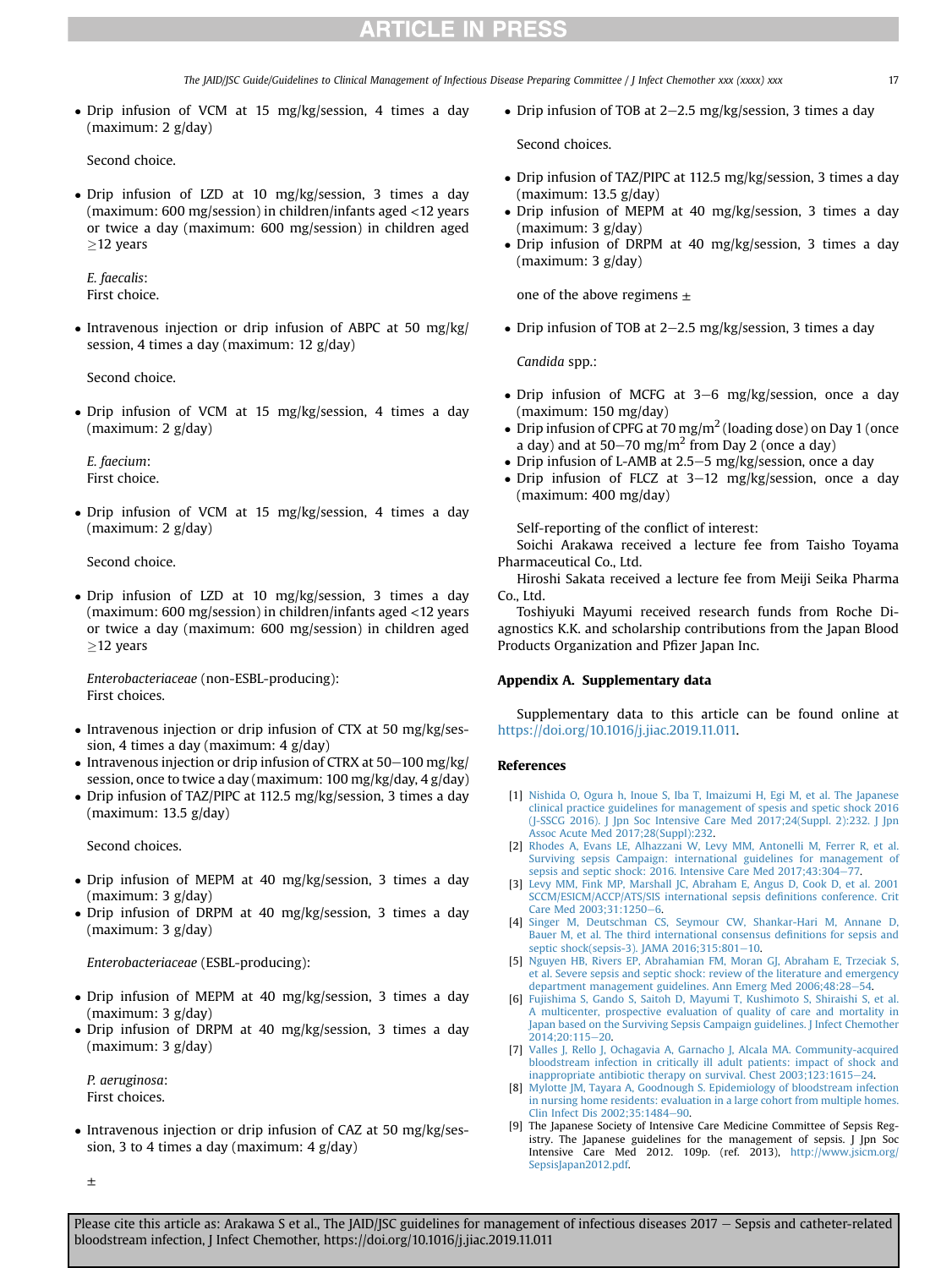18 The JAID/JSC Guide/Guidelines to Clinical Management of Infectious Disease Preparing Committee / J Infect Chemother xxx (xxxx) xxx

- <span id="page-17-0"></span>[10] Japan Nosocomial Infections Surveillance. JANIS. <http://www.nih-janis.jp/>. (ref. 2013-11-18).
- <span id="page-17-1"></span>[11] [Takuma K, Fujishima S, Saitoh D, Shiraishi S, Ikeda H, Araki T, et al. Exami](http://refhub.elsevier.com/S1341-321X(19)30368-X/sref11)[nation of bacteria isolated from patients with severe sepsis. J Jpn Assoc Acute](http://refhub.elsevier.com/S1341-321X(19)30368-X/sref11) Med 2013:24:283-[90.](http://refhub.elsevier.com/S1341-321X(19)30368-X/sref11)
- <span id="page-17-2"></span>[12] [Friedman ND, Kaye KS, Stout JE, McGarry SA, Trivette SL, Briggs JP, et al.](http://refhub.elsevier.com/S1341-321X(19)30368-X/sref12) [Health care-associated bloodstream infections in adults: a reason to change](http://refhub.elsevier.com/S1341-321X(19)30368-X/sref12) the accepted defi[nition of community-acquired infections. Ann Intern Med](http://refhub.elsevier.com/S1341-321X(19)30368-X/sref12)  $2002:137:791 - 7$ .
- <span id="page-17-3"></span>[13] [The JAID/JSC Guide/Guidelines to Clinical Management of Infectious Disease](http://refhub.elsevier.com/S1341-321X(19)30368-X/sref13) [Committee. The JAID/JSC guide to clinical management of infectious diseases](http://refhub.elsevier.com/S1341-321X(19)30368-X/sref13) 2014. Tokyo: Life Science Co. Ltd.; 2014. p.  $1-20$ . Sepsis.
- <span id="page-17-4"></span>[14] [Goldstein B, Giroir B, Randolph A. International Consensus Conference on](http://refhub.elsevier.com/S1341-321X(19)30368-X/sref14) [Pediatric Sepsis. International pediatric sepsis consensus conference: de](http://refhub.elsevier.com/S1341-321X(19)30368-X/sref14)fi[nitions for sepsis and organ dysfunction in pediatrics. Pediatr Crit Care Med](http://refhub.elsevier.com/S1341-321X(19)30368-X/sref14)  $2005:6:2-8.$  $2005:6:2-8.$
- <span id="page-17-5"></span>[15] Enrione MA, Powell KR, Sepsis, septic shock, and systemic inflammatory [response syndorome. In: Kliegman RM, Stanton BMD, Geme JS, Schor NF,](http://refhub.elsevier.com/S1341-321X(19)30368-X/sref15) [Behrman RE, editors. Nelson textbook of pediatrics. 19th ed. Philadelphia:](http://refhub.elsevier.com/S1341-321X(19)30368-X/sref15) [Saunders Elsevier; 2011. p. 1094](http://refhub.elsevier.com/S1341-321X(19)30368-X/sref15)-[9](http://refhub.elsevier.com/S1341-321X(19)30368-X/sref15).
- <span id="page-17-6"></span>[16] [Kaplian Sheldon L, Jesus G, Vallejo. Bacteremia and septic shock. In:](http://refhub.elsevier.com/S1341-321X(19)30368-X/sref16) [Feigin RD, Cherry J, Demmler-Harrison GJ, Kaplan SL, editors. Feigin and](http://refhub.elsevier.com/S1341-321X(19)30368-X/sref16) [Cherry's textbook of pediatric infectious diseases. 6th ed. Saunders; 2009.](http://refhub.elsevier.com/S1341-321X(19)30368-X/sref16)  $p. 837 - 51.$  $p. 837 - 51.$  $p. 837 - 51.$  $p. 837 - 51.$
- <span id="page-17-7"></span>[17] [Powell KR. Fever without a focus. In: Kliegman RM, Stanton BMD, Geme JS,](http://refhub.elsevier.com/S1341-321X(19)30368-X/sref17) [Schor NF, Behrman RE, editors. Nelson textbook of pediatrics. 19th ed.](http://refhub.elsevier.com/S1341-321X(19)30368-X/sref17) [Philadelphia: Saunders Elsevier; 2011. p. 1087](http://refhub.elsevier.com/S1341-321X(19)30368-X/sref17)-[93](http://refhub.elsevier.com/S1341-321X(19)30368-X/sref17).
- <span id="page-17-8"></span>[18] Parrati DL, Feigin RD, Fever without source and fever of unknown origin. In: [Feigin RD, Stanton BMD, Geme JS, Schor NF, Behrman RE, editors. Feigin and](http://refhub.elsevier.com/S1341-321X(19)30368-X/sref18) [Cherry's textbook of pediatric infectious diseases. 6th ed. Saunders; 2009.](http://refhub.elsevier.com/S1341-321X(19)30368-X/sref18)  $p. 851 - 62$  $p. 851 - 62$  $p. 851 - 62$
- <span id="page-17-9"></span>[19] [Rothrock SG, Green SM, Harper MB, Clark MC, Mcllmail DP, Bachur R.](http://refhub.elsevier.com/S1341-321X(19)30368-X/sref19) [Parenteral vs oral antibiotics in the prevention of serious bacterial infections](http://refhub.elsevier.com/S1341-321X(19)30368-X/sref19) [in children with Streptococcus pneumoniae occult bacteremia: a meta](http://refhub.elsevier.com/S1341-321X(19)30368-X/sref19)[analysis. Acad Emerg Med 1998;5:599](http://refhub.elsevier.com/S1341-321X(19)30368-X/sref19)-[606](http://refhub.elsevier.com/S1341-321X(19)30368-X/sref19).
- [20] [Bachur R, Harper MB. Reevaluation of outpatients with](http://refhub.elsevier.com/S1341-321X(19)30368-X/sref20) Streptococcus pneumoniae [bacteremia. Pediatrics 2000;105:502](http://refhub.elsevier.com/S1341-321X(19)30368-X/sref20)-[9.](http://refhub.elsevier.com/S1341-321X(19)30368-X/sref20)
- [21] [Baraff LJ. Management of fever without source in infants and children. Ann](http://refhub.elsevier.com/S1341-321X(19)30368-X/sref21) [Emerg Med 2000;36:602](http://refhub.elsevier.com/S1341-321X(19)30368-X/sref21)-[14](http://refhub.elsevier.com/S1341-321X(19)30368-X/sref21).
- <span id="page-17-10"></span>[22] [Shimizu M, Kuroda M, Kawamura M, Yamada N, Maeba H, Goto C, et al. Study](http://refhub.elsevier.com/S1341-321X(19)30368-X/sref22) [of bacteremia due to community-acquired infection in pediatric outpatients.](http://refhub.elsevier.com/S1341-321X(19)30368-X/sref22)<br>[J Jpn Pediatr Soc 2008;112:1527](http://refhub.elsevier.com/S1341-321X(19)30368-X/sref22)–[33](http://refhub.elsevier.com/S1341-321X(19)30368-X/sref22).
- [23] [Higashigawa M, Suzuki M, Omori Y, Ogawa M, Fujiwara T, Inoue M. Clinical](http://refhub.elsevier.com/S1341-321X(19)30368-X/sref23) [investigations of 26 cases of bacteremia in infants and children. J Jpn Pediatr](http://refhub.elsevier.com/S1341-321X(19)30368-X/sref23) Soc 2009:113:1557-[63.](http://refhub.elsevier.com/S1341-321X(19)30368-X/sref23)
- [24] [Asai H, Ishibazawa E, Igarashi K, Tsutida E, Nohara F, Kajino M, et al. A study](http://refhub.elsevier.com/S1341-321X(19)30368-X/sref24) [of bacteremia in pediatric hospitalized-patients. J Jpn Pediatr Soc 2010;114:](http://refhub.elsevier.com/S1341-321X(19)30368-X/sref24) [1389](http://refhub.elsevier.com/S1341-321X(19)30368-X/sref24)-[93](http://refhub.elsevier.com/S1341-321X(19)30368-X/sref24)
- <span id="page-17-11"></span>[25] [Wright PF, Thompson J, McKee Jr KT, Vaughn WK, Sell SH, Karzon DT. Pat](http://refhub.elsevier.com/S1341-321X(19)30368-X/sref25)[terns of illness in the highly febrile young child: epidemiologic, clinical, and](http://refhub.elsevier.com/S1341-321X(19)30368-X/sref25) [laboratory correlates. Pediatrics 1981;67:694](http://refhub.elsevier.com/S1341-321X(19)30368-X/sref25)-[700](http://refhub.elsevier.com/S1341-321X(19)30368-X/sref25).
- [26] [Carroll WL, Farrell MK, Singer JI, Jackson MA, Lobel JS, Lewis ED. Treatment of](http://refhub.elsevier.com/S1341-321X(19)30368-X/sref26) [occult bacteremia: a prospective randomized clinical trial. Pediatrics](http://refhub.elsevier.com/S1341-321X(19)30368-X/sref26) [1983;72:608](http://refhub.elsevier.com/S1341-321X(19)30368-X/sref26)-[12.](http://refhub.elsevier.com/S1341-321X(19)30368-X/sref26)
- [27] [Fleisher GR, Rosenberg N, Vinci R, Steinberg J, Powell K, Christy C, et al.](http://refhub.elsevier.com/S1341-321X(19)30368-X/sref27) [Intramuscular versus oral antibiotic therapy for the prevention of meningitis](http://refhub.elsevier.com/S1341-321X(19)30368-X/sref27) [and other bacterial sequelae in young, febrile children at risk for occult](http://refhub.elsevier.com/S1341-321X(19)30368-X/sref27) [bacteremia. J Pediatr 1994;124:504](http://refhub.elsevier.com/S1341-321X(19)30368-X/sref27)–[12](http://refhub.elsevier.com/S1341-321X(19)30368-X/sref27).
- <span id="page-17-12"></span>[28] [Alpern ER, Alessandrini EA, Bell LM, Shaw KN, McGowan KL. Occult bacter](http://refhub.elsevier.com/S1341-321X(19)30368-X/sref28)[emia from a pediatric emergency department: current prevalence, time to](http://refhub.elsevier.com/S1341-321X(19)30368-X/sref28) [detection, and outcome. Pediatrics 2000;106:505](http://refhub.elsevier.com/S1341-321X(19)30368-X/sref28)-[11](http://refhub.elsevier.com/S1341-321X(19)30368-X/sref28).
- [29] [Stoll ML, Rubin LG. Incidence of occult bacteremia among highly febrile](http://refhub.elsevier.com/S1341-321X(19)30368-X/sref29) [young children in the era of thepneumococcal conjugate vaccine: a study](http://refhub.elsevier.com/S1341-321X(19)30368-X/sref29) [from a Children's Hospital Emergency Department and Urgent Care Center.](http://refhub.elsevier.com/S1341-321X(19)30368-X/sref29) [Arch Pediatr Adolesc Med 2004;158:671](http://refhub.elsevier.com/S1341-321X(19)30368-X/sref29)-[5](http://refhub.elsevier.com/S1341-321X(19)30368-X/sref29).
- [30] [Pantell RH, Newman TB, Bernzweig J, Bergman DM, Takayama JI, Segal M,](http://refhub.elsevier.com/S1341-321X(19)30368-X/sref30) [et al. Management and outcomes of care of fever in early infancy. JAMA](http://refhub.elsevier.com/S1341-321X(19)30368-X/sref30) 2004:291:1203-[12.](http://refhub.elsevier.com/S1341-321X(19)30368-X/sref30)
- <span id="page-17-13"></span>[31] [Van de Voorde P, Emerson B, Gomez B, Willems J, Yildizdas D, Iglowstein I,](http://refhub.elsevier.com/S1341-321X(19)30368-X/sref31) [et al. Paediatric communityacquired septic shock: results from the REPEM](http://refhub.elsevier.com/S1341-321X(19)30368-X/sref31) [network study. Eur J Pediatr 2013;172:667](http://refhub.elsevier.com/S1341-321X(19)30368-X/sref31)-[74.](http://refhub.elsevier.com/S1341-321X(19)30368-X/sref31)
- <span id="page-17-14"></span>[32] [Alpern ER, Alessandrini EA, McGowan KL, Bell LM, Shaw KN.](http://refhub.elsevier.com/S1341-321X(19)30368-X/sref32) [Serotype prevalence of occult pneumococcal bacteremia. Pediatrics](http://refhub.elsevier.com/S1341-321X(19)30368-X/sref32) [2001;108:E23](http://refhub.elsevier.com/S1341-321X(19)30368-X/sref32).
- <span id="page-17-15"></span>[33] [Doit C, Mariani-Kurkdjian P, Mahjoub-Messai F, Bidet P, Bonacorsi S, Carol A,](http://refhub.elsevier.com/S1341-321X(19)30368-X/sref33) [et al. Epidemiology of pediatric community-acquired bloodstream infections](http://refhub.elsevier.com/S1341-321X(19)30368-X/sref33) [in a children hospital in Paris, France, 2001 to 2008. Diagn Microbiol Infect](http://refhub.elsevier.com/S1341-321X(19)30368-X/sref33) [Dis 2010;66:332](http://refhub.elsevier.com/S1341-321X(19)30368-X/sref33)-[5.](http://refhub.elsevier.com/S1341-321X(19)30368-X/sref33)
- <span id="page-17-16"></span>[34] [Herz AM, Greenhow TL, Alcantara J, Hansen J, Baxter RP, Black SB, et al.](http://refhub.elsevier.com/S1341-321X(19)30368-X/sref34) [Changing epidemiology of outpatient bacteremia in 3-to 36-month-old](http://refhub.elsevier.com/S1341-321X(19)30368-X/sref34) [children after the introduction of the heptavalent-conjugated pneumococcal](http://refhub.elsevier.com/S1341-321X(19)30368-X/sref34) vaccine. Pediatr Infect Dis J  $2006;25:293-300$  $2006;25:293-300$ .
- <span id="page-17-17"></span>[35] [Burke RE, Halpern MS, Baron EJ, Gutierrez K. Pediatric and neonatal Staph](http://refhub.elsevier.com/S1341-321X(19)30368-X/sref35)[ylococcus aureus bacteremia: epidemiology, risk factors, and outcome. Infect](http://refhub.elsevier.com/S1341-321X(19)30368-X/sref35) [Control Hosp Epidemiol 2009;30:636](http://refhub.elsevier.com/S1341-321X(19)30368-X/sref35)-[44](http://refhub.elsevier.com/S1341-321X(19)30368-X/sref35).
- <span id="page-17-18"></span>[36] [Suryadevara M, Moro MR, Rosenbaum PF, Kiska D, Riddell S, Weiner LB, et al.](http://refhub.elsevier.com/S1341-321X(19)30368-X/sref36) [Incidence of invasive community-onset](http://refhub.elsevier.com/S1341-321X(19)30368-X/sref36) Staphylococcus aureus infections in children in Central New York. J Pediatr  $2010;156:152-4$  $2010;156:152-4$ .
- <span id="page-17-19"></span>[37] [Horino T, Kato T, Sato F, Sakamoto M, Nakazawa Y, Yoshida M, et al.](http://refhub.elsevier.com/S1341-321X(19)30368-X/sref37) [Meningococcemia without meningitis in Japan. Intern Med 2008;47:1543](http://refhub.elsevier.com/S1341-321X(19)30368-X/sref37)-[7](http://refhub.elsevier.com/S1341-321X(19)30368-X/sref37).
- <span id="page-17-20"></span>[38] [Sakata H. Susceptibility in parenteral antibiotics in](http://refhub.elsevier.com/S1341-321X(19)30368-X/sref38) Streptococcus pneumoniae isolated from children with invasive pneumococcal disease. I Ipn Assoc Infect Dis  $2013:87:1-5$  $2013:87:1-5$ .
- <span id="page-17-21"></span>[39] [Sakata H, Kokubo M, Shirai M, Kajino M, Takase M, Okamoto T, et al. Anti](http://refhub.elsevier.com/S1341-321X(19)30368-X/sref39)[microbial susceptibility of](http://refhub.elsevier.com/S1341-321X(19)30368-X/sref39) Escherichia coli and Streptococcus agalactiae iso[lated from liquor or blood in infants. J Jpn Pediatr Soc 2005;109:22](http://refhub.elsevier.com/S1341-321X(19)30368-X/sref39)-[5.](http://refhub.elsevier.com/S1341-321X(19)30368-X/sref39)<br>
[40] [Sakata H. Susceptibility and](http://refhub.elsevier.com/S1341-321X(19)30368-X/sref40) emm type of Streptococcus pyogenes isolated
- <span id="page-17-22"></span>[from children with severe infection. J Infect Chemother 2013;19:1042](http://refhub.elsevier.com/S1341-321X(19)30368-X/sref40)-[6.](http://refhub.elsevier.com/S1341-321X(19)30368-X/sref40)
- <span id="page-17-23"></span>[41] [National institute for health and care excellence. NICE clinical guideline.](http://refhub.elsevier.com/S1341-321X(19)30368-X/sref41) [Feverish illness in children: Assessment and initial management in children](http://refhub.elsevier.com/S1341-321X(19)30368-X/sref41) [younger than 5 years. London: the Royal College of Obstetricians and](http://refhub.elsevier.com/S1341-321X(19)30368-X/sref41) [Gynaecologists; 2013.](http://refhub.elsevier.com/S1341-321X(19)30368-X/sref41)
- <span id="page-17-24"></span>[42] [Okutani A, Okada Y, Yamamoto S, Igimi S. Nationwide survey of human](http://refhub.elsevier.com/S1341-321X(19)30368-X/sref42) Listeria monocytogenes [infection in Japan. Epidemiol Infect 2004;132:](http://refhub.elsevier.com/S1341-321X(19)30368-X/sref42) [769](http://refhub.elsevier.com/S1341-321X(19)30368-X/sref42)-72
- <span id="page-17-25"></span>[43] [Hsu HL, Lu CY, Tseng HY, Lee PI, Lai HP, Lin WC, et al. Empirical monotherapy](http://refhub.elsevier.com/S1341-321X(19)30368-X/sref43) [with meropenem in serious bacterial infections in children. J Microbiol](http://refhub.elsevier.com/S1341-321X(19)30368-X/sref43) Immunol Infect 2001:34:275-[80](http://refhub.elsevier.com/S1341-321X(19)30368-X/sref43).
- <span id="page-17-26"></span>[44] [Kissoon N, Orr RA, Carcillo JA. Updated American College of Critical Care](http://refhub.elsevier.com/S1341-321X(19)30368-X/sref44) Medicine–[pediatric advanced life support guidelines for management of](http://refhub.elsevier.com/S1341-321X(19)30368-X/sref44) [pediatric and neonatal septic shock: relevance to the emergency care clini](http://refhub.elsevier.com/S1341-321X(19)30368-X/sref44)[cian. Pediatr Emerg Care 2010;26:867](http://refhub.elsevier.com/S1341-321X(19)30368-X/sref44)–[9](http://refhub.elsevier.com/S1341-321X(19)30368-X/sref44).<br>
[45] [Dellinger RP, Levy MM, Carlet JM, Bion J, Parker MM, Jaeschke R, et al. Sur-](http://refhub.elsevier.com/S1341-321X(19)30368-X/sref45)
- <span id="page-17-27"></span>[viving Sepsis Campaign: international guidelines for management of severe](http://refhub.elsevier.com/S1341-321X(19)30368-X/sref45) [sepsis and septic shock: 2008. Crit Care Med 2008;36:296](http://refhub.elsevier.com/S1341-321X(19)30368-X/sref45)-[327.](http://refhub.elsevier.com/S1341-321X(19)30368-X/sref45)
- <span id="page-17-28"></span>[46] [Havey TC, Fowler RA, Daneman N. Duration of antibiotic therapy for](http://refhub.elsevier.com/S1341-321X(19)30368-X/sref46) [bacteremia: a systematic review and meta-analysis. Crit Care 2011;15:](http://refhub.elsevier.com/S1341-321X(19)30368-X/sref46) [R267](http://refhub.elsevier.com/S1341-321X(19)30368-X/sref46).
- <span id="page-17-29"></span>[47] [Odetola FO, Gebremariam A, Freed GL. Patient and hospital correlates of](http://refhub.elsevier.com/S1341-321X(19)30368-X/sref47) [clinical outcomes and resource utilization in severe pediatric sepsis. Pedi-](http://refhub.elsevier.com/S1341-321X(19)30368-X/sref47)atrics 2007:119:487-[94](http://refhub.elsevier.com/S1341-321X(19)30368-X/sref47).
- <span id="page-17-30"></span>[48] Shime N, Kawasaki T, Saito O, Akamine Y, Toda Y, Takeuchi M, et al. Incidence and risk factors for mortality in paediatric severe sepsis: results from the national paediatric intensive care registry in Japan. Intensive Care Med 2012;38(7): 1191e7. <https://doi.org/10.1007/s00134-012-2550-z>. Epub 2012 Apr 18.
- <span id="page-17-31"></span>[49] [Van den Bruel A, Haj-Hassan T, Thompson M, Buntinx F, Mant D. European](http://refhub.elsevier.com/S1341-321X(19)30368-X/sref49) [Research Network on Recognising Serious Infection investigators. Diagnostic](http://refhub.elsevier.com/S1341-321X(19)30368-X/sref49) [value of clinical features at presentation to identify serious infection in](http://refhub.elsevier.com/S1341-321X(19)30368-X/sref49) [children in developed countries: a systematic review. Lancet 2010;375:](http://refhub.elsevier.com/S1341-321X(19)30368-X/sref49)  $834 - 45.$  $834 - 45.$  $834 - 45.$
- <span id="page-17-32"></span>[50] [Aehlert Barbara, Miyasaka K. Japanese version of the Pediatric Advanced Life](http://refhub.elsevier.com/S1341-321X(19)30368-X/sref50) Support Study Guide—[Basis and application of advanced life support for](http://refhub.elsevier.com/S1341-321X(19)30368-X/sref50) [children \(1st version\). 2008. p. 190](http://refhub.elsevier.com/S1341-321X(19)30368-X/sref50)-[3.](http://refhub.elsevier.com/S1341-321X(19)30368-X/sref50)
- <span id="page-17-33"></span>[51] [Kumar A, Roberts D, Wood KE, Light B, Parrillo JE, Sharma S, et al. Duration of](http://refhub.elsevier.com/S1341-321X(19)30368-X/sref51) [hypotension before initiation of effective antimicrobial therapy is the critical](http://refhub.elsevier.com/S1341-321X(19)30368-X/sref51) [determinant of survival in human septic shock. Crit Care Med 2006;34\(6\):](http://refhub.elsevier.com/S1341-321X(19)30368-X/sref51) [1589](http://refhub.elsevier.com/S1341-321X(19)30368-X/sref51)-96. PMID: 16625125
- <span id="page-17-34"></span>[52] [Morrell M, Fraser VJ, Kollef MH. Delaying the empiric treatment of candida](http://refhub.elsevier.com/S1341-321X(19)30368-X/sref52) [bloodstream infection until positive blood culture results are obtained: a](http://refhub.elsevier.com/S1341-321X(19)30368-X/sref52) [potential risk factor for hospital mortality. Antimicrob Agents Chemother](http://refhub.elsevier.com/S1341-321X(19)30368-X/sref52) [2005;49\(9\):3640](http://refhub.elsevier.com/S1341-321X(19)30368-X/sref52)-[5. PMID: 16127033.](http://refhub.elsevier.com/S1341-321X(19)30368-X/sref52)
- <span id="page-17-35"></span>[53] Paul M, Kariv G, Goldberg E, Raskin M, Shaked H, Hazzan R, et al. Importance of appropriate empirical antibiotic therapy for methicillin-resistant Staphylococcus aureus bacteraemia. J Antimicrob Chemother 2010;65(12):2658-65. [https://doi.org/10.1093/jac/dkq373.](https://doi.org/10.1093/jac/dkq373) Epub 2010 Oct 14. Review. PMID: 20947620.
- <span id="page-17-36"></span>[54] [Albano EA, Pizzo PA. Infectious complications in childhood acute leukemias.](http://refhub.elsevier.com/S1341-321X(19)30368-X/sref54) [Pediatr Clin N Am 1988;35:873](http://refhub.elsevier.com/S1341-321X(19)30368-X/sref54)-[901](http://refhub.elsevier.com/S1341-321X(19)30368-X/sref54).
- [55] [Toltzis P, Blumer JL. Antibiotic-resistant gram-negative bacteria in the critical](http://refhub.elsevier.com/S1341-321X(19)30368-X/sref55) care setting. Pediatr Clin N Am  $1995;42:687-702$  $1995;42:687-702$ .
- [56] [Richards MJ, Edwards JR, Culver DH, Gaynes RP. Nosocomial infections in the](http://refhub.elsevier.com/S1341-321X(19)30368-X/sref56) [pediatric intensive care units in the United States. National Nosocomial In](http://refhub.elsevier.com/S1341-321X(19)30368-X/sref56)[fections Surveillance. Pediatrics 1999;103:e39.](http://refhub.elsevier.com/S1341-321X(19)30368-X/sref56)
- <span id="page-17-37"></span>[57] [Paterson DL, Bonomo RA. Extended-spectrum beta-lactamases: a clinical](http://refhub.elsevier.com/S1341-321X(19)30368-X/sref57) [update. Clin Microbiol Rev 2005;18:657](http://refhub.elsevier.com/S1341-321X(19)30368-X/sref57)-[86](http://refhub.elsevier.com/S1341-321X(19)30368-X/sref57).
- <span id="page-17-38"></span>[58] [Hughes WT, Armstrong D, Bodey GP, Bow EJ, Brown AE, Calandra T, et al.](http://refhub.elsevier.com/S1341-321X(19)30368-X/sref58) [2002 Guidelines for the use of antimicrobial agents in neutropenic patients](http://refhub.elsevier.com/S1341-321X(19)30368-X/sref58) with cancer. Clin Infect Dis  $2002;34:730-51$ .
- <span id="page-17-39"></span>[59] [Zaidi AK, Knaut AL, Mirrett S, Reller LB. Value of routine anaerobic blood](http://refhub.elsevier.com/S1341-321X(19)30368-X/sref59) cultures for pediatric patients. J Pediatr  $1995;127(2):263-8$ .
- <span id="page-17-40"></span>[60] [Lau WK, Young LS, Black RE, Winston DJ, Linne SR, Weinstein RJ, et al.](http://refhub.elsevier.com/S1341-321X(19)30368-X/sref60) Comparative effi[cacy and toxicity of amikacin/carbenicillin versus genta](http://refhub.elsevier.com/S1341-321X(19)30368-X/sref60)[micin/carbenicillin in leukopenic patients: a randomized prospective trial.](http://refhub.elsevier.com/S1341-321X(19)30368-X/sref60) [Am J Med 1977;62:959](http://refhub.elsevier.com/S1341-321X(19)30368-X/sref60)-[66.](http://refhub.elsevier.com/S1341-321X(19)30368-X/sref60)
- <span id="page-17-41"></span>[61] [Shales DM, Bass SN. Combination antimicrobial therapy. Pediatr Clin N Am](http://refhub.elsevier.com/S1341-321X(19)30368-X/sref61) [1983;30:121](http://refhub.elsevier.com/S1341-321X(19)30368-X/sref61)-[34.](http://refhub.elsevier.com/S1341-321X(19)30368-X/sref61)
- <span id="page-17-42"></span>[62] [Hilf M, Yu VL, Sharp J, Zuravleff JJ, Korvick JA, Muder RR. Antibiotic therapy](http://refhub.elsevier.com/S1341-321X(19)30368-X/sref62) for Pseudomonas aeruginosa [bacteremia: outcome correlations in a pro](http://refhub.elsevier.com/S1341-321X(19)30368-X/sref62)[spective study of 200 patients. Am J Med 1989;87:540](http://refhub.elsevier.com/S1341-321X(19)30368-X/sref62)-[6.](http://refhub.elsevier.com/S1341-321X(19)30368-X/sref62)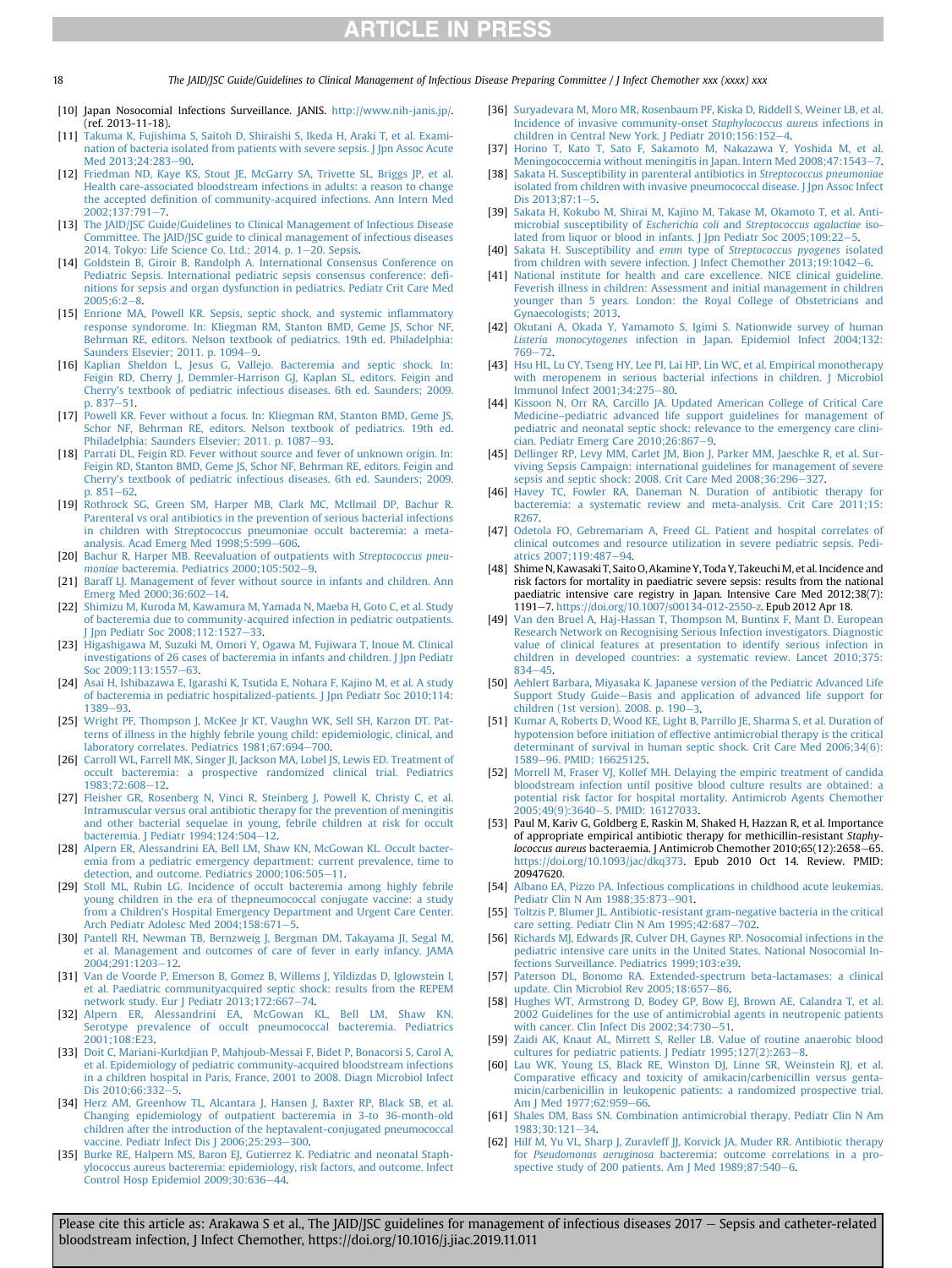The JAID/JSC Guide/Guidelines to Clinical Management of Infectious Disease Preparing Committee / I Infect Chemother xxx (xxxx) xxx 193

- <span id="page-18-0"></span>[63] [Korvick JA, Bryan CS, Farber B, Beam Jr TR, Schenfeld L, Muder RR, et al.](http://refhub.elsevier.com/S1341-321X(19)30368-X/sref63) [Prospective observational study of](http://refhub.elsevier.com/S1341-321X(19)30368-X/sref63) Klebsiella bacteremia in 230 patients: [outcome for antibiotic combinations versus monotherapy. Antimicrob](http://refhub.elsevier.com/S1341-321X(19)30368-X/sref63) [Agents Chemother 1992;36:2639](http://refhub.elsevier.com/S1341-321X(19)30368-X/sref63)-[44](http://refhub.elsevier.com/S1341-321X(19)30368-X/sref63).
- <span id="page-18-1"></span>[64] [Sader HS, Fritsche TR, Jones RN. Potency and spectrum trends for cefepime](http://refhub.elsevier.com/S1341-321X(19)30368-X/sref64) [tested against 65746 clinical bacterial isolates collected in North American](http://refhub.elsevier.com/S1341-321X(19)30368-X/sref64) [medical centers: results from the SENTRY Antimicrobial Surveillance Pro-](http://refhub.elsevier.com/S1341-321X(19)30368-X/sref64)gram (1998-2003). Diagn Microbiol Infect Dis 2005:52:265-[73](http://refhub.elsevier.com/S1341-321X(19)30368-X/sref64).
- <span id="page-18-2"></span>[65] [Gendrel D, Chalumeau M, Moulin F, Raymond J. Fluoroquinolones in paedi](http://refhub.elsevier.com/S1341-321X(19)30368-X/sref65)[atrics: a risk for the patient or for the community? Lancet Infect Dis](http://refhub.elsevier.com/S1341-321X(19)30368-X/sref65) 2003:3(9):537-[46](http://refhub.elsevier.com/S1341-321X(19)30368-X/sref65).
- <span id="page-18-3"></span>[66] Murphy JJ, Granger R, Blair GK, Miller GG, Fraser GC, Magee JF, Necrotizing fasciitis in childhood. J Pediatr Surg  $1995;30:1131-4$ .
- <span id="page-18-4"></span>[67] [Haecker FM, Berger D, Schumacher U, Friess D, Schweizer P. Peritonitis in](http://refhub.elsevier.com/S1341-321X(19)30368-X/sref67) [childhood: aspects of pathogenesis and therapy. Pediatr Surg Int 2000;16:](http://refhub.elsevier.com/S1341-321X(19)30368-X/sref67)  $182 - 8$  $182 - 8$  $182 - 8$
- <span id="page-18-5"></span>[68] [Wu MH, Tseng YL, Lin MY, Lai WW. Surgical treatment of pediatric lung](http://refhub.elsevier.com/S1341-321X(19)30368-X/sref68) abscess. Pediatr Surg Int  $1997:12:293-5$  $1997:12:293-5$ .
- <span id="page-18-6"></span>[69] [Stoll BJ. Infections of the neonatal infant. In: Kliegman RM, Stanton BMD,](http://refhub.elsevier.com/S1341-321X(19)30368-X/sref69) [Geme](http://refhub.elsevier.com/S1341-321X(19)30368-X/sref69) [JS,](http://refhub.elsevier.com/S1341-321X(19)30368-X/sref69) [Schor](http://refhub.elsevier.com/S1341-321X(19)30368-X/sref69) [NF,](http://refhub.elsevier.com/S1341-321X(19)30368-X/sref69) [Behrman](http://refhub.elsevier.com/S1341-321X(19)30368-X/sref69) [RE,](http://refhub.elsevier.com/S1341-321X(19)30368-X/sref69) [editors.](http://refhub.elsevier.com/S1341-321X(19)30368-X/sref69) [Nelson](http://refhub.elsevier.com/S1341-321X(19)30368-X/sref69) [textbook](http://refhub.elsevier.com/S1341-321X(19)30368-X/sref69) [of](http://refhub.elsevier.com/S1341-321X(19)30368-X/sref69) [pediatrics.](http://refhub.elsevier.com/S1341-321X(19)30368-X/sref69) [19](http://refhub.elsevier.com/S1341-321X(19)30368-X/sref69)<sup>th</sup> [ed. Philadelphia: Saunders Elsevier; 2011. p. 794](http://refhub.elsevier.com/S1341-321X(19)30368-X/sref69)-[811.](http://refhub.elsevier.com/S1341-321X(19)30368-X/sref69)
- <span id="page-18-7"></span>[70] [Nizet V, Klein JO. Bacterial sepsis and meningitis. In: Remington JS, Wilson C,](http://refhub.elsevier.com/S1341-321X(19)30368-X/sref70) [Nizet V, Maldonado Y, editors. Infectious diseases of the fetus and newborn](http://refhub.elsevier.com/S1341-321X(19)30368-X/sref70) [infant. 7th ed. Philadelphia: Elsevier; 2006. p. 222](http://refhub.elsevier.com/S1341-321X(19)30368-X/sref70)-[75](http://refhub.elsevier.com/S1341-321X(19)30368-X/sref70).
- <span id="page-18-8"></span>[71] [Inglis GD, Davies MW. Prophylactic antibiotics to reduce morbidity and](http://refhub.elsevier.com/S1341-321X(19)30368-X/sref71) [mortality in neonates with umbilical venous catheters. Cochrane Database](http://refhub.elsevier.com/S1341-321X(19)30368-X/sref71) [Syst Rev 2005;19\(4\):CD005251.](http://refhub.elsevier.com/S1341-321X(19)30368-X/sref71)
- [72] [Inglis GD, Jardine LA, Davies MW. Prophylactic antibiotics to reduce](http://refhub.elsevier.com/S1341-321X(19)30368-X/sref72) [morbidity and mortality in ventilated newborn infants. Cochrane Database](http://refhub.elsevier.com/S1341-321X(19)30368-X/sref72) [Syst Rev 2007;18\(3\):CD004338.](http://refhub.elsevier.com/S1341-321X(19)30368-X/sref72)
- [73] [Inglis GD, Jardine LA, Davies MW. Prophylactic antibiotics to reduce](http://refhub.elsevier.com/S1341-321X(19)30368-X/sref73) [morbidity and mortality in neonates with umbilical artery catheters.](http://refhub.elsevier.com/S1341-321X(19)30368-X/sref73) [Cochrane Database Syst Rev 2007;17\(4\):CD004697.](http://refhub.elsevier.com/S1341-321X(19)30368-X/sref73)
- <span id="page-18-9"></span>[74] Singh N, Patel KM, Léger MM, Short B, Sprague BM, Kalu N, et al. Risk of resistant infections with Enterobacteriaceae [in hospitalized neonates. Pediatr](http://refhub.elsevier.com/S1341-321X(19)30368-X/sref74) [Infect Dis J 2002;21:1029](http://refhub.elsevier.com/S1341-321X(19)30368-X/sref74)-[33.](http://refhub.elsevier.com/S1341-321X(19)30368-X/sref74)
- <span id="page-18-10"></span>[75] [Isaacs D. Unnatural selection: reducing antibiotic resistance in neonatal](http://refhub.elsevier.com/S1341-321X(19)30368-X/sref75) [units. Arch Dis Child Fetal Neonatal Ed 2006;91:F72](http://refhub.elsevier.com/S1341-321X(19)30368-X/sref75)-[4](http://refhub.elsevier.com/S1341-321X(19)30368-X/sref75).
- <span id="page-18-11"></span>[76] [Kuhn P, Dheu C, Bolender C, Chognot D, Keller L, Demil H, et al. Incidence and](http://refhub.elsevier.com/S1341-321X(19)30368-X/sref76) [distribution of pathogens in early-onset neonatal sepsis in the era of ante](http://refhub.elsevier.com/S1341-321X(19)30368-X/sref76)[natal antibiotics. Paediatr Perinat Epidemiol 2010;24:479](http://refhub.elsevier.com/S1341-321X(19)30368-X/sref76)-[87](http://refhub.elsevier.com/S1341-321X(19)30368-X/sref76).
- [77] [Sgro M, Shah PS, Campbell D, Tenuta A, Shivananda S, Lee SK. Early-onset](http://refhub.elsevier.com/S1341-321X(19)30368-X/sref77) [neonatal sepsis: rate and organism pattern between 2003 and 2008.](http://refhub.elsevier.com/S1341-321X(19)30368-X/sref77) Perinatol 2011;31:794-[8.](http://refhub.elsevier.com/S1341-321X(19)30368-X/sref77)
- [78] [Stoll BJ, Hansen NI, S](http://refhub.elsevier.com/S1341-321X(19)30368-X/sref78)ánchez PJ, Faix RG, Poindexter BB, Van Meurs KP, et al. [Early onset neonatal sepsis: the burden of group B Streptococcal and](http://refhub.elsevier.com/S1341-321X(19)30368-X/sref78) E. coli [disease continues. Pediatrics 2011;127:817](http://refhub.elsevier.com/S1341-321X(19)30368-X/sref78)-[26](http://refhub.elsevier.com/S1341-321X(19)30368-X/sref78).
- [79] [Vergnano S, Menson E, Kennea N, Embleton N, Russell AB, Watts T, et al.](http://refhub.elsevier.com/S1341-321X(19)30368-X/sref79) [Neonatal infections in England: the NeonIN surveillance network. Arch Dis](http://refhub.elsevier.com/S1341-321X(19)30368-X/sref79) Child Fetal Neonatal Ed  $2011;96:$ F9-[14](http://refhub.elsevier.com/S1341-321X(19)30368-X/sref79).
- <span id="page-18-12"></span>[80] [Shane AL, Stoll BJ. Recent developments and current issues in the epidemi](http://refhub.elsevier.com/S1341-321X(19)30368-X/sref80)[ology, diagnosis, and management of bacterial and fungal neonatal sepsis.](http://refhub.elsevier.com/S1341-321X(19)30368-X/sref80) [Am J Perinatol 2013;30:131](http://refhub.elsevier.com/S1341-321X(19)30368-X/sref80)-[41.](http://refhub.elsevier.com/S1341-321X(19)30368-X/sref80)
- [81] [Hornik CP, Fort P, Clark RH, Watt K, Benjamin Jr DK, Smith PB, et al. Early](http://refhub.elsevier.com/S1341-321X(19)30368-X/sref81) [and late onset sepsis in verylow-birth-weight infants from a large](http://refhub.elsevier.com/S1341-321X(19)30368-X/sref81) [group of neonatal intensive care units. Early Hum Dev 2012;88\(Suppl2\):](http://refhub.elsevier.com/S1341-321X(19)30368-X/sref81)  $S69 - 74$  $S69 - 74$
- [82] [Didier C, Streicher MP, Chognot D, Campagni R, Schnebelen A, Messer J, et al.](http://refhub.elsevier.com/S1341-321X(19)30368-X/sref82) [Late-onset neonatal infections: incidences and pathogens in the era of](http://refhub.elsevier.com/S1341-321X(19)30368-X/sref82) [antenatal antibiotics. Eur J Pediatr 2012;171:681](http://refhub.elsevier.com/S1341-321X(19)30368-X/sref82)-
- [83] [Wynn JL, Benjamin Jr DK, Benjamin DK, Cohen-Wolkowiez M, Clark RH,](http://refhub.elsevier.com/S1341-321X(19)30368-X/sref83) [Smith PB. Very late onset infections in the neonatal intensive care unit. Early](http://refhub.elsevier.com/S1341-321X(19)30368-X/sref83) [Hum Dev 2012;88:217](http://refhub.elsevier.com/S1341-321X(19)30368-X/sref83)-[25.](http://refhub.elsevier.com/S1341-321X(19)30368-X/sref83)
- <span id="page-18-13"></span>[84] [Kazukawa H, Ogita J, Makino T, Ishiwada N, Otsuka H, Kurosaki T, et al. Study](http://refhub.elsevier.com/S1341-321X(19)30368-X/sref84) [of neonatal sepsis in a neonatal intensive care unit -Infection with hemolytic](http://refhub.elsevier.com/S1341-321X(19)30368-X/sref84) streptococcus B or Pseudomonas aeruginosa[-. J Pediatr Infect Dis Immunol](http://refhub.elsevier.com/S1341-321X(19)30368-X/sref84)  $2007:19:3-8$  $2007:19:3-8$
- [85] [Morioka I, Morikawa S, Miwa A, Minami H, Yoshii K, Kugo M, et al. Culture](http://refhub.elsevier.com/S1341-321X(19)30368-X/sref85)[proven neonatal sepsis in Japanese neonatal care units in 2006-2008.](http://refhub.elsevier.com/S1341-321X(19)30368-X/sref85) [Neonatology 2012;102:75](http://refhub.elsevier.com/S1341-321X(19)30368-X/sref85)-[80](http://refhub.elsevier.com/S1341-321X(19)30368-X/sref85).
- [86] [Tsuji S, Kinoshita Y, Ogata H, Kitamura N, Tatsumi K, Ohashi A, et al. Neonatal](http://refhub.elsevier.com/S1341-321X(19)30368-X/sref86) [sepsis in a neonatal intensive care unit : a twenty-three years retrospective](http://refhub.elsevier.com/S1341-321X(19)30368-X/sref86) [study \(1978-2001\). Acta Neonatologica Japonica 2003;39:1](http://refhub.elsevier.com/S1341-321X(19)30368-X/sref86)-[4](http://refhub.elsevier.com/S1341-321X(19)30368-X/sref86).
- [87] [Yamamoto W, Yoda H, Nakajima Y, Endo D, Yashiro K, Kawakami T. Early](http://refhub.elsevier.com/S1341-321X(19)30368-X/sref87)[onset sepsis in a neonatal intensive care unit; A](http://refhub.elsevier.com/S1341-321X(19)30368-X/sref87) fifteen years retrospective [study \(1991-2005\). J Jpn Soc Perin Neon Med 2007;43:70](http://refhub.elsevier.com/S1341-321X(19)30368-X/sref87)-[4](http://refhub.elsevier.com/S1341-321X(19)30368-X/sref87).
- <span id="page-18-14"></span>[88] [Gilbert D, Moellering R, Eliopoulos G, Chambers H, Saag M. The Sanford guide](http://refhub.elsevier.com/S1341-321X(19)30368-X/sref88) [to antimicrobial therapy 2013. 43rd ed. Antimicrobial Therapy Inc. USA;](http://refhub.elsevier.com/S1341-321X(19)30368-X/sref88) [2013](http://refhub.elsevier.com/S1341-321X(19)30368-X/sref88).
- <span id="page-18-15"></span>[89] [National institute for health and care excellence. NICE clinical guideline.](http://refhub.elsevier.com/S1341-321X(19)30368-X/sref89) [Antibiotics for early-onset neonatal infection: antibiotics for the prevention](http://refhub.elsevier.com/S1341-321X(19)30368-X/sref89) [and treatment ofearly-onset neonatal infection. London: The Royal College of](http://refhub.elsevier.com/S1341-321X(19)30368-X/sref89) [Obstetricians and Gynaecologists; 2012.](http://refhub.elsevier.com/S1341-321X(19)30368-X/sref89)
- <span id="page-18-16"></span>[90] [Touw DJ, Westerman EM, Sprij AJ. Therapeutic drug monitoring of amino](http://refhub.elsevier.com/S1341-321X(19)30368-X/sref90)[glycosides in neonates. Clin Pharmacokinet 2009;48:71](http://refhub.elsevier.com/S1341-321X(19)30368-X/sref90)-[88](http://refhub.elsevier.com/S1341-321X(19)30368-X/sref90).
- <span id="page-18-17"></span>[91] [Agarwal G, Rastogi A, Pyati S, Wilks A, Pildes RS. Comparison of once-daily](http://refhub.elsevier.com/S1341-321X(19)30368-X/sref91) [versus twice-daily gentamicin dosing regimens in infants](http://refhub.elsevier.com/S1341-321X(19)30368-X/sref91)>[2500g.](http://refhub.elsevier.com/S1341-321X(19)30368-X/sref91) | Perinatol 2002;22:268–[74](http://refhub.elsevier.com/S1341-321X(19)30368-X/sref91).
- <span id="page-18-18"></span>[92] [Hagen I,](http://refhub.elsevier.com/S1341-321X(19)30368-X/sref92) [Øymar K. Pharmacological differences between once daily and twice](http://refhub.elsevier.com/S1341-321X(19)30368-X/sref92) [daily gentamicin dosage in newborns with suspected sepsis. Pharm World](http://refhub.elsevier.com/S1341-321X(19)30368-X/sref92) [Sci 2009;31:18](http://refhub.elsevier.com/S1341-321X(19)30368-X/sref92)-[23.](http://refhub.elsevier.com/S1341-321X(19)30368-X/sref92)
- <span id="page-18-19"></span>[93] [Jacobs RF, Kearns GL. Cefotaxime and desacetylcefotaxime in neonates and](http://refhub.elsevier.com/S1341-321X(19)30368-X/sref93) [children: a review of microbiologic, pharmacokinetic, and clinical experi](http://refhub.elsevier.com/S1341-321X(19)30368-X/sref93)ence. Diagn Microbiol Infect Dis  $1989:12:93-9$ .
- <span id="page-18-20"></span>[94] [Odio CM. Cefotaxime for treatment of neonatal sepsis and meningitis. Diagn](http://refhub.elsevier.com/S1341-321X(19)30368-X/sref94) Microbiol Infect Dis  $1995:22:111-7$  $1995:22:111-7$ .
- <span id="page-18-21"></span>[95] [Bryan CS, John Jr JF, Pai MS, Austin TL. Gentamicin vs cefotaxime for therapy](http://refhub.elsevier.com/S1341-321X(19)30368-X/sref95) [of neonatal sepsis. Relationship to drug resistance. Am J Dis Child 1985;139:](http://refhub.elsevier.com/S1341-321X(19)30368-X/sref95)  $1086 - 9$  $1086 - 9$  $1086 - 9$
- <span id="page-18-22"></span>[96] [de Man P, Verhoeven BA, Verbrugh HA, Vos MC, van den Anker JN. An](http://refhub.elsevier.com/S1341-321X(19)30368-X/sref96) [antibiotic policyto prevent emergence of resistant bacilli. Lancet](http://refhub.elsevier.com/S1341-321X(19)30368-X/sref96)  $2000:355(9208):973-8.$  $2000:355(9208):973-8.$
- <span id="page-18-23"></span>[97] [Manzoni P, Farina D, Leonessa M, d'Oulx EA, Galletto P, Mostert M, et al. Risk](http://refhub.elsevier.com/S1341-321X(19)30368-X/sref97) [factors for progression to invasive fungal infection in preterm neonates with](http://refhub.elsevier.com/S1341-321X(19)30368-X/sref97) fungal colonization. Pediatrics  $2006$ ;  $118$ :  $2359-64$ .
- [98] [Benjamin Jr DK, Stoll BJ, Fanaroff AA, McDonald SA, Oh W, Higgins RD, et al.](http://refhub.elsevier.com/S1341-321X(19)30368-X/sref98) [Neonatal candidiasis among extremely low birth weight infants: risk factors,](http://refhub.elsevier.com/S1341-321X(19)30368-X/sref98) [mortality rates, and neurodevelopmental outcomes at 18 to 22 months.](http://refhub.elsevier.com/S1341-321X(19)30368-X/sref98) Pediatrics  $2006:117:84-92$  $2006:117:84-92$
- [99] [Cotten CM, McDonald S, Stoll B, Goldberg RN, Poole K, Benjamin Jr DK. The](http://refhub.elsevier.com/S1341-321X(19)30368-X/sref99) [association of third-generation cephalosporin use and invasive candidiasis in](http://refhub.elsevier.com/S1341-321X(19)30368-X/sref99) [extremely low birth-weight infants. Pediatrics 2006;118:717](http://refhub.elsevier.com/S1341-321X(19)30368-X/sref99)-[22.](http://refhub.elsevier.com/S1341-321X(19)30368-X/sref99)
- <span id="page-18-24"></span>[100] [Sakata H, Yoshioka H, Fujita K. Development of the intestinal](http://refhub.elsevier.com/S1341-321X(19)30368-X/sref100) flora in very [low birth weight infants compared to normal full-term newborns. Eur J](http://refhub.elsevier.com/S1341-321X(19)30368-X/sref100) Pediatr 1985:144:186-[90](http://refhub.elsevier.com/S1341-321X(19)30368-X/sref100).
- <span id="page-18-25"></span>[101] [Gewolb IH, Schwalbe RS, Taciak VL, Harrison TS, Panigrahi P. Stool micro](http://refhub.elsevier.com/S1341-321X(19)30368-X/sref101)flora [in extremely low birthweight infants. Arch Dis Child Fetal Neonatal Ed](http://refhub.elsevier.com/S1341-321X(19)30368-X/sref101) 1999:80:F167-[73](http://refhub.elsevier.com/S1341-321X(19)30368-X/sref101).
- <span id="page-18-26"></span>[102] [Monte SV, Prescott WA, Johnson KK, Kuhman L, Paladino JA. Safety of](http://refhub.elsevier.com/S1341-321X(19)30368-X/sref102) [ceftriaxone sodium at extremes of age. Expert Opin Drug Saf 2008;7:](http://refhub.elsevier.com/S1341-321X(19)30368-X/sref102)  $515 - 23.$  $515 - 23.$  $515 - 23.$  $515 - 23.$
- <span id="page-18-27"></span>[103] [Bizzarro MJ, Gallagher PG. Antibiotic-resistant organisms in the neonatal](http://refhub.elsevier.com/S1341-321X(19)30368-X/sref103) [intensive care unit. Semin Perinatol 2007;31:26](http://refhub.elsevier.com/S1341-321X(19)30368-X/sref103)-[32](http://refhub.elsevier.com/S1341-321X(19)30368-X/sref103).
- <span id="page-18-28"></span>[104] [Toltzis P. Colonization with antibiotic-resistant Gram-negative bacilli in the](http://refhub.elsevier.com/S1341-321X(19)30368-X/sref104) neonatal intensive care unit. Minerva Pediatr 2003:55:385-[93](http://refhub.elsevier.com/S1341-321X(19)30368-X/sref104).
- <span id="page-18-29"></span>[105] [Stoll BJ, Hansen N, Fanaroff AA, Wright LL, Carlo WA, Ehrenkranz RA, et al.](http://refhub.elsevier.com/S1341-321X(19)30368-X/sref105) [Late-onset sepsis in very low birth weight neonates: the experience of the](http://refhub.elsevier.com/S1341-321X(19)30368-X/sref105) [NICHD neonatal research network. Pediatrics 2002;110:285](http://refhub.elsevier.com/S1341-321X(19)30368-X/sref105)-[91.](http://refhub.elsevier.com/S1341-321X(19)30368-X/sref105)
- <span id="page-18-30"></span>[106] [Zaidi AK, Huskins WC, Thaver D, Bhutta ZA, Abbas Z, Goldmann DA. Hospital](http://refhub.elsevier.com/S1341-321X(19)30368-X/sref106)[acquired neonatal infections in developing countries. Lancet 2005;365:](http://refhub.elsevier.com/S1341-321X(19)30368-X/sref106) [1175](http://refhub.elsevier.com/S1341-321X(19)30368-X/sref106)-[88](http://refhub.elsevier.com/S1341-321X(19)30368-X/sref106)
- <span id="page-18-31"></span>[107] [Sakata H. Antimicrobial susceptibility of Gram-negative bacillus causing late](http://refhub.elsevier.com/S1341-321X(19)30368-X/sref107)[onset neonatal bacteremia in a neonatal intensive care unit. Jpn J Chemother](http://refhub.elsevier.com/S1341-321X(19)30368-X/sref107) [2005;53:623](http://refhub.elsevier.com/S1341-321X(19)30368-X/sref107)-[6](http://refhub.elsevier.com/S1341-321X(19)30368-X/sref107).
- <span id="page-18-32"></span>[108] [Patel SJ, Saiman L. Principles and strategies of antimicrobial stewardship in](http://refhub.elsevier.com/S1341-321X(19)30368-X/sref108) [the neonatal intensive care unit. Semin Perinatol 2012;36:431](http://refhub.elsevier.com/S1341-321X(19)30368-X/sref108)-[6](http://refhub.elsevier.com/S1341-321X(19)30368-X/sref108)
- <span id="page-18-33"></span>[109] [Chowdhary G, Dutta S, Narang A. Randomized controlled trial of 7-Day vs.](http://refhub.elsevier.com/S1341-321X(19)30368-X/sref109) [14-Day antibiotics for neonatal sepsis. J Trop Pediatr 2006;52:427](http://refhub.elsevier.com/S1341-321X(19)30368-X/sref109)-[32](http://refhub.elsevier.com/S1341-321X(19)30368-X/sref109).
- <span id="page-18-34"></span>[110] [Gathwala G, Sindwani A, Singh J, Choudhry O, Chaudhary U. Ten days vs. 14](http://refhub.elsevier.com/S1341-321X(19)30368-X/sref110) [days antibiotic therapy in culture-proven neonatal sepsis. J Trop Pediatr](http://refhub.elsevier.com/S1341-321X(19)30368-X/sref110) [2010;56:433](http://refhub.elsevier.com/S1341-321X(19)30368-X/sref110)-[5](http://refhub.elsevier.com/S1341-321X(19)30368-X/sref110).
- <span id="page-18-35"></span>[111] [Namblar S, Singh N. Change in epidemiology of health care-associated](http://refhub.elsevier.com/S1341-321X(19)30368-X/sref111) [infection in a neonatal intensive care unit. Pediatr Infect Dis J 2002;21:](http://refhub.elsevier.com/S1341-321X(19)30368-X/sref111)  $839 - 42.$  $839 - 42.$  $839 - 42.$
- <span id="page-18-36"></span>[112] [Calil R, Marba ST, von Nowakonski A, Tresoldi AT. Reduction in colonization](http://refhub.elsevier.com/S1341-321X(19)30368-X/sref112) [and nosocomial infection by multiresistant bacteria in a neonatal unit after](http://refhub.elsevier.com/S1341-321X(19)30368-X/sref112) [institution of educational measures and restriction in the use of cephalo](http://refhub.elsevier.com/S1341-321X(19)30368-X/sref112)[sporins. Am J Infect Contr 2001;29:133](http://refhub.elsevier.com/S1341-321X(19)30368-X/sref112)-[8](http://refhub.elsevier.com/S1341-321X(19)30368-X/sref112).
- <span id="page-18-37"></span>[113] [Mermel LA, Allon M, Bouza E, Craven DE, Flynn P, O'Grady NP. Clinical](http://refhub.elsevier.com/S1341-321X(19)30368-X/sref113) [practice guidelines for the diagnosis and management of intravascular](http://refhub.elsevier.com/S1341-321X(19)30368-X/sref113) [catheter-related infection: 2009 Update by the Infectious Diseases Society of](http://refhub.elsevier.com/S1341-321X(19)30368-X/sref113) America. Clin Infect Dis  $2009;45:1-49$  $2009;45:1-49$ .
- <span id="page-18-38"></span>[114] O'Grady NP, Alexander M, Burns LA, Dellinger EP, Garland J, Heard SO, et al. Guidelines for the prevention of intravascular catheter-related infections.<br>CDC: 2011. https://www.cdc.gov/infectioncontrol/pdf/guidelines/bsi[https://www.cdc.gov/infectioncontrol/pdf/guidelines/bsi](https://www.cdc.gov/infectioncontrol/pdf/guidelines/bsi-guidelines.pdf%20(accessed2017-02-15)[guidelines.pdf \(accessed2017-02-15.](https://www.cdc.gov/infectioncontrol/pdf/guidelines/bsi-guidelines.pdf%20(accessed2017-02-15)
- <span id="page-18-39"></span>[115] [Safdar N, Fine JP, Maki DG. Meta-analysis: methods for diagnosing intra](http://refhub.elsevier.com/S1341-321X(19)30368-X/sref115)[vascular device-related bloodstream infection. Ann Intern Med 2005;142:](http://refhub.elsevier.com/S1341-321X(19)30368-X/sref115)  $451 - 66$  $451 - 66$
- <span id="page-18-40"></span>[116] [Raad I, Hanna HA, Alakech B, Chatzinikolaou I, Johnson MM, Tarrand J. Dif](http://refhub.elsevier.com/S1341-321X(19)30368-X/sref116)[ferential time to positivity: a useful method for diagnosing catheter-related](http://refhub.elsevier.com/S1341-321X(19)30368-X/sref116) [bloodstream infections. Ann Intern Med 2004;140:18](http://refhub.elsevier.com/S1341-321X(19)30368-X/sref116)-[25.](http://refhub.elsevier.com/S1341-321X(19)30368-X/sref116)
- <span id="page-18-41"></span>[117] [Wisplinghoff H, Bischoff T, Tallent SM, Seifert H, Wenzel RP, Edmond MB.](http://refhub.elsevier.com/S1341-321X(19)30368-X/sref117) [Nosocomial bloodstream infections in US hospitals: analysis of 24,179 cases](http://refhub.elsevier.com/S1341-321X(19)30368-X/sref117) [from a prospective nationwide surveillance study. Clin Infect Dis 2004;39:](http://refhub.elsevier.com/S1341-321X(19)30368-X/sref117)  $309 - 17.$  $309 - 17.$  $309 - 17.$
- <span id="page-18-42"></span>[118] [Mermel LA, Allon M, Bouza E, Craven DE, Flynn P, O'Grady NP, et al. Clinical](http://refhub.elsevier.com/S1341-321X(19)30368-X/sref118) [practice guidelines for the diagnosis and management of intravascular](http://refhub.elsevier.com/S1341-321X(19)30368-X/sref118) [catheter-related infection: 2009 Update by the Infectious Diseases Society of](http://refhub.elsevier.com/S1341-321X(19)30368-X/sref118) [America. Clin Infect Dis 2009;49:1](http://refhub.elsevier.com/S1341-321X(19)30368-X/sref118)-[45](http://refhub.elsevier.com/S1341-321X(19)30368-X/sref118).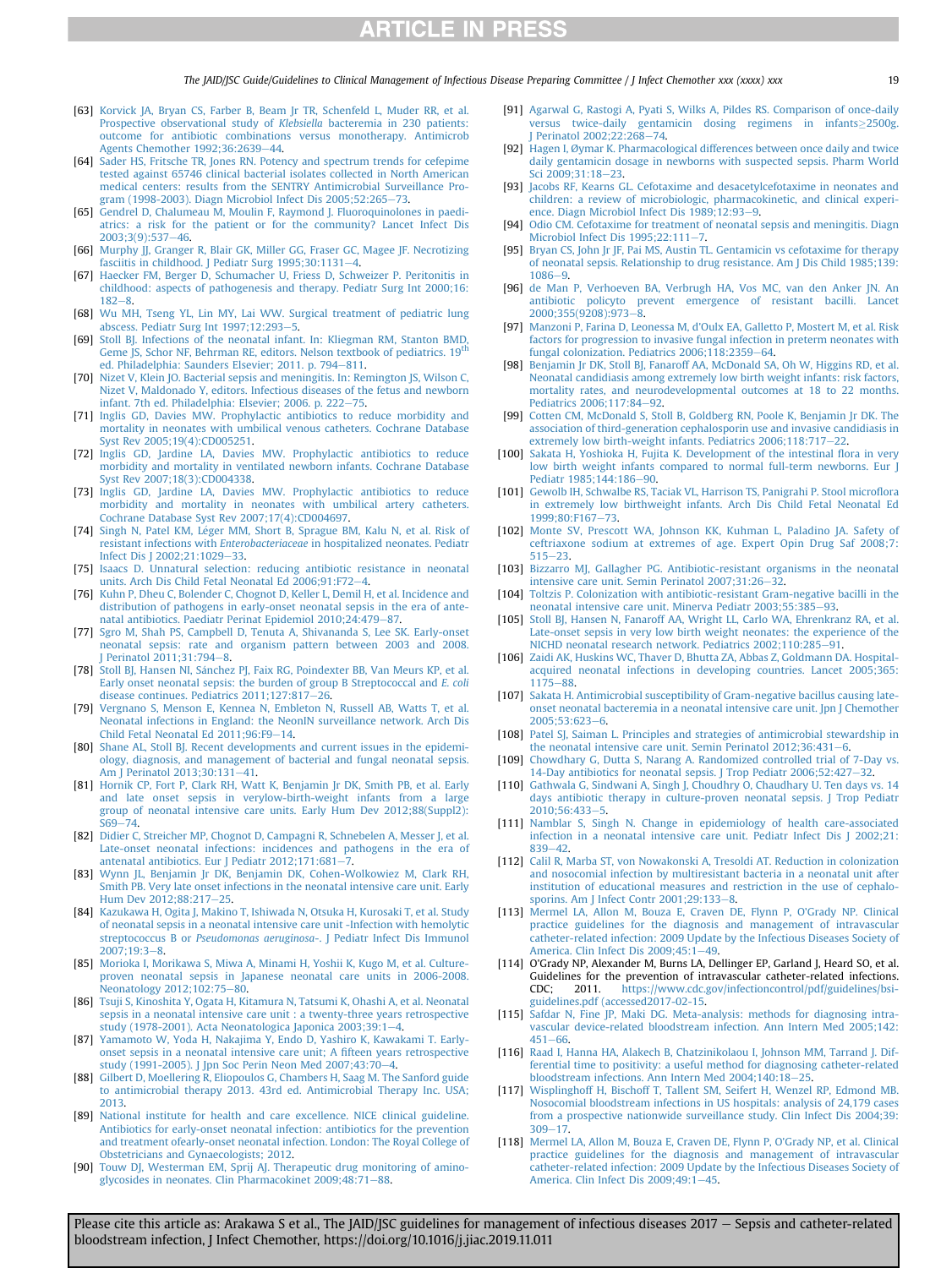20 The JAID/JSC Guide/Guidelines to Clinical Management of Infectious Disease Preparing Committee / J Infect Chemother xxx (xxxx) xxx

- <span id="page-19-0"></span>[119] [Ferrer R, Artigas A, Suarez D, Palencia E, Levy MM, Arenzana A, et al. Effec](http://refhub.elsevier.com/S1341-321X(19)30368-X/sref119)[tiveness of treatments for severe sepsis: a prospective, multicenter, obser](http://refhub.elsevier.com/S1341-321X(19)30368-X/sref119)vational study. Am J Respir Crit Care Med  $2009, 180.861-6$ .
- <span id="page-19-1"></span>[120] [Gaieski DF, Mikkelsen ME, Band RA, Pines JM, Massone R, Furia FF, et al.](http://refhub.elsevier.com/S1341-321X(19)30368-X/sref120) [Impact of time to antibiotics on survival in patients with severe sepsis or](http://refhub.elsevier.com/S1341-321X(19)30368-X/sref120) [septic shock in whom early goal-directed therapy was initiated in the](http://refhub.elsevier.com/S1341-321X(19)30368-X/sref120) emergency department. Crit Care Med  $2010;38:1045-53$ .
- <span id="page-19-2"></span>[121] [Bekeris LG, Tworek JA, Walsh MK, Valenstein PN. Trends in blood culture](http://refhub.elsevier.com/S1341-321X(19)30368-X/sref121) [contamination: a College of American Pathologists Q-Tracks study of 356](http://refhub.elsevier.com/S1341-321X(19)30368-X/sref121) institutions. Arch Pathol Lab Med  $2005$  $2005$ ; 129:1222-5.
- <span id="page-19-3"></span>[122] [Little JR, Murray PR, Traynor PS, Spitznagel E. A randomized trial of](http://refhub.elsevier.com/S1341-321X(19)30368-X/sref122) [povidone-iodine compared with iodine tincture for venipuncture site](http://refhub.elsevier.com/S1341-321X(19)30368-X/sref122) [disinfection: effects on rates of blood culture contamination. Am J Med](http://refhub.elsevier.com/S1341-321X(19)30368-X/sref122)  $1999:107:119-25$  $1999:107:119-25$
- <span id="page-19-4"></span>[123] [Mimoz O, Karim A, Mercat A, Cosseron M, Falissard B, Parker F, et al. Chlorhex](http://refhub.elsevier.com/S1341-321X(19)30368-X/sref123)idine compared with povidone-iodine as skin preparation before blood culture. A randomized, controlled trial. Ann Intern Med  $1999:131:834-7$  $1999:131:834-7$
- <span id="page-19-5"></span>[124] [DesJardin JA, Falagas ME, Ruthazer R, Grif](http://refhub.elsevier.com/S1341-321X(19)30368-X/sref124)fith J, Wawrose D, Schenkein D, [et al. Clinical utility of blood cultures drawn from indwelling central venous](http://refhub.elsevier.com/S1341-321X(19)30368-X/sref124) [catheters in hospitalized patients with cancer. Ann Intern Med 1999;131:](http://refhub.elsevier.com/S1341-321X(19)30368-X/sref124)  $641 - 7$  $641 - 7$  $641 - 7$
- <span id="page-19-6"></span>[125] [Martinez JA, DesJardin JA, Aronoff M, Supran S, Nasraway SA, Snydman DR.](http://refhub.elsevier.com/S1341-321X(19)30368-X/sref125) [Clinical utility of blood cultures drawn from central venous or arterial](http://refhub.elsevier.com/S1341-321X(19)30368-X/sref125) [catheters in critically ill surgical patients. Crit Care Med 2002;30:7](http://refhub.elsevier.com/S1341-321X(19)30368-X/sref125)-[13](http://refhub.elsevier.com/S1341-321X(19)30368-X/sref125).
- <span id="page-19-7"></span>[126] [A report from the NNIS system. National nosocomial infections surveillance](http://refhub.elsevier.com/S1341-321X(19)30368-X/sref126) [\(NNIS\) system report, data summary from January 1990-may 1999, issued](http://refhub.elsevier.com/S1341-321X(19)30368-X/sref126) [June 1999. Am J Infect Contr 1999;27:520](http://refhub.elsevier.com/S1341-321X(19)30368-X/sref126)-[32.](http://refhub.elsevier.com/S1341-321X(19)30368-X/sref126)
- <span id="page-19-8"></span>[127] [Gaynes R, Edwards JR. National Nosocomial Infections Surveillance System.](http://refhub.elsevier.com/S1341-321X(19)30368-X/sref127) [Overview of nosocomial infections caused by gram-negative bacilli. Clin](http://refhub.elsevier.com/S1341-321X(19)30368-X/sref127) [Infect Dis 2005;41:848](http://refhub.elsevier.com/S1341-321X(19)30368-X/sref127)-[54](http://refhub.elsevier.com/S1341-321X(19)30368-X/sref127).
- <span id="page-19-9"></span>[128] [Burton DC, Edwards JR, Horan TC, Jernigan JA, Fridkin SK. Methicillin-resis](http://refhub.elsevier.com/S1341-321X(19)30368-X/sref128)[tant Staphylococcus aureus central line-associated bloodstream infections in](http://refhub.elsevier.com/S1341-321X(19)30368-X/sref128) [US intensive care units, 1997-2007. JAMA 2009;301:727](http://refhub.elsevier.com/S1341-321X(19)30368-X/sref128)-36
- <span id="page-19-10"></span>[129] [Safdar N, Maki DG. The pathogenesis of catheter-related bloodstream](http://refhub.elsevier.com/S1341-321X(19)30368-X/sref129) [infection with noncuffed short-term central venous catheters. Intensive Care](http://refhub.elsevier.com/S1341-321X(19)30368-X/sref129) [Med 2004;30:62](http://refhub.elsevier.com/S1341-321X(19)30368-X/sref129)-[7](http://refhub.elsevier.com/S1341-321X(19)30368-X/sref129).
- [130] [Mermel LA, McCormick RD, Springman SR, Maki DG. The pathogenesis and](http://refhub.elsevier.com/S1341-321X(19)30368-X/sref130) [epidemiology of catheterrelated infection with pulmonary artery Swan-Ganz](http://refhub.elsevier.com/S1341-321X(19)30368-X/sref130) [catheters: a prospective study utilizing molecular subtyping. Am J Med](http://refhub.elsevier.com/S1341-321X(19)30368-X/sref130) 1991:91:197S-[205S.](http://refhub.elsevier.com/S1341-321X(19)30368-X/sref130)
- [131] Maki DG, Weise CE, Sarafi[n HW. A semiquantitative culture method for](http://refhub.elsevier.com/S1341-321X(19)30368-X/sref131) [identifying intravenous-catheterrelated infection. N Engl J Med 1977;296:](http://refhub.elsevier.com/S1341-321X(19)30368-X/sref131)  $1305 - 9.$  $1305 - 9.$  $1305 - 9.$
- <span id="page-19-11"></span>[132] [Dobbins BM, Kite P, Kindon A, McMahon MJ, Wilcox MH. DNA](http://refhub.elsevier.com/S1341-321X(19)30368-X/sref132) fingerprinting [analysis of coagulase negative staphylococci implicated in catheter related](http://refhub.elsevier.com/S1341-321X(19)30368-X/sref132) [bloodstream infections. J Clin Pathol 2002;55:824](http://refhub.elsevier.com/S1341-321X(19)30368-X/sref132)-[8.](http://refhub.elsevier.com/S1341-321X(19)30368-X/sref132)
- <span id="page-19-12"></span>[133] [Anaissie E, Samonis G, Kontoyiannis D, Costerton J, Sabharwal U, Bodey G,](http://refhub.elsevier.com/S1341-321X(19)30368-X/sref133) [et al. Role of catheter colonization and infrequent hematogenous seeding in](http://refhub.elsevier.com/S1341-321X(19)30368-X/sref133) [catheter-related infections. Eur J Clin Microbiol Infect Dis 1995;14:134](http://refhub.elsevier.com/S1341-321X(19)30368-X/sref133)-
- <span id="page-19-13"></span>[134] [Raad I, Hanna HA, Awad A, Alrahwan A, Bivins C, Khan A, et al. Optimal](http://refhub.elsevier.com/S1341-321X(19)30368-X/sref134) [frequency of changing intravenous administration sets: is it safe to prolong](http://refhub.elsevier.com/S1341-321X(19)30368-X/sref134) [use beyond 72 hours? Infect Control Hosp Epidemiol 2001;22:136](http://refhub.elsevier.com/S1341-321X(19)30368-X/sref134)-[9.](http://refhub.elsevier.com/S1341-321X(19)30368-X/sref134)
- <span id="page-19-14"></span>[135] [Maki DG, Ringer M. Risk factors for infusion-related phlebitis with small](http://refhub.elsevier.com/S1341-321X(19)30368-X/sref135) [peripheral venous catheters. Arandomized controlled trial. Ann Intern Med](http://refhub.elsevier.com/S1341-321X(19)30368-X/sref135) 1991:114:845-[54.](http://refhub.elsevier.com/S1341-321X(19)30368-X/sref135)
- [136] [Tager IB, Ginsberg MB, Ellis SE, Walsh NE, Dupont I, Simchen E, et al. An](http://refhub.elsevier.com/S1341-321X(19)30368-X/sref136) [epidemiologic study of the risks associated with peripheral intravenous](http://refhub.elsevier.com/S1341-321X(19)30368-X/sref136) [catheters. Am J Epidemiol 1983;118:839](http://refhub.elsevier.com/S1341-321X(19)30368-X/sref136)-[51](http://refhub.elsevier.com/S1341-321X(19)30368-X/sref136).
- [137] [Lai KK. Safety of prolonging peripheral cannula and i.v. tubing use from 72](http://refhub.elsevier.com/S1341-321X(19)30368-X/sref137) [hours to 96 hours. Am J InfectControl 1998;26:66](http://refhub.elsevier.com/S1341-321X(19)30368-X/sref137)-[70.](http://refhub.elsevier.com/S1341-321X(19)30368-X/sref137)
- <span id="page-19-15"></span>[138] [Eyer S, Brummitt C, Crossley K, Siegel R, Cerra F. Catheter-related sepsis:](http://refhub.elsevier.com/S1341-321X(19)30368-X/sref138) [prospective, randomized study of three methods of long-term catheter](http://refhub.elsevier.com/S1341-321X(19)30368-X/sref138) [maintenance. Crit Care Med 1990;18:1073](http://refhub.elsevier.com/S1341-321X(19)30368-X/sref138)-[9.](http://refhub.elsevier.com/S1341-321X(19)30368-X/sref138)
- <span id="page-19-16"></span>[139] [Uldall PR, Merchant N, Woods F, Yarworski U, Vas S. Changing subclavian](http://refhub.elsevier.com/S1341-321X(19)30368-X/sref139) [haemodialysis cannulas to reduce infection. Lancet 1981;1:1373](http://refhub.elsevier.com/S1341-321X(19)30368-X/sref139).
- <span id="page-19-17"></span>[140] [Pettigrew RA, Lang SD, Haydock DA, Parry BR, Bremner DA, Hill GL. Catheter](http://refhub.elsevier.com/S1341-321X(19)30368-X/sref140)[related sepsis in patients on intravenous nutrition: a prospective study of](http://refhub.elsevier.com/S1341-321X(19)30368-X/sref140) [quantitative catheter cultures and guidewire changes for suspected sepsis.](http://refhub.elsevier.com/S1341-321X(19)30368-X/sref140)  $\hat{Br}$  J Surg 1985;72:52-[5.](http://refhub.elsevier.com/S1341-321X(19)30368-X/sref140)
- <span id="page-19-18"></span>[141] [Cobb DK, High KP, Sawyer RG, Sable CA, Adams RB, Lindley DA, et al.](http://refhub.elsevier.com/S1341-321X(19)30368-X/sref141) [A controlled trial of scheduled replacement of central venous and](http://refhub.elsevier.com/S1341-321X(19)30368-X/sref141) [pulmonary-artery catheters. N Engl J Med 1992;327:1062](http://refhub.elsevier.com/S1341-321X(19)30368-X/sref141)-[8](http://refhub.elsevier.com/S1341-321X(19)30368-X/sref141).
- <span id="page-19-19"></span>[142] [Beathard GA. Management of bacteremia associated with tunneled-cuffed](http://refhub.elsevier.com/S1341-321X(19)30368-X/sref142) [hemodialysis catheters. J Am Soc Nephrol 1999;10:1045](http://refhub.elsevier.com/S1341-321X(19)30368-X/sref142)-[9.](http://refhub.elsevier.com/S1341-321X(19)30368-X/sref142)
- <span id="page-19-20"></span>[143] [Dogra GK, Herson H, Hutchison B, Irish AB, Herth CH, Golledge C, et al.](http://refhub.elsevier.com/S1341-321X(19)30368-X/sref143) [Prevention of tunneled hemodialysis catheter-related infections using](http://refhub.elsevier.com/S1341-321X(19)30368-X/sref143) catheter-restricted fi[lling with gentamicin and citrate: a randomized](http://refhub.elsevier.com/S1341-321X(19)30368-X/sref143) controlled study. J Am Soc Nephrol  $2002;13:2133-9$ .
- <span id="page-19-21"></span>[144] [Allon M. Prophylaxis against dialysis catheter-related bacteremia with a](http://refhub.elsevier.com/S1341-321X(19)30368-X/sref144) [novel antimicrobial lock solution. Clin Infect Dis 2003;36:1539](http://refhub.elsevier.com/S1341-321X(19)30368-X/sref144)-[44](http://refhub.elsevier.com/S1341-321X(19)30368-X/sref144).
- <span id="page-19-22"></span>[145] [Fowler Jr VG, Justice A, Moore C, Benjamin Jr DK, Woods CW, Campbell S, et al.](http://refhub.elsevier.com/S1341-321X(19)30368-X/sref145) [Risk factors for hematogenous complications of intravascular catheter](http://refhub.elsevier.com/S1341-321X(19)30368-X/sref145)[associated Staphylococcus aureus bacteremia. Clin Infect Dis 2005;40:695](http://refhub.elsevier.com/S1341-321X(19)30368-X/sref145)-[703](http://refhub.elsevier.com/S1341-321X(19)30368-X/sref145).
- <span id="page-19-23"></span>[146] [Fowler Jr VG, Miro JM, Hoen B, Cabell CH, Abrutyn E, Rubinstein E, et al.](http://refhub.elsevier.com/S1341-321X(19)30368-X/sref146) Staphylococcus aureus [endocarditis: a consequence of medical progress.](http://refhub.elsevier.com/S1341-321X(19)30368-X/sref146) [JAMA 2005;293:3012](http://refhub.elsevier.com/S1341-321X(19)30368-X/sref146)-[21.](http://refhub.elsevier.com/S1341-321X(19)30368-X/sref146)
- <span id="page-19-24"></span>[147] Cotton DJ, Gill VJ, Marshall DJ, Gress J, Thaler M, Pizzo PA, Clinical features [and therapeutic interventions in 17 cases of Bacillus bacteremia in an](http://refhub.elsevier.com/S1341-321X(19)30368-X/sref147) [immunosuppressed patient population. J Clin Microbiol 1987;25:672](http://refhub.elsevier.com/S1341-321X(19)30368-X/sref147)-[4](http://refhub.elsevier.com/S1341-321X(19)30368-X/sref147).
- [148] [Peces R, Gago E, Tejada F, Laures AS, Alvarez-Grande J. Relapsing bacteraemia](http://refhub.elsevier.com/S1341-321X(19)30368-X/sref148) [due to Micrococcus luteus in a haemodialysis patient with a Perm-Cath](http://refhub.elsevier.com/S1341-321X(19)30368-X/sref148) catheter. Nephrol Dial Transplant  $1997:12:2428-9$  $1997:12:2428-9$  $1997:12:2428-9$ .
- [149] Blue SR, Singh VR, Saubolle MA, Bacillus licheniformis bacteremia: five cases [associated with indwelling central venous catheters. Clin Infect Dis 1995;20:](http://refhub.elsevier.com/S1341-321X(19)30368-X/sref149) [629](http://refhub.elsevier.com/S1341-321X(19)30368-X/sref149)-33
- <span id="page-19-25"></span>[150] [Fowler Jr VG, Olsen MK, Corey GR, Woods CW, Cabell CH, Reller LB, et al.](http://refhub.elsevier.com/S1341-321X(19)30368-X/sref150) Clinical identifi[ers of complicated Staphylococcus aureus bacteremia. Arch](http://refhub.elsevier.com/S1341-321X(19)30368-X/sref150)  $Intern Med 2003:163:2066 - 72.$  $Intern Med 2003:163:2066 - 72.$  $Intern Med 2003:163:2066 - 72.$
- <span id="page-19-26"></span>[151] [Chang FY, MacDonald BB, Peacock Jr JE, Musher DM, Triplett P, Mylotte JM,](http://refhub.elsevier.com/S1341-321X(19)30368-X/sref151) [et al. A prospective multicenter study of](http://refhub.elsevier.com/S1341-321X(19)30368-X/sref151) Staphylococcus aureus bacteremia: [incidence of endocarditis, risk factors for mortality, and clinical impact of](http://refhub.elsevier.com/S1341-321X(19)30368-X/sref151) methicillin resistance. Medicine (Baltim) 2003:82:322-[32.](http://refhub.elsevier.com/S1341-321X(19)30368-X/sref151)
- <span id="page-19-27"></span>[152] [Raad I, Costerton W, Sabharwal U, Sacilowski M, Anaissie E, Bodey GP. Ul](http://refhub.elsevier.com/S1341-321X(19)30368-X/sref152)[trastructural analysis of indwelling vascular catheters: a quantitative rela](http://refhub.elsevier.com/S1341-321X(19)30368-X/sref152)[tionship between luminal colonization and duration of placement. J Infect](http://refhub.elsevier.com/S1341-321X(19)30368-X/sref152) Dis 1993:168:400-[7.](http://refhub.elsevier.com/S1341-321X(19)30368-X/sref152)
- <span id="page-19-28"></span>[153] [The Japanese Society of Intensive Care Medicine Committee of Sepsis Reg](http://refhub.elsevier.com/S1341-321X(19)30368-X/sref153)[istry. JSICM sepsis 1st Registry. 2007 \(October-December 2007\).](http://refhub.elsevier.com/S1341-321X(19)30368-X/sref153) [154] [Blot SI, Depuydt P, Annemans L, Benoit D, Hoste E, De Waele JJ, et al. Clinical](http://refhub.elsevier.com/S1341-321X(19)30368-X/sref154)
- <span id="page-19-29"></span>[and economic outcomes in critically ill patients with nosocomial catheter-](http://refhub.elsevier.com/S1341-321X(19)30368-X/sref154)related bloodstream infections. Clin Infect Dis 2005:41:1591-[8](http://refhub.elsevier.com/S1341-321X(19)30368-X/sref154).
- <span id="page-19-30"></span>[155] [Wilcox MH, Tack KJ, Bouza E, Herr DL, Ruf BR, Ijzerman MM, et al. Compli](http://refhub.elsevier.com/S1341-321X(19)30368-X/sref155)[cated skin and skin-structure infections and catheter-related bloodstream](http://refhub.elsevier.com/S1341-321X(19)30368-X/sref155) [infections: noninferiority of linezolid in a phase 3 study. Clin Infect Dis](http://refhub.elsevier.com/S1341-321X(19)30368-X/sref155) [2009;48:203](http://refhub.elsevier.com/S1341-321X(19)30368-X/sref155)e[12](http://refhub.elsevier.com/S1341-321X(19)30368-X/sref155).
- <span id="page-19-31"></span>[156] [Yamaguchi H, Nishiyama Y, Uchida K, Takahashi C, Kawashima C, Hayashi M,](http://refhub.elsevier.com/S1341-321X(19)30368-X/sref156) [et al. Nationwide survey of antifungal drug susceptibility of clinical fungal](http://refhub.elsevier.com/S1341-321X(19)30368-X/sref156) [isolates in Japan for the Japan antifungal surveillance program \(JASP\), 2005.](http://refhub.elsevier.com/S1341-321X(19)30368-X/sref156) [J Jpn Soc Clin microbiol 2009;19:128](http://refhub.elsevier.com/S1341-321X(19)30368-X/sref156)-[41](http://refhub.elsevier.com/S1341-321X(19)30368-X/sref156).
- <span id="page-19-32"></span>[157] [Spellberg BJ, Filler SG, Edwards Jr JE. Current treatment strategies for](http://refhub.elsevier.com/S1341-321X(19)30368-X/sref157) [disseminated candidiasis. Clin Infect Dis 2006;42:244](http://refhub.elsevier.com/S1341-321X(19)30368-X/sref157)-[51.](http://refhub.elsevier.com/S1341-321X(19)30368-X/sref157)
- <span id="page-19-33"></span>[158] Dudeck MA, Horan TC, Peterson KD, Allen-Bridson K, Morrell GC, Anttila A, et al. National Healthcare Safety Network (NHSN) report, data summary for 2011,device-associated module. [http://www.cdc.gov/nhsn/PDFs/dataStat/](http://www.cdc.gov/nhsn/PDFs/dataStat/NHSN-Report-2011-Data-Summary.pdf) [NHSN-Report-2011-Data-Summary.pdf.](http://www.cdc.gov/nhsn/PDFs/dataStat/NHSN-Report-2011-Data-Summary.pdf)
- <span id="page-19-34"></span>[159] [Sievert DM, Ricks P, Edwards JR, Schneider A, Patel J, Srinivasan A, et al.](http://refhub.elsevier.com/S1341-321X(19)30368-X/sref159) [Antimicrobial-resistant pathogens associated with healthcare-associated](http://refhub.elsevier.com/S1341-321X(19)30368-X/sref159) [infections: summary of data reported to the national healthcare safety](http://refhub.elsevier.com/S1341-321X(19)30368-X/sref159) [network at the centers for disease control and prevention, 2009](http://refhub.elsevier.com/S1341-321X(19)30368-X/sref159)-[2010.](http://refhub.elsevier.com/S1341-321X(19)30368-X/sref159) [Infect Control Hosp Epidemiol 2013;34:1](http://refhub.elsevier.com/S1341-321X(19)30368-X/sref159)-[14](http://refhub.elsevier.com/S1341-321X(19)30368-X/sref159).
- <span id="page-19-35"></span>[160] [Newman N, Issa A, Greenberg D, Kapelushnik J, Cohen Z, Leibovitz E. Central](http://refhub.elsevier.com/S1341-321X(19)30368-X/sref160) [venous catheter-associated bloodstream infections. Pediatr Blood Cancer](http://refhub.elsevier.com/S1341-321X(19)30368-X/sref160)  $2012:59:410-4$  $2012:59:410-4$  $2012:59:410-4$
- [161] Dueñas L, Bran de Casares A, Rosenthal VD, Jesús Machuca L. Device-asso[ciated infections rates in pediatrics and neonatal intensive care units in El](http://refhub.elsevier.com/S1341-321X(19)30368-X/sref161) Salvador: fi[ndings of the INICC. J Infect Dev Ctries 2011;5:445](http://refhub.elsevier.com/S1341-321X(19)30368-X/sref161)-[51](http://refhub.elsevier.com/S1341-321X(19)30368-X/sref161).
- [162] [Advani S, Reich NG, Sengupta A, Gosey L, Milstone AM. Central line](http://refhub.elsevier.com/S1341-321X(19)30368-X/sref162)[associated bloodstream infection in hospitalized children with peripherally](http://refhub.elsevier.com/S1341-321X(19)30368-X/sref162) [inserted central venous catheters: extending risk analyses outside the](http://refhub.elsevier.com/S1341-321X(19)30368-X/sref162) intensive care unit. Clin Infect Dis  $2011;52:1108-15$ .
- [163] [Simon A, Bode U, Beutel K. Diagnosis and treatment of catheter-related in](http://refhub.elsevier.com/S1341-321X(19)30368-X/sref163)[fections in pediatric oncology: an update. Clin Microbiol Infect 2006;12:606](http://refhub.elsevier.com/S1341-321X(19)30368-X/sref163)-[20](http://refhub.elsevier.com/S1341-321X(19)30368-X/sref163).
- [164] [Hocevar SN, Edwards JR, Horan TC, Morrell GC, Iwamoto M, Lessa FC. Device](http://refhub.elsevier.com/S1341-321X(19)30368-X/sref164)[associated infections among neonatal intensive care unit patients: incidence](http://refhub.elsevier.com/S1341-321X(19)30368-X/sref164) [and associated pathogens reported to the National Healthcare Safety](http://refhub.elsevier.com/S1341-321X(19)30368-X/sref164) [Network, 2006-2008. Infect Control Hosp Epidemiol 2012;33:1200](http://refhub.elsevier.com/S1341-321X(19)30368-X/sref164)-[6.](http://refhub.elsevier.com/S1341-321X(19)30368-X/sref164)
- [165] L'Hériteau F, Lacavé L, Leboucher B, Decousser JW, De Chillaz C, Astagneau P, [et al. NEOCAT, surveillance network of catheter-related bloodstream in](http://refhub.elsevier.com/S1341-321X(19)30368-X/sref165)[fections in neonates: 2010 data. Arch Pediatr 2012;19:984](http://refhub.elsevier.com/S1341-321X(19)30368-X/sref165)-[9.](http://refhub.elsevier.com/S1341-321X(19)30368-X/sref165)
- <span id="page-19-36"></span>[166] [Lorente L, Jimenez A, Santana M, Iribarren JL, Jim](http://refhub.elsevier.com/S1341-321X(19)30368-X/sref166)é[nez JJ, Martín MM, et al.](http://refhub.elsevier.com/S1341-321X(19)30368-X/sref166) [Microorganisms responsible for intravasculacatheter-related bloodstream](http://refhub.elsevier.com/S1341-321X(19)30368-X/sref166) [infection according to the catheter site. Crit Care Med 2007;35:2424](http://refhub.elsevier.com/S1341-321X(19)30368-X/sref166)-[7](http://refhub.elsevier.com/S1341-321X(19)30368-X/sref166)
- <span id="page-19-37"></span>[167] [Raad I, Hanna H, Boktour M, Girgawy E, Danawi H, Mardani M, et al. Man](http://refhub.elsevier.com/S1341-321X(19)30368-X/sref167)[agement of central venous catheters in patients with cancer and candidemia.](http://refhub.elsevier.com/S1341-321X(19)30368-X/sref167) [Clin Infect Dis 2004;38:1119](http://refhub.elsevier.com/S1341-321X(19)30368-X/sref167)-[27](http://refhub.elsevier.com/S1341-321X(19)30368-X/sref167).
- <span id="page-19-38"></span>[168] [Benjamin Jr DK, Miller W, Garges H, Benjamin DK, McKinney Jr RE, Cotton M,](http://refhub.elsevier.com/S1341-321X(19)30368-X/sref168) [et al. Bacteremia, central catheters, and neonates: when to pull the line.](http://refhub.elsevier.com/S1341-321X(19)30368-X/sref168) [Pediatrics 2001;107:1272](http://refhub.elsevier.com/S1341-321X(19)30368-X/sref168)-[6.](http://refhub.elsevier.com/S1341-321X(19)30368-X/sref168)
- [169] [Karlowicz MG, Furigay PJ, Croitoru DP, Buescher ES. Central venous catheter](http://refhub.elsevier.com/S1341-321X(19)30368-X/sref169) [removal versus in situ treatment in neonates with coagulase-negative](http://refhub.elsevier.com/S1341-321X(19)30368-X/sref169) [staphylococcal bacteremia. Pediatr Infect Dis J 2002;21:22](http://refhub.elsevier.com/S1341-321X(19)30368-X/sref169)-[7](http://refhub.elsevier.com/S1341-321X(19)30368-X/sref169).
- [170] [Nazemi KJ, Buescher ES, Kelly Jr RE, Karlowicz MG. Central venous catheter](http://refhub.elsevier.com/S1341-321X(19)30368-X/sref170) [removal versus in situ treatment in neonates with](http://refhub.elsevier.com/S1341-321X(19)30368-X/sref170) Enterobacteriaceae [bacteremia. Pediatrics 2003;111:e269](http://refhub.elsevier.com/S1341-321X(19)30368-X/sref170)-[74.](http://refhub.elsevier.com/S1341-321X(19)30368-X/sref170)
- <span id="page-19-39"></span>[171] [Megged O, Shalit I, Yaniv I, Fisher S, Livni G, Levy I. Outcome of antibiotic lock](http://refhub.elsevier.com/S1341-321X(19)30368-X/sref171) [technique for persistent central venous catheter-associated coagulase](http://refhub.elsevier.com/S1341-321X(19)30368-X/sref171)negative Staphylococcus [bacteremia in children. Eur J Clin Microbiol Infect](http://refhub.elsevier.com/S1341-321X(19)30368-X/sref171) [Dis 2010;29:157](http://refhub.elsevier.com/S1341-321X(19)30368-X/sref171)-[61.](http://refhub.elsevier.com/S1341-321X(19)30368-X/sref171)